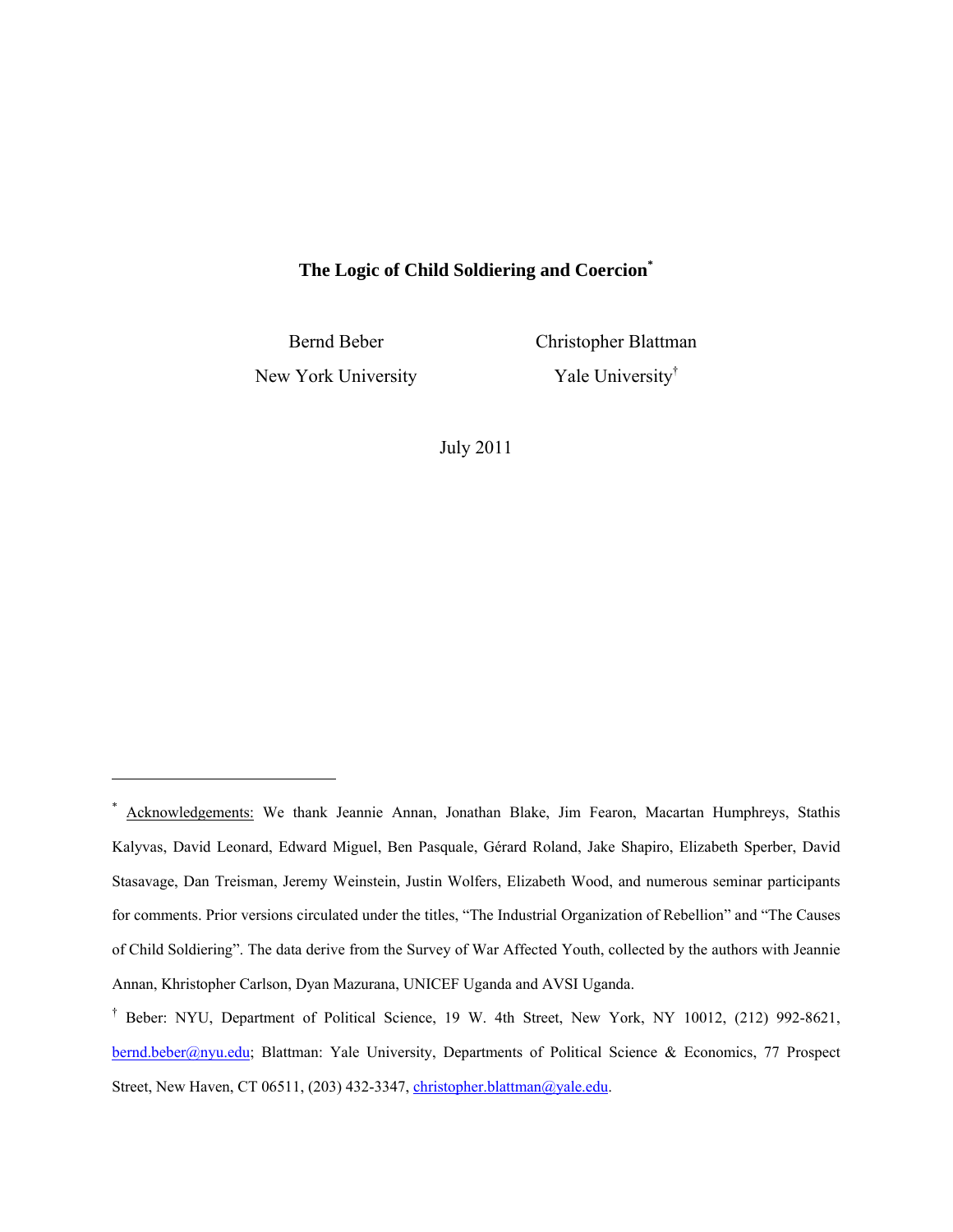#### Abstract:

Why do armed groups recruit large numbers of children as fighters, often coercively? The international community has tried to curb these crimes by shaming and punishing leaders who commit them—in short, making the crimes costlier. Are these policies effective and sufficient? The answer lies in more attention to the strategic interaction between rebel leaders and recruits. We adapt theories of industrial organization to rebellious groups and show how, being less able fighters, children are attractive recruits if and only if they are easier to intimidate, indoctrinate and misinform than adults. This ease of manipulation interacts with the costliness of war crimes to influence rebel leaders' incentives to coerce children into war. We use a case study and a novel survey of former child recruits in Uganda to illustrate this argument and provide hard evidence not only that children are more easily manipulated in war, but also how—something often asserted but never demonstrated. Our theory, as well as a new "cross-rebel" dataset, also support the idea that costliness matters: foreign governments, international organizations, diasporas, and local populations can discourage child recruitment by withholding resources or punishing offenders (or, conversely, encourage these crimes by failing to act). But punishing war crimes has limitations, and can only take us so far. Children's reintegration opportunities must be at least as great as adults' (something that demobilization programs sometimes fail to do). Also, indoctrination and misinformation can be directly influenced. We observe grassroots innovations in Uganda that could be models for the prevention and curbing of child soldiering and counterinsurgency generally.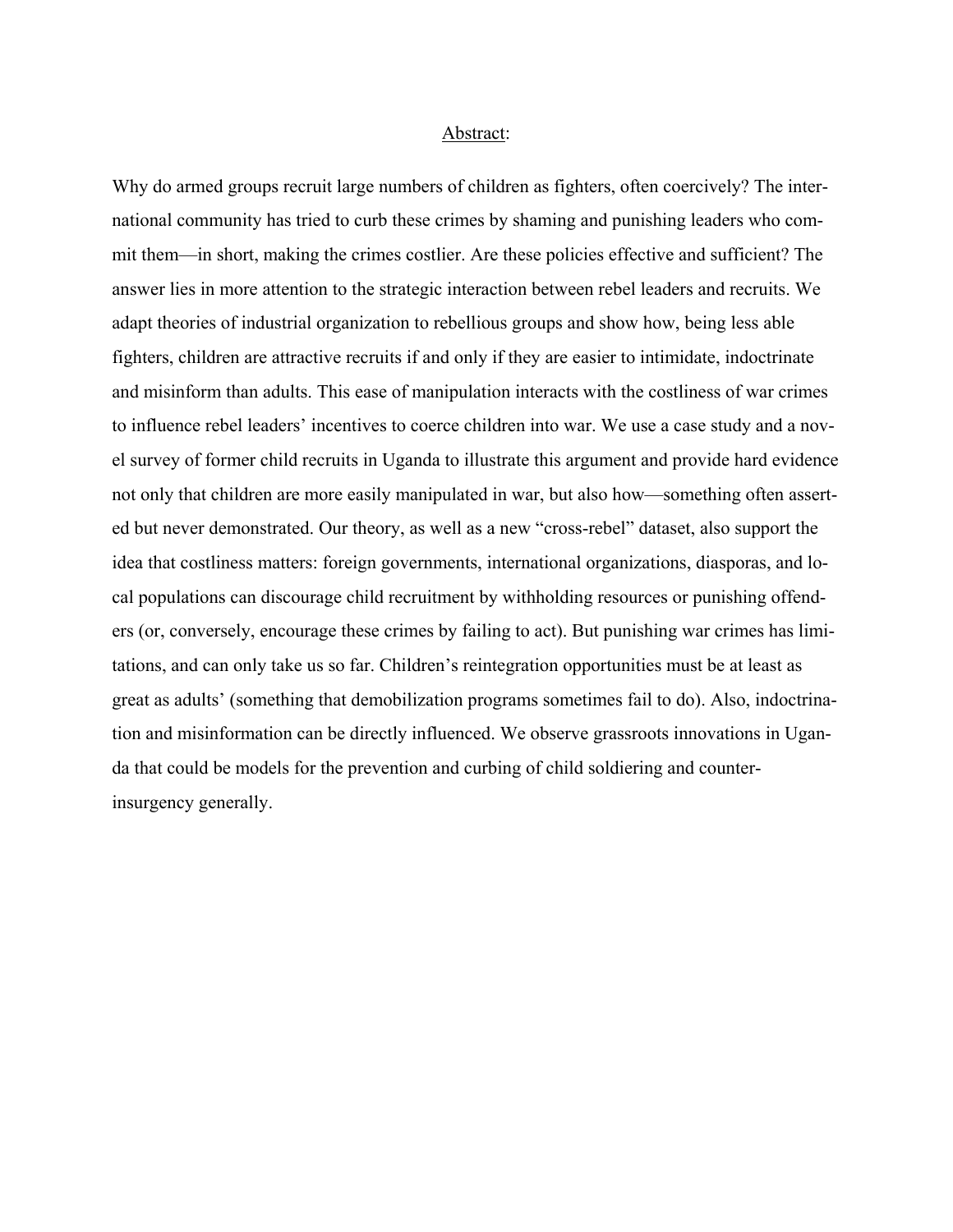### **1. Introduction**

The elimination of child soldiering has been an international cause célèbre for fifteen years, after a 1996 United Nations (UN) report galvanized advocacy and action.<sup>1</sup> In this time, the UN and other international organizations have striven to build and enforce a new set of international norms, standards and laws against the conscription or enlistment of children.<sup>2</sup> They have been remarkably successful. To take two high-profile examples, child recruitment is the main charge against Thomas Lubanga in the International Criminal Court's first case, and it is a central charge in the Special Court of Sierra Leone's pursuit of Liberian ex-President Charles Taylor.

International organizations have gone further, negotiating with and cajoling armed forces, and naming and shaming governments. Peacekeeping operations now include child rights training and protection in their missions.<sup>3</sup> Western governments have also restricted aid to governments who recruit children, such as the 2007 U.S. Child Soldier Prevention Act. Collectively, these efforts seem to have been successful in reducing state recruitment. The UN body charged with protecting the rights of children in conflict has negotiated, or begun a transition path, with every state accused of enlisting children.<sup>4</sup> International organizations also count many successes among non-state groups. Yet child soldiering persists among insurgents, terror groups, and other armed forces. Between 2004 and 2007 alone, armed groups in 21 countries recruited children.<sup>5</sup> At present, children continue to be recruited in a familiar list of fragile states and territories, including

1

 $3$  UN (2011)

 $<sup>1</sup>$  Machel (1996)</sup>

<sup>&</sup>lt;sup>2</sup> The UN Secretary-General appointed a Special Representative for Children and Armed Conflict in 1997, and the Security Council passed a series of resolutions against the use of child soldiers in the late 1990s and early 2000s. The Rome Statute of the International Criminal Court signed in 1998 lists the use of child soldiers under the age of 15 as a war crime. In 2000, the Optional Protocol to the Convention on the Rights of the Child on the Involvement of Children in Armed Conflict defined a child soldier as under age 18 and accumulated 142 state parties by 2011.

<sup>&</sup>lt;sup>4</sup> Interview with the UN Special Representative, Radikha Coomeraswamy, 3/30/2011.

 $<sup>5</sup>$  CSUCS (2008)</sup>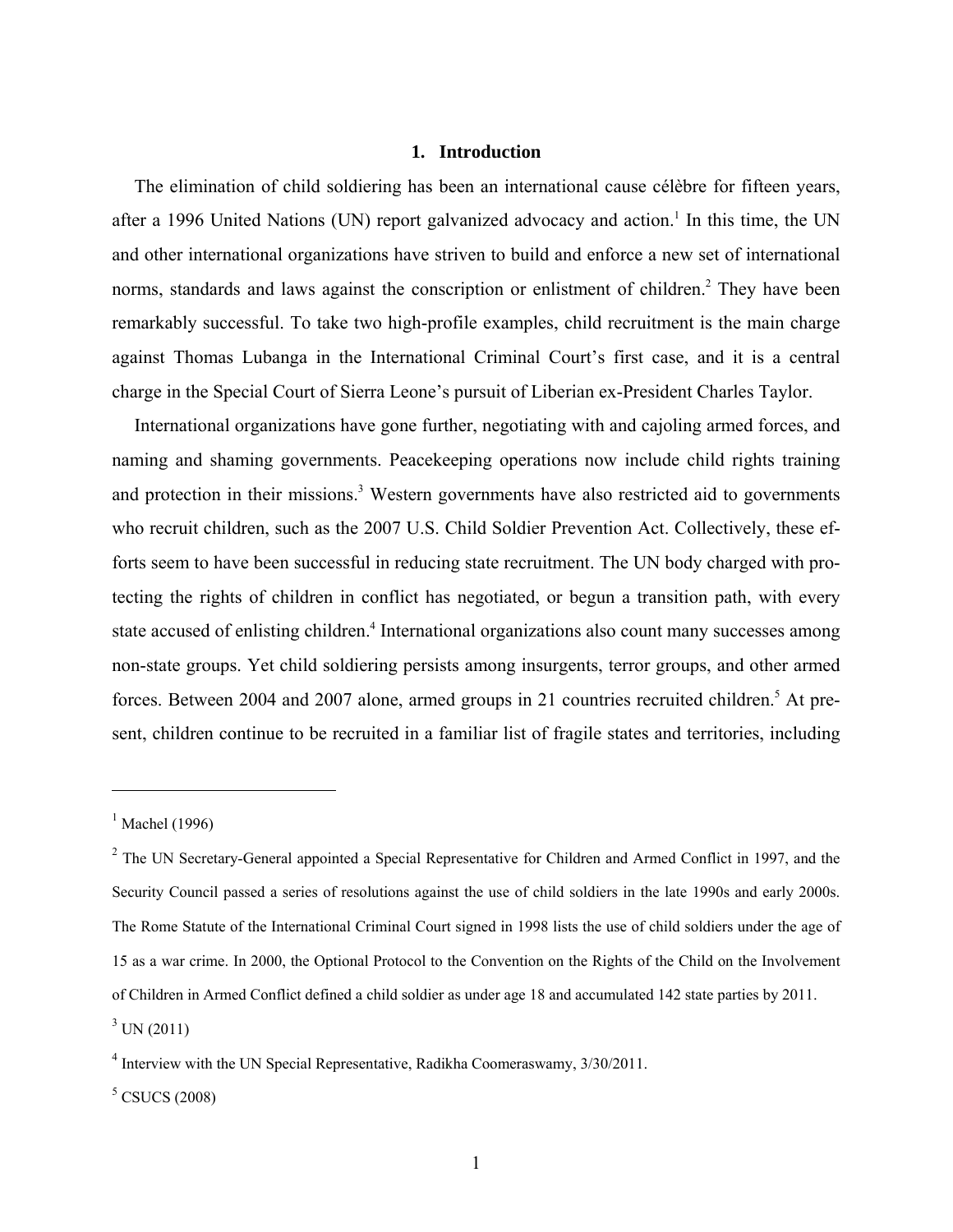Afghanistan, Iraq, eastern Congo, South Sudan, Darfur, and Somalia.<sup>6</sup> New conflicts in 2011 brought worrying reports of new child recruitment, including Ivory Coast and Libya.

Scholars of international relations study emergent norms like that against child recruitment, and the forces that drive transnational advocacy networks to adopt them.<sup>7</sup> We use new theory and data to suggest how these norms might be enforced and aims achieved. Clearly third parties can limit recruitment (of children and adults) by helping to prevent conflict in the first place, or by achieving durable settlements, and it is here most international relations scholarship has focused.<sup>8</sup> But assuming states and international organizations cannot eliminate warfare entirely, how might they mitigate recruitment, especially child soldiering?

Any answer requires a theory of why armed groups recruit children in the first place. To illuminate the problem and solutions, this paper adapts theories of industrial organization to rebellious groups and explores new in-depth qualitative and survey evidence from Uganda, plus crossnational evidence on child soldiering. We have four aims: to highlight the systematic links between competing theories; identify the core incentives for groups to recruit children; weigh which mechanisms dominate in practice; and reexamine what policies can reduce conflict, coercion, and child soldiering. The results illustrate how important it is for advocates, policymakers and military leaders (domestic or international) to understand the internal logic of armed groups—between leaders and recruits, and leaders and civilians—when setting policy, and suggest new approaches for norm enforcement and counterinsurgency.

But first, what exactly are we to explain? It is perhaps unsurprising that military forces routinely use children as servants, scouts and support. Many forces, however, recruit large numbers of children as fighters, and these child recruits can be shockingly young and numerous. Consider the twelve armed groups for which survey data are available, in Liberia, Sierra Leone,

 $6$  UN (2011)

 $7$  Carpenter (2007), Price (1998), Keck and Skikkink (1998)

 $8$  Walter (1997), Hartzell et al. (2001), Fortna (2004)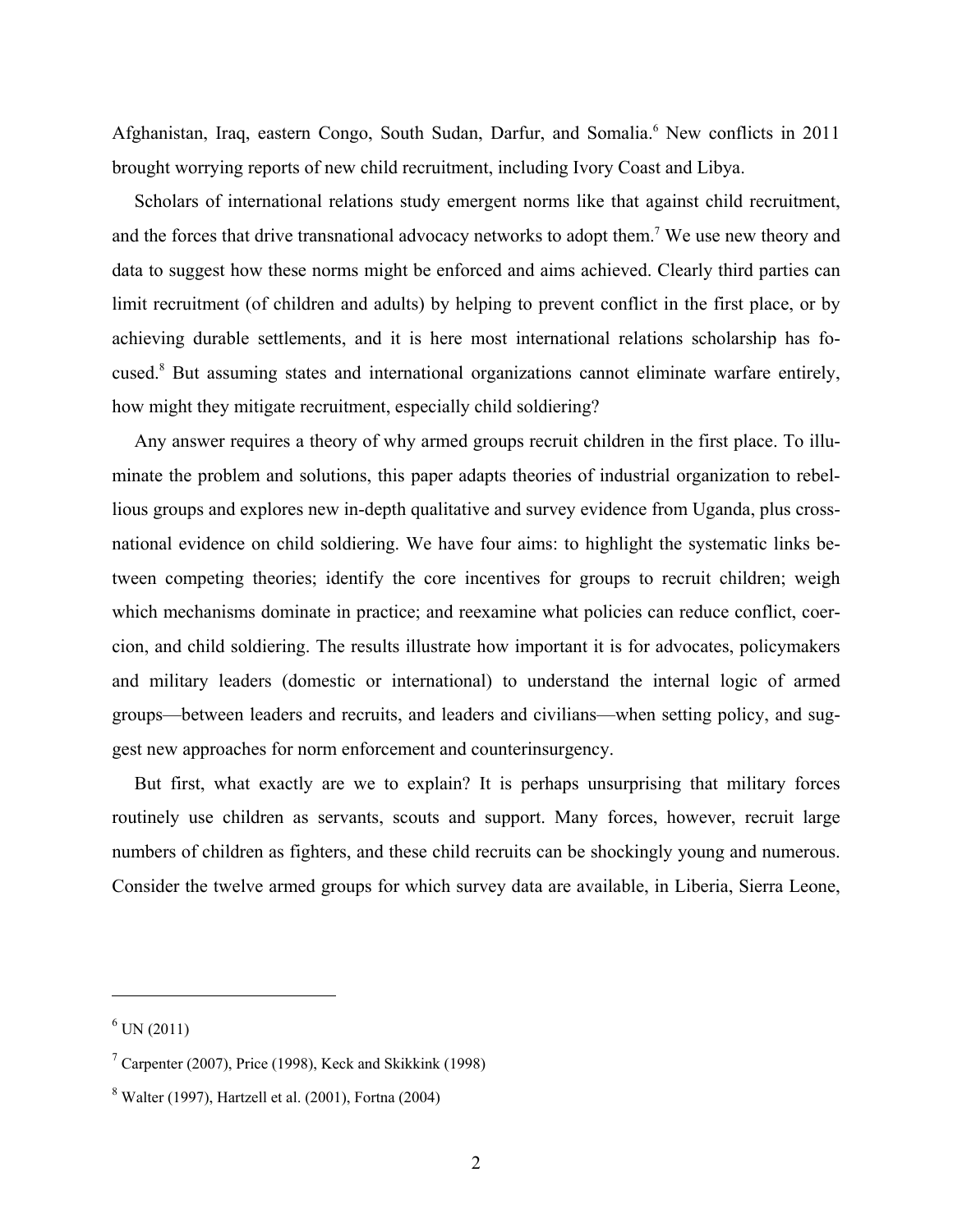Colombia, and Uganda.<sup>9</sup> In half the groups, at least 20% of recruits were 14 or younger (the definition of a child for purposes of a war crime) and at least 40% of recruits were 17 or younger (the definition of a child in much international human rights law). In three of the twelve groups, children 17 or younger were the *majority* of fighters. This pattern is puzzling. In a physical contest between a 21- and a 13-year old, the adolescent is clearly the inferior fighter. So why do some armed groups systematically prefer children over adults, while others do the opposite?

Advocates and academics have also observed that recruits, especially child recruits, are often threatened, abducted, and abused. Indeed, new data on African rebel groups, presented here, suggest that coercion and child recruitment go hand in hand: All groups that forcibly recruit also employ child soldiers, on average two to three times as many as groups that do not forcibly recruit. Thus this paper also asks: under what circumstances is recruitment coercive, and why is coercion often directed at children?

Several explanations are especially influential, almost canonical. One stresses that the worldwide proliferation of light automatic weapons is partly to blame. Another highlights the sheer abundance of young recruits, as overpopulation has made children a cheap, limitless, and renewable resource.10 Correct or not, these explanations do little to explain the variation since 1980 or 1990, or (more importantly) variation across armed groups exposed to the same demographic and technological trends.

Another canonical accounts stresses the brutality and irrationality of "new wars", especially in reports on Africa.<sup>11</sup> Child soldiers, the story goes, are a manifestation of the growing barbarity of war. We argue, however, that barbaric acts are not necessarily illogical ones. Too many armed groups recruit large numbers of adolescents for long periods of time for irrationality to be a full or satisfactory explanation. We look instead for the logic in child coercion, and find method in the madness.

<u>.</u>

<sup>&</sup>lt;sup>9</sup> These figures are based on authors' calculations using survey data from Liberia (Pugel 2006), Colombia (Arjona and Kalyvas 2008), Sierra Leone (Humphreys and Weinstein 2004), and Uganda (this paper).

<sup>&</sup>lt;sup>10</sup> See, for instance, Dallaire (2011) or Singer (2005) for particularly influential accounts.

 $11$  e.g. Kaldor (1999), Honwana (2005)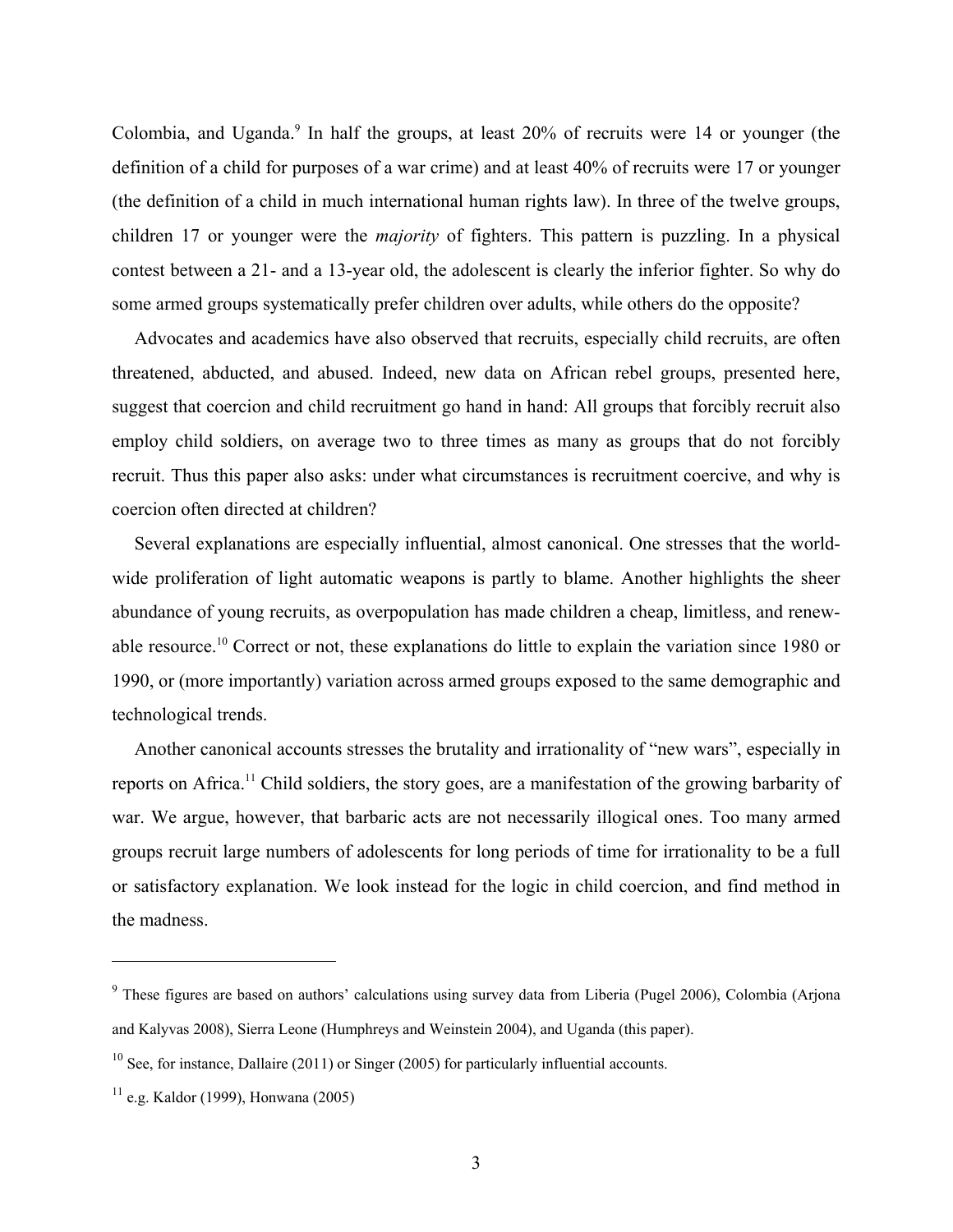Recruitment, especially coercion, requires us to understand the incentives of the rebel leader as well as the recruit. We start from the notion that rebel leaders are minimally rational—that is, calculating, self-interested, and maximizing—and ask under what circumstances child recruitment and coercion will be optimal strategies. One answer is obvious: children will be recruited if they are more effective fighters than we suppose. Scholars commonly argue that children lack the fortitude to fight.<sup>12</sup> Nevertheless, scattered accounts, including testimony from rebel officers, attest to children's bravery, stamina and stealth.<sup>13</sup> If children are as effective at fighting as adults then, given the disproportionate number of young people in poor countries, we shouldn't be surprised to find a disproportionate number in armed groups.

We do not find this argument to be compelling, and instead concentrate on a second set of possibilities: that children are easier and cheaper to retain, or more responsive to coercive methods. Journalists, advocates, and academics have voiced dozens of arguments along these lines. Many note that remuneration will be lower if children have relatively poor civilian employment and educational opportunities.<sup>14</sup> Others suggest that children are more willing to fight for non-pecuniary rewards such as honor and duty, revenge, a sense of purpose, or protection.<sup>15</sup> Finally, some argue the young are more malleable, adaptable, and obedient; hence they are easily indoctrinated and deceived, and so simpler to control and retain.<sup>16</sup> Developmental psychology provides some support for these claims: lab experiments suggest that adolescent social and brain development may lead them to be more conformist and easily influenced.<sup>17</sup>

This paper begins by systematizing these disparate accounts into a principal-agent model with imperfect information, with rebel leaders as the principal and a civilian as the agent. In order to capture the main theories of child and coercive recruitment, our model departs from standard

1

 $12$  Gutiérrez (2006), Wessells (2006)

<sup>&</sup>lt;sup>13</sup> Cohn and Goodwin-Gill (1994), ILO (2003), Boyden and de Berry (2004)

<sup>14</sup> Honwana (2005), Machel (1996)

<sup>15</sup> Rosenblatt (1984), Brett and Specht (2004)

<sup>&</sup>lt;sup>16</sup> Boyden (2003) Peters et al. (2003), Gutiérrez (2006)

 $17$  O'Donoghue and Rabin (2000), Andvig and Gates (2006)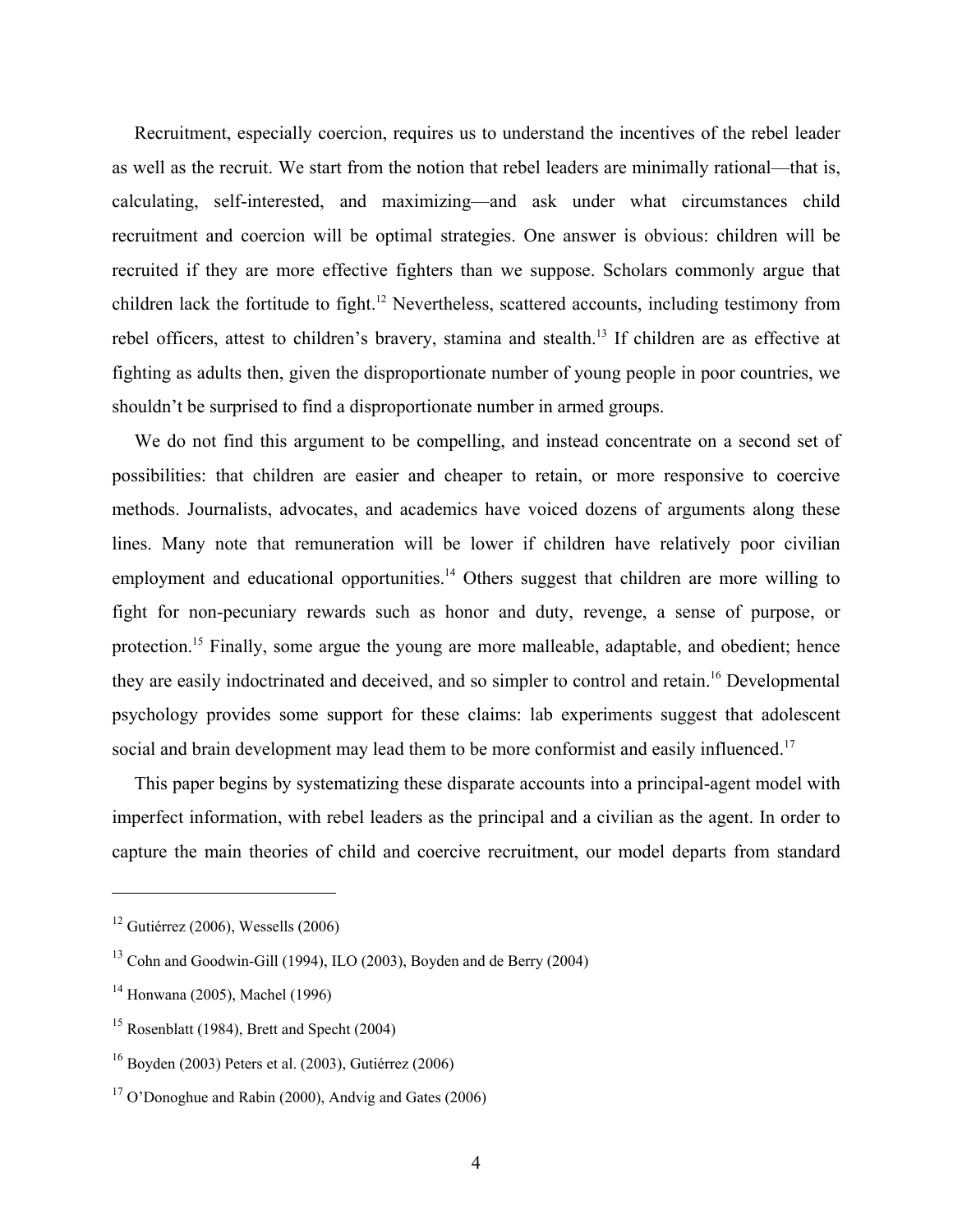models in several ways: we allow punishments to be used as an incentive; we allow for the possibility that a rebel leader can "indoctrinate" recruits, so that they have a lower disutility of fighting; and we allow for the possibility that the principal can shape a recruit's expectations through misinformation.

A formal model is useful for a few reasons. Most of all, it is helpful to see that seemingly disparate explanations of child soldiering are actually different facets of a single unified model. This gives us and future researchers a useful way to simulate and understand armed organization and recruitment. It also facilitates tests of some mechanisms over others. We do not model all possible explanations for child recruitment (or recruitment in general) but hope that our model becomes a point of departure for further theorizing on armed organization and action.

Our model also yields several crucial insights and predictions. First, so long as children are less able guerillas than adults, child recruitment is never optimal under basic principal-agent assumptions; we need at least one "non-standard" assumption to hold true: children must be easier to indoctrinate, or they must have a lower outside option, e.g. because they are more easily misled or have a lower probability of successful escape. Second, punishment or coercive recruitment is more likely when recruits have poor outside options and coercion is "cheap"—as when there is little civilian support to lose, or foreign powers insensitive to human rights violations fund the movement, or when militaries fail to protect civilians.18 Finally, we see that these margins—relative ease of manipulation, difficulty of escape, cheapness of coercion, and poverty of outside options—are not only crucial, but also mutually reinforcing.

These mechanisms and margins are plausible in theory, but which, if any, are important in practice? The second half of the paper explores new empirical evidence on child soldiering and tries to weigh which of the mechanisms are most influential in reality. We mainly draw upon a case study and new micro-level data in Uganda, where the Lord's Resistance Army (LRA) forcibly recruited thousands of youth and plied them with threats and violence in order to make them stay. The evidence suggests that child recruits were less able than adult ones, so superior

 $18$  Only evidence for the latter exists; Achvarina and Reich (2006) show that child recruitment is inversely associated with military protection of refugee and displacement camps.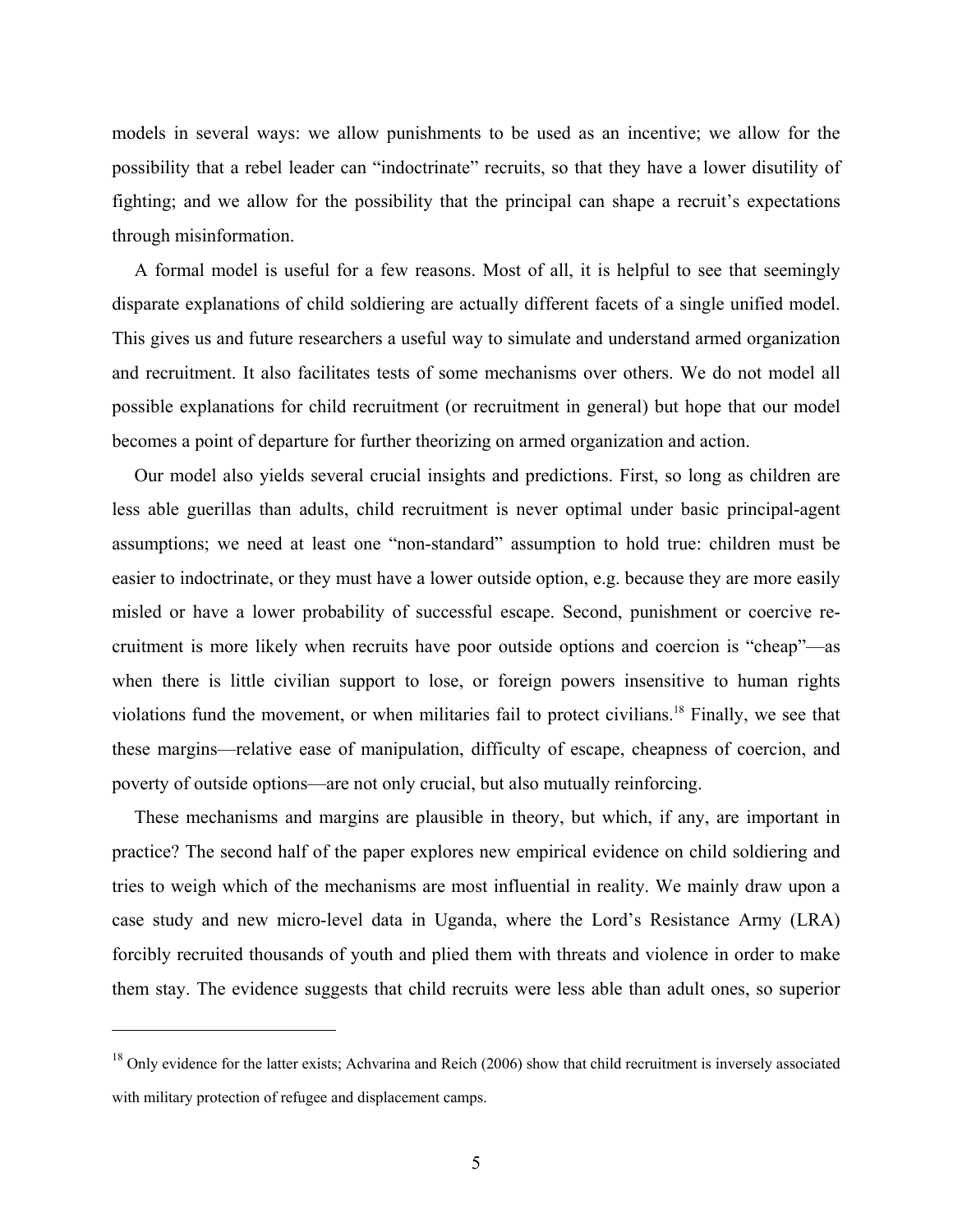ability is not a driving force of child soldiering in this case. Rather, the Uganda data and interviews suggest that children were retained because they were more easily indoctrinated and misinformed than adults, and had more difficulty escaping—with ease of indoctrination being especially influential.

Finally, we look across conflicts, developing a new database of African rebel groups and running 'cross-rebel regressions'. Cross-rebel analysis is in its infancy, most of all because of the scarcity of data, and so we treat our findings as provisional, to be expanded in future research. But initial data from a random sample of groups display two relationships consistent with our model. First, where we observe child recruitment we also tend to observe forcible recruitment (one of the most easily measured forms of coercion). Second, forced child recruitment is most common when punishment is cheap.

Both the theory and empirics suggest several new strategies to counter insurgency and discourage child recruitment, including the importance of relative reintegration opportunities (for children versus adults), and also a more novel strategy: counter-propaganda and escape training. International policy has been mainly concentrated on a single margin: increasing the cost and risk to rebel leaders of committing war crimes. We show that this approach is effective but probably not sufficient, and that there are other margins being ignored, such as the ability to counter the indoctrination and misinformation strategies that rebels employ. Several grassroots innovations in Uganda exemplify these new approaches, and could be replicated and scaled internationally. They succeeded because they understood local incentives and conditions, and recognized that recruitment is a strategic interaction between rebel leaders and civilians, that leaders respond to incentives, and that victims have agency and can be empowered—important lessons, we argue, for international policymaking and advocacy in general.

### **2. Modeling child and coercive recruitment**

For simplicity, we focus on a rebel leader's marginal recruitment decision and the strategic interaction between the leader and the potential recruit, taking a principal-agent approach. Previously, civil war scholars tended to concentrate on the citizen's voluntary decision to fight, and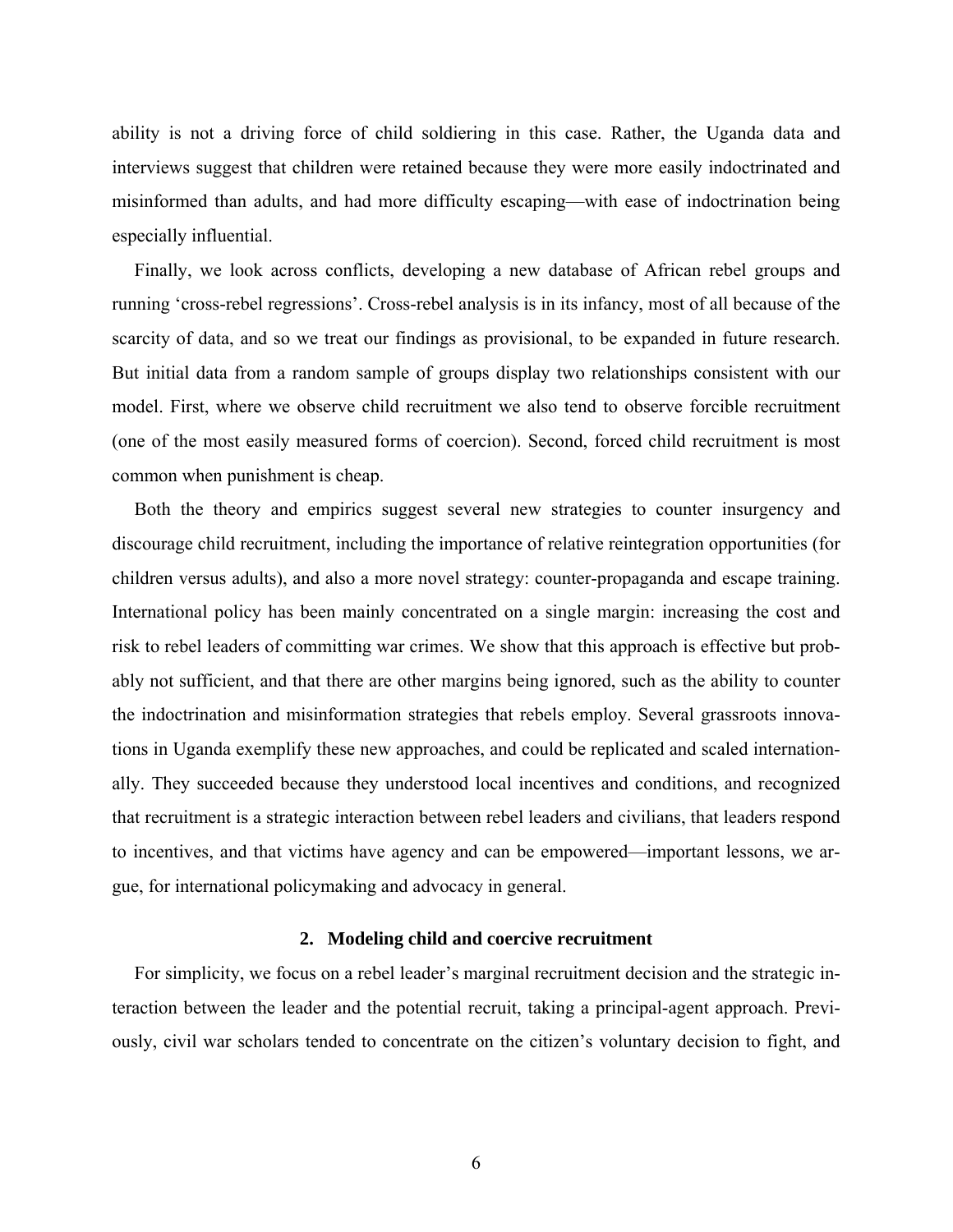the collective action problem therein: why do citizens engage in risky fighting when they could stand back and still enjoy the fruits of victory?<sup>19</sup> While crucial to our understanding of popular revolts, the approach has limitations: it does not help us explain forced recruitment; it focuses on the citizen's decision to participate but ignores his or her decision to exert effort; and it does not address the leader's ability to choose recruits and incentivize performance.

To model both illicit organizations and the recruitment of children, we extend and simplify a moral hazard model proposed by Chwe (1990) and Gates (2002). Our motivation is simple: by understanding this strategic interaction, one can better plan counter-action and predict the consequences of policy.

While economists have long studied coercion, slavery and indentured labor, the strategic logic of coercion was largely ignored. Recently, however, researchers have applied principal-agent theory to understand coercive contracts. For instance, Acemoglu and Wolitsky (2011) show how lords and slave-owners can use force to reduce the reservation utilities of serfs and slaves (i.e., their payoffs if they were to escape), making it optimal for these agents to stay. Chwe (1990) examines child workers in England's Industrial Revolution. He notes that children were more likely to be beaten than adults, and asks under what circumstances contracts will employ pain as an incentive. Using a principal-agent model, Chwe shows that the optimal contract will provide money rather than pain when a worker's reservation utility is high; otherwise those workers will run away. Children, who had poor outside options, would suffer punishment and still participate.

These models have three drawbacks in the context of rebellion. First, they focus on how principals use punishment to lower the *outside* options of their agents. This simplification makes sense when the principal—industrialist, lord or slave-owner—has the state on her side and can exert some control over the payoffs of agents that are not directly overseen by the principal. Illicit organizations, however, like rebel groups, seldom control territory or institutions; they have power only over incentives and expectations within the organization. Second, these models treat agents as fully rational and informed. This assumption may be reasonable when modeling adults and employment, but we are hesitant to assume the same of children. Third, these models

<sup>&</sup>lt;sup>19</sup> Scott (1976), Popkin (1979), Lichbach (1995), Wood (2003), Humphreys and Weinstein (2008).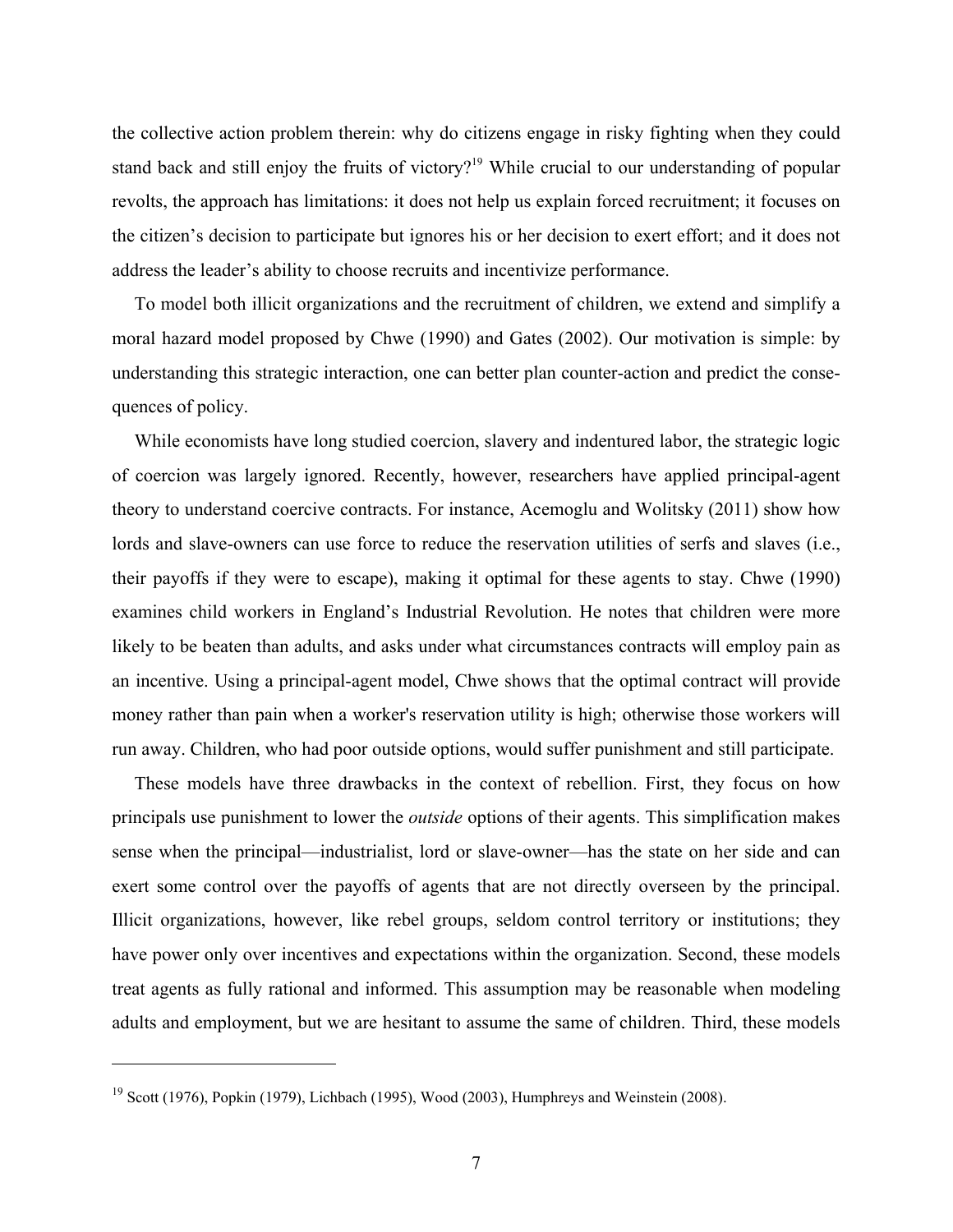do not allow for the difficulty or costliness of coercion to vary, as might occur through institutional and technological change, or through domestic and international advocacy and action.

We develop a model that brings coercion into the "inside" option, so that violence is used as an incentive. We allow ability, ease of manipulation, and reservation utilities to vary by type (in this case, children and adults). We also include a parameter that represents the costliness of war crimes—in our case, the use of coercion and punishment in recruitment—which could in principle vary across time and place.

#### **Structure and equilibrium of the model**

 A rebel leader can choose between two kinds of agents—children and adults—who can have different abilities. (We focus the narrative and our data analysis on battlefield tasks, such as fights and raids, where the use of children is most puzzling. For a given task, the leader chooses both the type of agent she wants and the optimal incentive to offer (rewards or punishments). Given this incentive, the agent chooses whether to exert effort). Both the agent's effort and ability affect the success of that task. But the leader only observes whether the task was successful or not, and not the agent's effort. The leader thus faces a moral hazard problem.

To model 'indoctrination', we allow the disutility of effort to be lower for children over adults (in that they can be pushed to value the same goals as the rebel leader). Also, to allow for the fact that children's outside opportunities may differ from that of adults, we endogenize reservation utility, allowing it to vary by age. Both extensions, we will see, are central to the child soldiering story. Indeed, many of the theories of child soldiering discussed in the introduction can be located in this partial equilibrium model. To keep matters straightforward, we ignore the general equilibrium effects (e.g., endogenous wages in the non-rebel economy) and the role of the opposing force (the government counterinsurgency), leaving both for future research.

Specifically, we consider a strategic interaction between a rebel leader and a recruit of type *θ* (which captures the recruit's effectiveness as a soldier) where the recruit can be either an adult with  $\theta = 1$  or a child with  $\theta = y$ . Let  $0 \le y \le 1$ . The leader has to make two choices: he decides whether to recruit a child or an adult, and he schedules rewards or punishments that are given to the recruit once a "good" or "bad" outcome has obtained for the leader. He specifically chooses  $u_G$ , which the recruit receives if the leader achieves the "good" outcome, and  $u_B$ , which the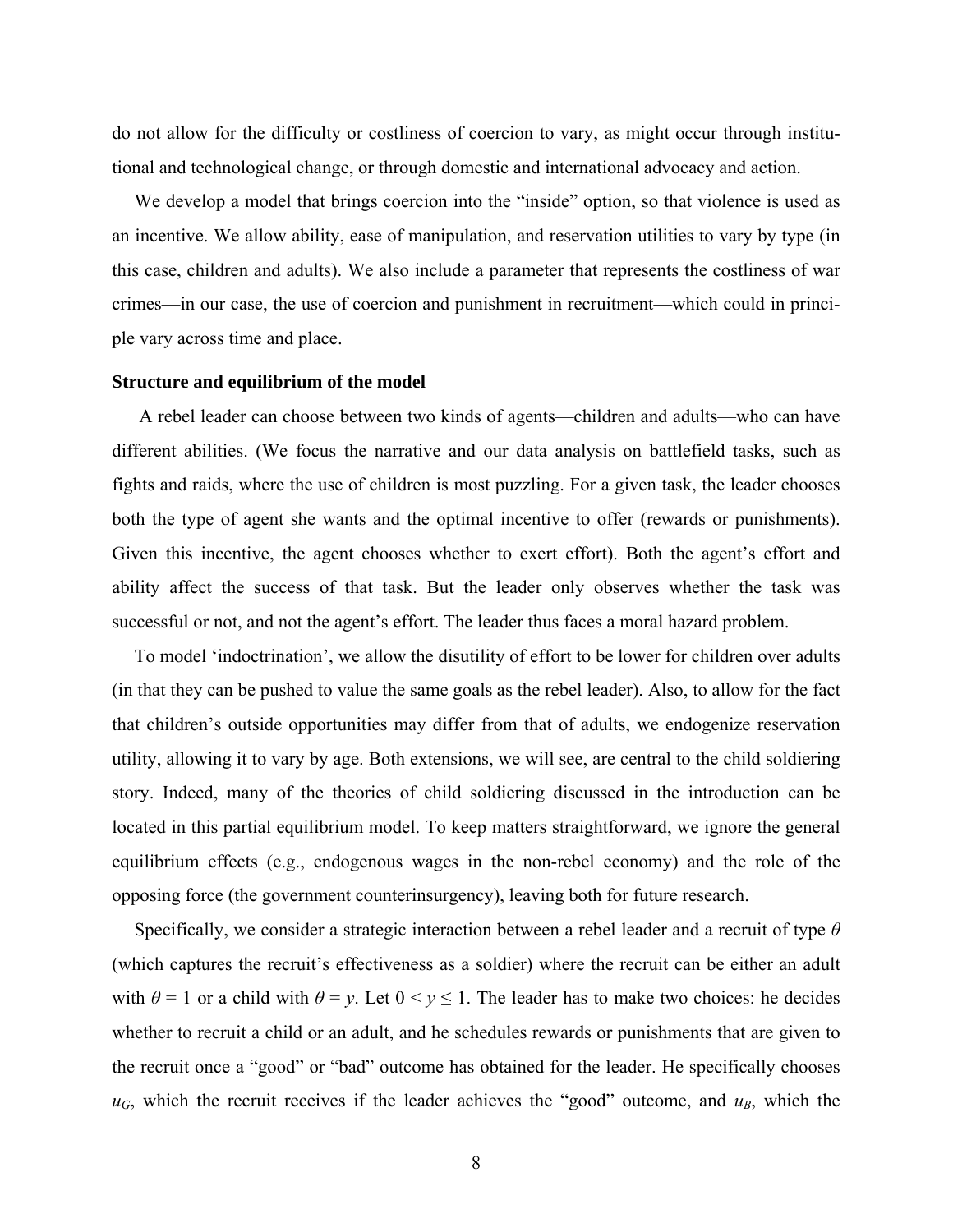recruit receives after a "bad" outcome. Both  $u_G$  and  $u_B$  can be positive (a reward) or negative (a punishment). Simultaneously providing costly punishments and rewards for the same outcome cannot be optimal because the leader can lower  $u_G$  or  $u_B$  by cutting back on rewards instead of paying for an offsetting punishment.<sup>20</sup>

The recruit chooses his effort level  $a \in [0,1]$ . The "good" outcome *G* for the leader (e.g. a victory on the battlefield, or a successful raid) obtains with probability *θa*, which is increasing in (unobserved) effort and the recruit's type. The "bad" outcome *B* occurs with probability  $1 - \theta a$ . Expected utility for the recruit is the expected reward/punishment minus the disutility of effort:

$$
\theta a u_G + (1 - \theta a) u_B - \theta^n a^2 \tag{1}
$$

where the cost of effort takes a quadratic form, and  $n \geq 0$  is an "indoctrination" parameter that, for  $n > 0$ , implies that a child can be indoctrinated to provide effort at a lower cost than an adult.<sup>21</sup> We normalize the leader's payoff from the "good" outcome to 1 and from a "bad" outcome to 0, and assume that the leader's cost of rewards and punishments is also quadratic. We do not explicitly assume a budget constraint, but the normalization of the leader's payoff from his preferred outcome implies a bound on the leader's ability to absorb costs (i.e., the leader never incurs costs greater than 1).

The leader's expected utility is simply the expected value of each outcome minus the cost of rewards/punishments:

$$
\theta a (1 - u_G^2) + (1 - \theta a)(-\hat{k}u_B^2), \text{ where}
$$
  
\n
$$
\hat{k} = \begin{cases}\nk & \text{if } u_B < 0 \\
1 & \text{otherwise.}\n\end{cases}
$$
\n(2)

The parameter  $k \le 1$  captures the extent to which punishment ( $u_B < 0$ ) is cheaper to provide than rewards.22 This cost of punishment could vary over time because of changing technologies of

 $20$  Chwe (1990)

<sup>&</sup>lt;sup>21</sup> A coefficient on the cost of effort that is invariant in  $\theta$  could also proxy for the degree of popular support that the rebel group enjoys.

<sup>&</sup>lt;sup>22</sup> The fact that we do not introduce a cost of punishment multiplier on  $u_G$  is without loss of generality, because the leader will never optimally choose  $u_G < 0$  (see Appendix).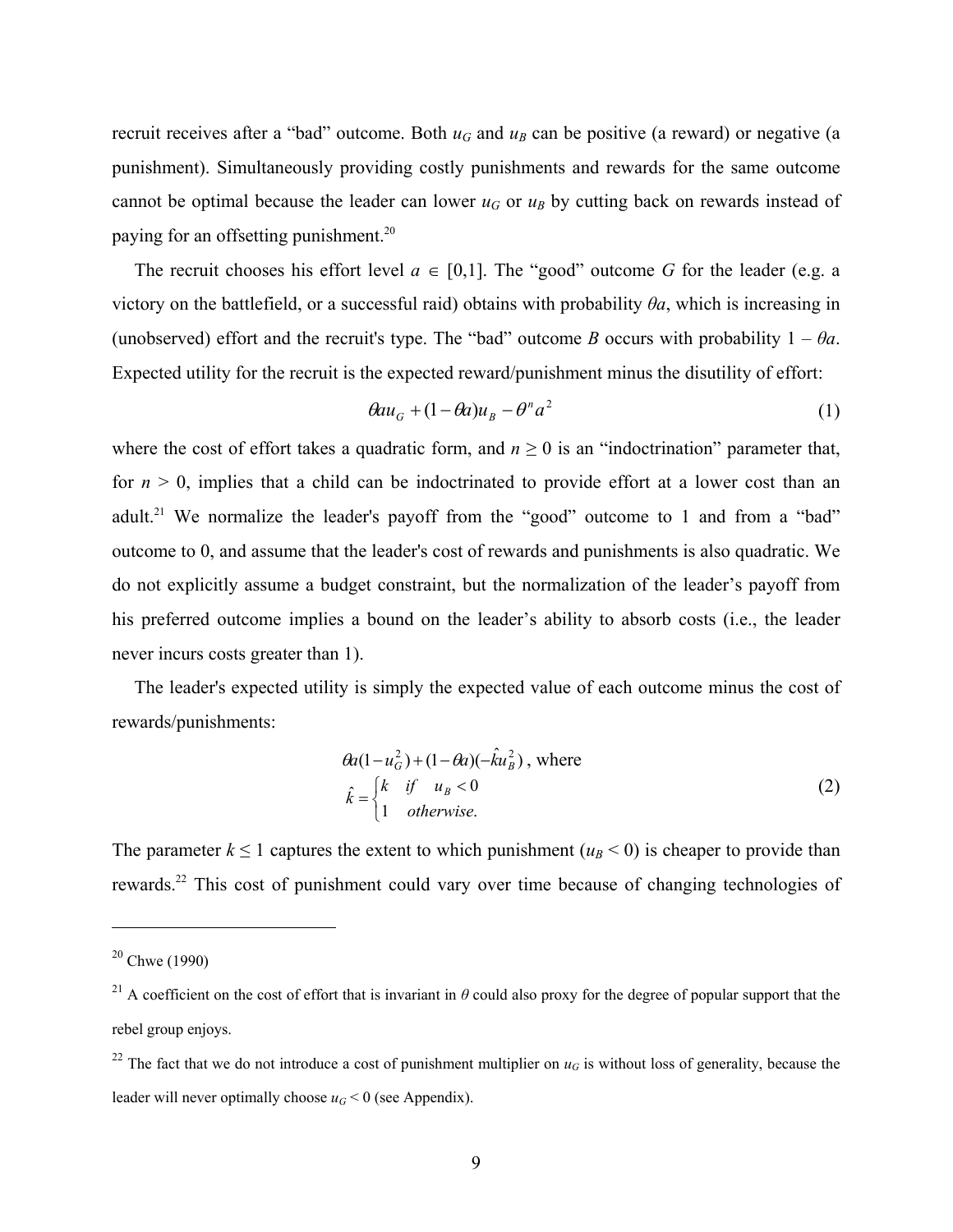punishment versus reward. The more interesting and relevant variation, however, would be across place, due to the constraints that populations or institutions place on rebel leaders domestically, or across time and place according to the existence and application of international pressure or punishments (or, conversely, neglect and encouragement).

The recruit determines his optimal effort *a* by equalizing his marginal cost and marginal benefit of effort, known as the incentive compatibility constraint,

$$
u_G - u_B = 2\theta^{n-1}a\,,\tag{IC}
$$

and by checking if minimal  $(a = 0)$  or maximal  $(a = 1)$  effort are optimal.

We also assume that a participation constraint has to be met for the recruit in order for him to be retained by the rebel group at all. The recruit's utility has to be at least as high as his reservation value  $u(\theta)$ :

$$
\theta a u_G + (1 - \theta a) u_B - \theta^n a^2 \ge \underline{u} \tag{PC}
$$

where  $\underline{u} \in \nabla$ .<sup>23</sup> We abbreviate  $\underline{u}(\theta = 1) = \underline{u}_H$  and  $\underline{u}(\theta = y) = \underline{u}_L$  and let  $\underline{u}_L \le \underline{u}_H$ . Here the recruit's outside option captures earnings that a recruit could obtain in the non-rebel economy (including aid), the probability that a recruit can escape successfully, and misinformation about the outside world propagated by the rebel leader.

The leader's problem is to choose the recruit's type, incentives, and (indirectly) agent effort, subject to the incentive compatibility constraint (IC) and participation constraint (PC). We assume that the leader can choose to refrain from recruitment entirely and obtain a payoff of zero, and we assume that the leader prefers this strategy over others that yield the same utility. We also assume that the leader makes a correct forecast of the cost of punishment. We eliminate equilibria that contain weakly dominated strategies. We illustrate the solution and comparative statics graphically, below, and provide a solution and proofs in the Appendix.

 $^{23}$  A negative reservation value implies that a recruit is willing to submit to punishment inflicted in the rebel group in order to avoid even harsher conditions elsewhere, such as the prospect of hunger.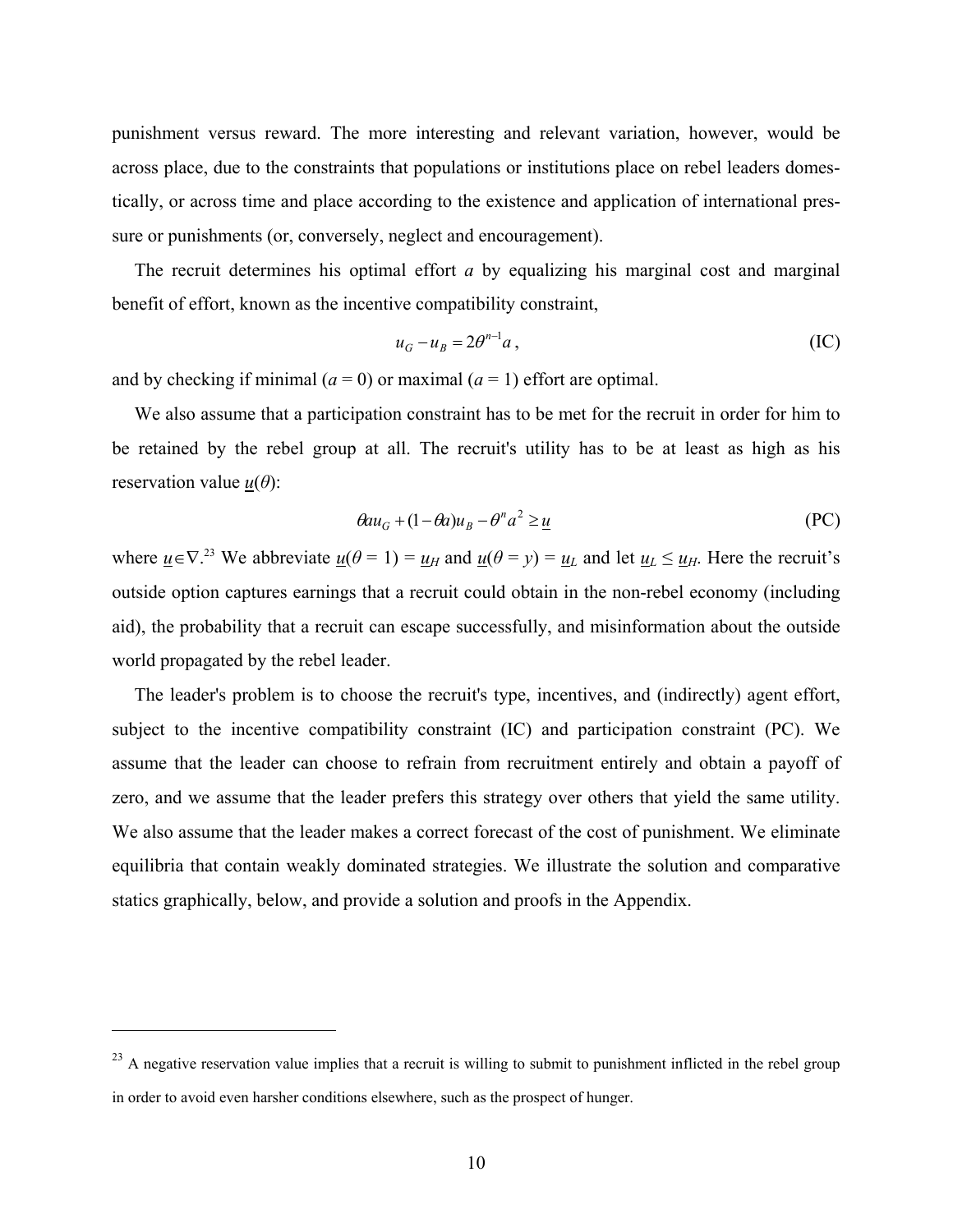## **Comparative statics in equilibrium**

#### *Minimum conditions for child soldiering*

A key insight of the model is that, if children's ability is less than that of adults, one of two conditions have to be met in order for child soldiering to be optimal: either leaders must be able to indoctrinate children so that they contribute effort at a relatively lower cost, or the reservation value for children is lower than that for adults and this ease of retention compensates for a child's relative lack of ability.

To see this, observe that child soldiering is never optimal if neither of these conditions is met. Figure 1 plots the leader's utility against the ability level of any potential child recruit. We display the leader's utility for low  $(k = .05)$  and high  $(k = 1)$  costs of punishment, where a higher *k* could be consistent with domestic or international penalties for war crimes. The figure indicates that the leader prefers to recruit an adult for any possible level of children's productivity (with the exception of the upper bound  $y = 1$ , at which point children and adults are indistinguishable). This is true even in a domestic or international environment that makes war crimes costly.

#### *Role of indoctrination*

Next, consider the case where the leader can indoctrinate children  $(n > 0)$ . Figure 2 plots the leader's utility for different child ability levels, but here we have indoctrination parameter *n* on the horizontal axis. For positive *n*, children can engage in rebel activities at a relatively lower cost of effort than adults. As *n* gets large, child soldiering becomes the leader's optimal strategy. The ability to indoctrinate less able recruits can turn them into attractive targets for recruitment.

The relationship between the ability to indoctrinate and child soldiering is strengthened if punishment becomes cheap (i.e. it is not penalized). Figure 3 plots the leader's utility against indoctrination parameter *n*, as before, but for different values of *k* and different values of child ability *y*. Child soldiering becomes optimal at the points at which the curved lines intersect the horizontal line (the leader's payoff from recruiting an adult).

Note that more able children (higher *y*) lead to relatively more child soldiering. Child ability is not simply a function of physiology but can also be influenced by technology. For instance, we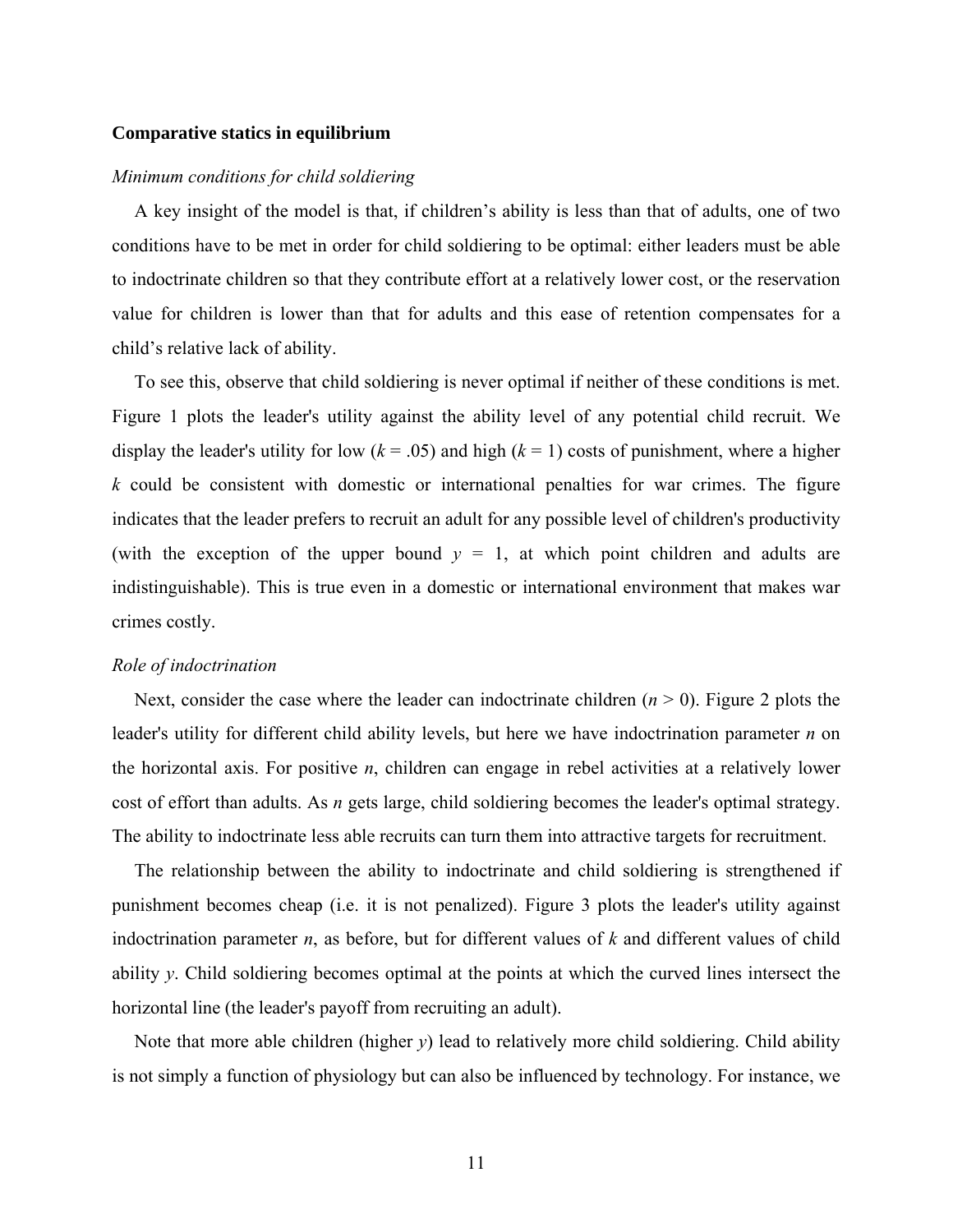could view the invention or increased availability of light automatic weaponry in the late  $20<sup>th</sup>$ century as causing an upward shift in *y*.

If children are sufficiently effective fighters and the leader can inflict punishment at low cost, then even small amounts of indoctrination can translate into child soldiering. By bringing a child's values and effort in line with the rebel leader's objectives (modeled here by a lower disutility of effort) indoctrination makes it easier for the rebel leader to satisfy both the incentive compatibility and the participation constraints.

#### *Relative outside options*

We can also consider the case where adults and children have different outside options, which can lead to child soldering even if the leader is unable to indoctrinate recruits at all. Figure 4 plots the leader's utility against the distance in reservation values between adults and children.

A difference in outside options could correspond to a real difference in opportunities, such as differential education and employment opportunities for adolescents versus adults (the reservation age), but also different reintegration programs, or different abilities to reintegrate into the community and family. These differences could also be *perceived*—for instance, if children are more easily misled about their outside prospects than adults. As we move along the horizontal axis, children are more and more easily retained in comparison to adults because of a greater difference in real and perceived outside options. At the point at which the two plotted lines cross, the ease with which a child's exit from the rebel group can be deterred outweighs the child's lower ability relative to an adult recruit.

Note that cheap punishment—such as an absence of international or domestic penalties compounds this effect and decreases the size of the gap between reservation values that is necessary for child soldiering to be an optimal strategy for the rebel leader. Figure 5 illustrates this result and repeats the previous graph for different values of *k* and different values of *y*. For sufficiently low *k*, child soldiering becomes the leader's preferred strategy when it would not be the case otherwise. The intuition is as follows: Suppose punishment is as costly as rewards. Then a decline in children's outside options makes them relatively more desirable for recruitment by the leader, because he is now less constrained in punishing children for outcomes that the leader considers bad. But this is only true to a point: If the reservation value for children drops low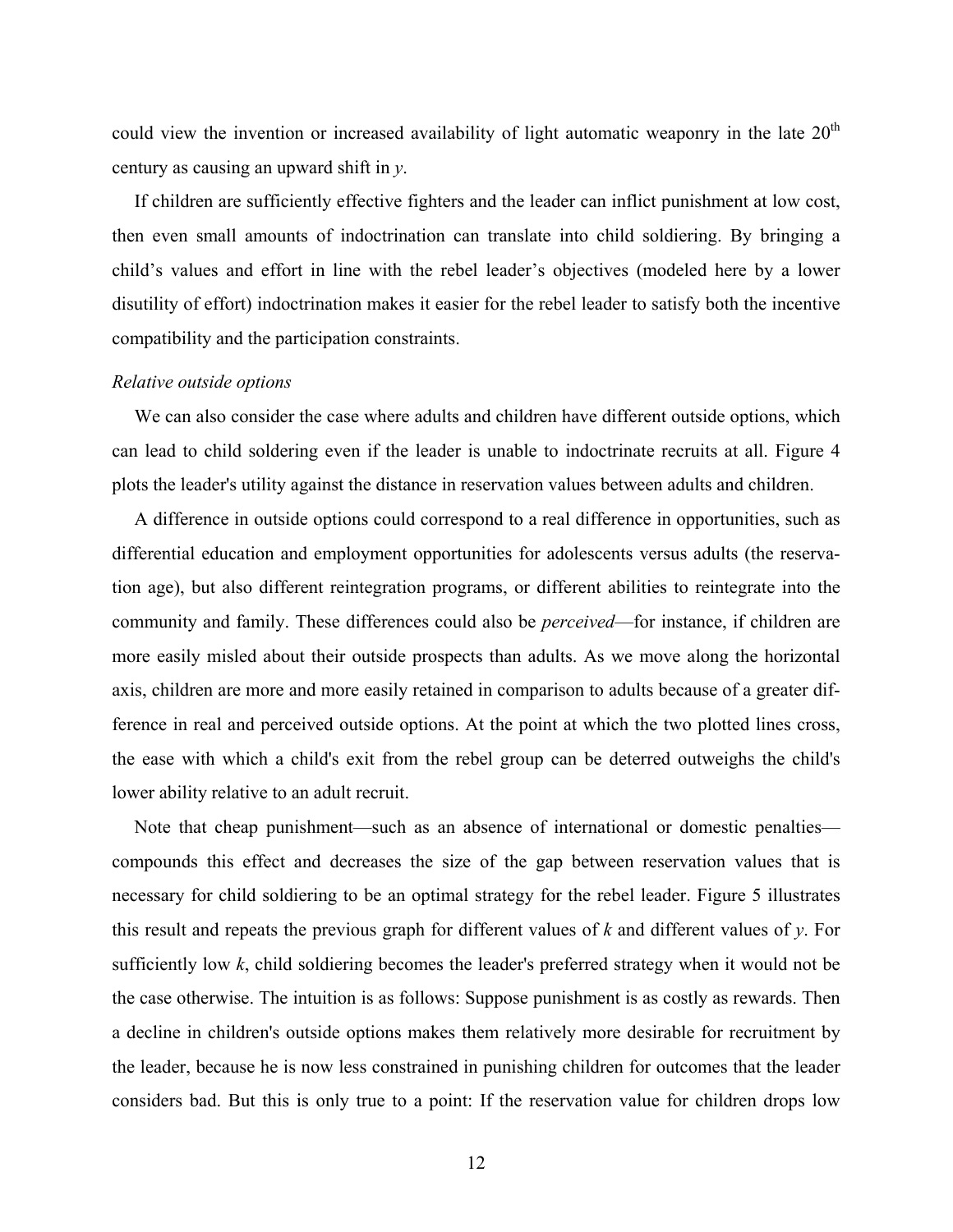enough, the leader is not constrained by it any longer but is instead worried about the additional cost he would incur if he further increased punishment. In other words, at some point the leader cannot afford to punish more, even if it was possible in terms of reservation values, and so any additional decrease in reservation values will not make the leader any more likely to recruit children instead of adults. So what happens if *k* is small and punishment cheap? Now the leader can afford to inflict additional punishment and exploit the additional decline in reservation values, i.e. children continue to become relatively more attractive targets.

The model implies that advocates and policymakers must pay close attention to the relative opportunities for adults versus children, not merely absolute opportunities. If adult employment or wages grows faster than those for adolescents, or if school reconstruction lags, or if (as has sometimes been the case) demobilization programs are more generous to adults, then policymakers could unwittingly increase the incentives for rebels to shift to younger recruits. As we see below, policymakers may also be able to do more to shift perceived options than commonly believed, adding a new policy lever.

#### *Coercion and child recruitment go hand in hand*

Finally, the model demonstrates that coercion is visited upon child soldiers to a greater extent than adult recruits. To see the intuition for this result, note that if child soldiering is possible, then cheap punishment will make it more likely, as suggested above. But this leads to a situation in which the leader's costs for a child soldier tend to generate more punishment than his costs for an adult soldier, with the consequence that the rebel leader motivates child soldiers more than adults by threatening (and imposing) punishment.

To summarize, we expect child soldiering to be the result of the ease with which children can be indoctrinated by rebel leaders and children's (often manipulated) perception that they have poor outside options. A reduction in the cost that the rebel leader pays for punishing his recruits exacerbates any trend toward child soldiering.

We can extend the logic of the model and offer plausible conjectures about other factors that we do not take into account explicitly. For example, we could incorporate popular ideological support for the rebel group among adults as a reduction in the cost of effort for an adult recruit. This would mitigate the effects of indoctrination and reduce the likelihood of child soldiering.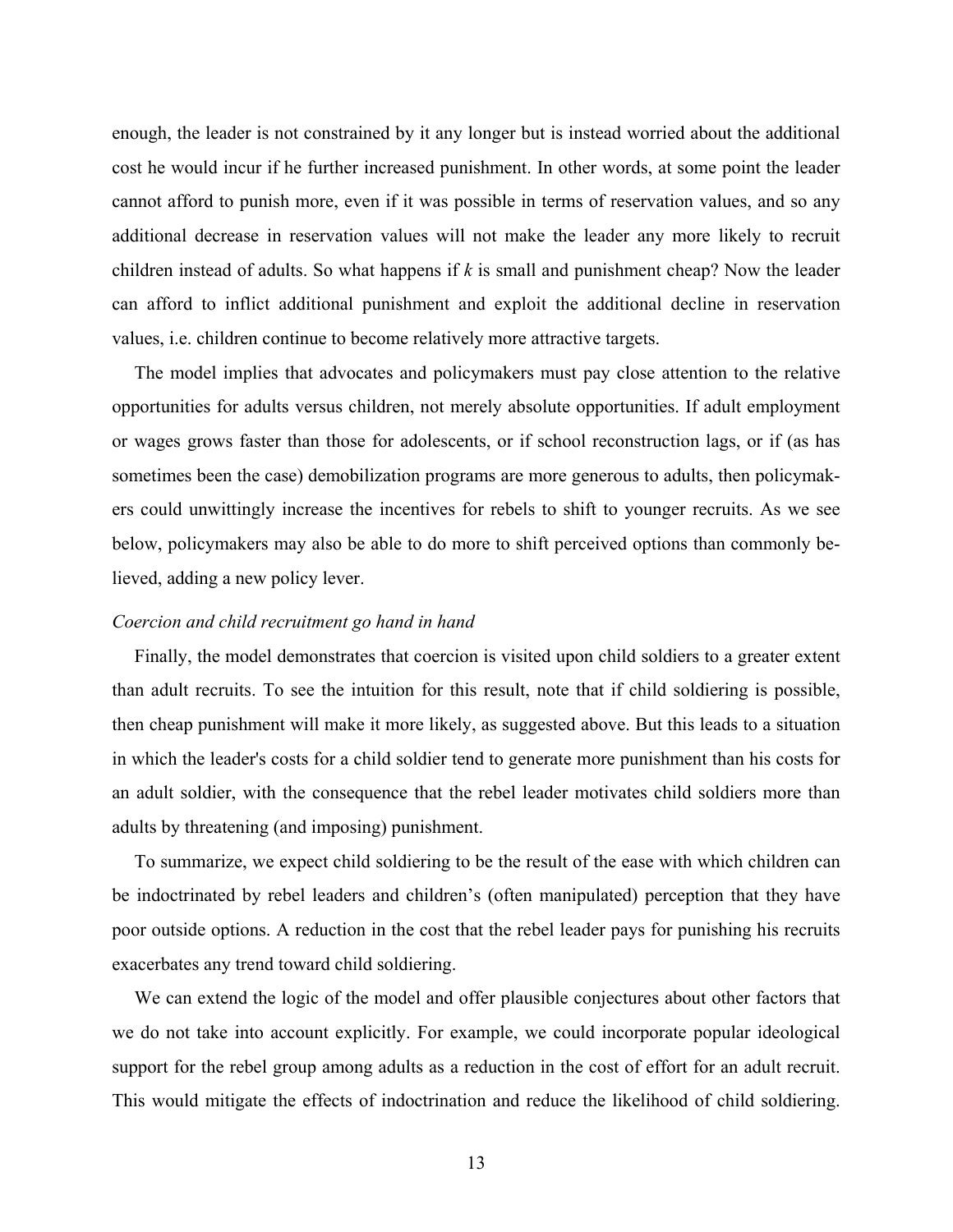We highlight the indoctrination of children and the ease with which they can be retained not because these are the only determinants of child soldiering amenable to game-theoretic analysis, but because they offer a particularly compelling account of empirical patterns discussed below.

#### **3. Empirical strategy**

The theoretical framework above hinges on several crucial assumptions, each with a relatively weak and anecdotal base of evidence. One is that child fighters are less able than adult fighters. A second is that children are more susceptible to manipulation. A third is that coercive recruitment varies with the costliness of punishment. Data on labor coercion and child recruitment are rare, which is one reason why nearly all of the theoretical literature discussed above has remained theoretical, motivated mainly by historical narratives and cases.<sup>24</sup> This paper uses new data and three main empirical strategies to establish the reasonableness of these assumptions and the overall framework.

First, we intensively study the case of one rebel group, the Lord's Resistance Army, one of the most notorious child recruiters. We use dozens of interviews with former LRA recruits along with a representative survey of survivors to examine leader motivations as well as recruitment, command and control strategies.

Second, we use the unusual nature of LRA forced recruitment—a uniform, coercive strategy of abduction and violence offered nearly at random to youth of different ages—to assess the reasonableness of the "ease of manipulation" assumption at the center of the theory, as well as which forms of manipulation were especially effective and why. Our survey of LRA survivors collects self-reported measures of each of these mechanisms—belief in LRA ideology, disinformation received, and escape experiences—and compares responses by age of abduction.

Finally, a handful of the model's predictions are cross-national, helping to predict what types of groups and environments will lead to child soldiering. At least two determinants should vary

 $^{24}$  One of the few quantitative studies of child soldiering come from Achvarina and Reich (2006), who show that security forces in refugee and displacement camps diminish child recruitment. The finding suggests that rebel leaders respond to incentives, but leaves open why child recruits were sought in the first place.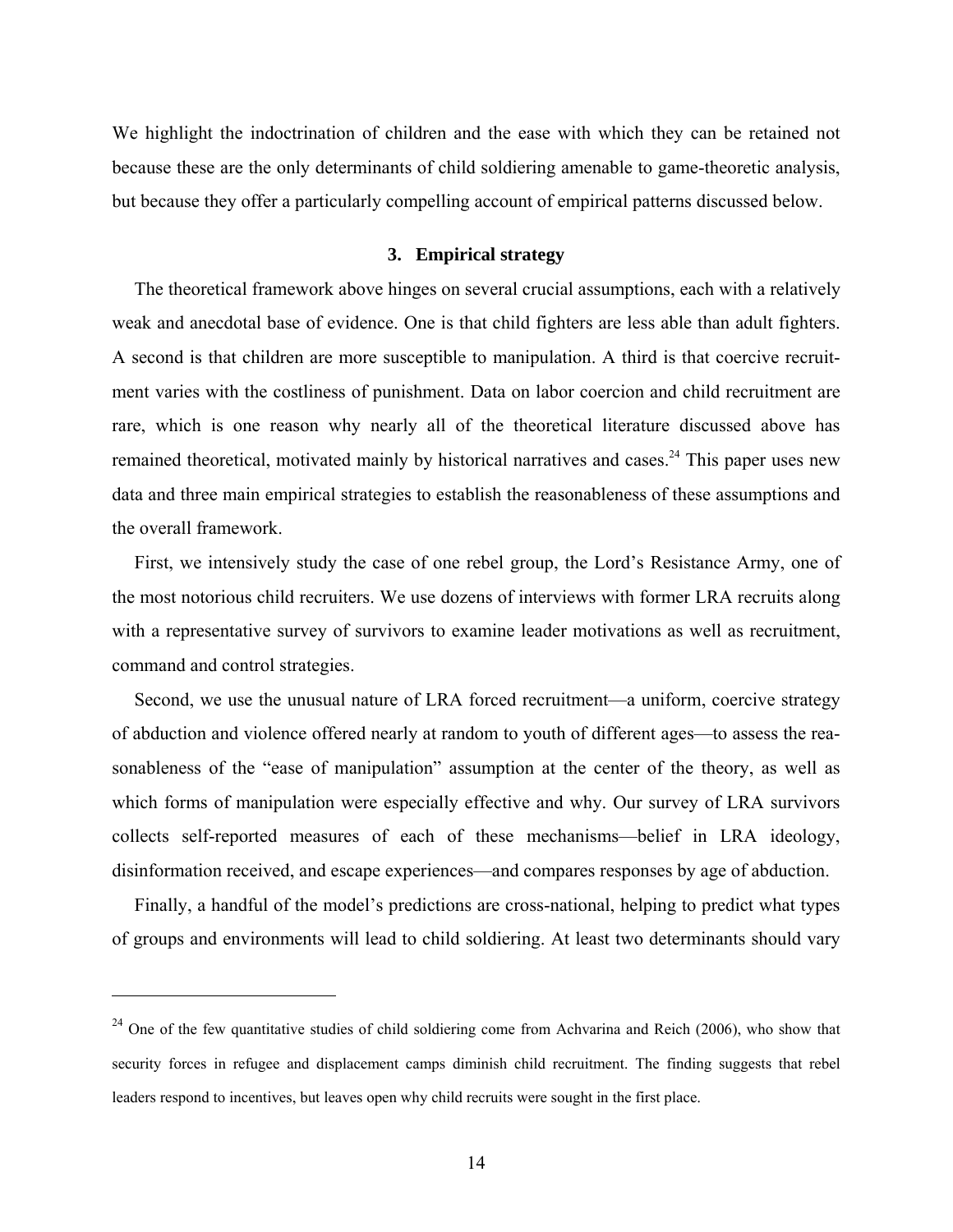across conflicts and groups: the cost of punishment, and reservation utilities for the average child and adult. We focus on the former, measuring the factors that influence cost of punishment across rebel groups, and look for correlations with child and coercive recruitment.

## **4. Case study: Child recruitment in northern Uganda**

The LRA has fought a low-scale guerrilla war against the Government of Uganda since 1988. The rebels are led by Joseph Kony, a spirit medium of the Acholi tribe. They seek a spiritual cleansing of the nation and a return to the political dominance that northern tribes enjoyed for the two decades following independence.<sup>25</sup>

Civilian support for the LRA was meager from the start, even among Kony's fellow Acholi. Initially, Kony pulled together a few hundred hardened fighters, the remnants of other rebel groups. Unpopular and poorly equipped, these fighters raided the homesteads of their co-ethnics for food, medicine, and recruits, where small roving bands forcibly recruited youth in nighttime raids on rural homes. From 1988 to 1994 the LRA stole several thousand youth.

With few natural resources, and declining popular support, the rebellion might have died out were it not for the Government of Sudan, which in 1994 began providing the LRA with arms and territory. Their support invigorated the LRA, and attacks and abductions escalated. Tens of thousands of Ugandan youth, mainly adolescent males, were abducted after 1994. Young women were also taken to become fighters, servants, and wives.<sup>26</sup> The vast majority of abductees, roughly 82%, eventually escaped and survived. A few hundred abductees are thought to remain in the bush—less than 1% of the estimated 60,000 to 80,000 abductees.<sup>27</sup> The rest, tragically, are presumed perished.

LRA activity peaked in 2002 when the Ugandan army drove the LRA from Sudan into Uganda, and intense fighting continued through 2004. Defeat suffered since that time has kept

 $25$  The account in this section draws on Omara-Otunnu (1994), Behrend (1999), and Allen (2005).

 $26$  Annan et al. (2009)

<sup>&</sup>lt;sup>27</sup> Pham et al. (2007), Annan et al. (2006)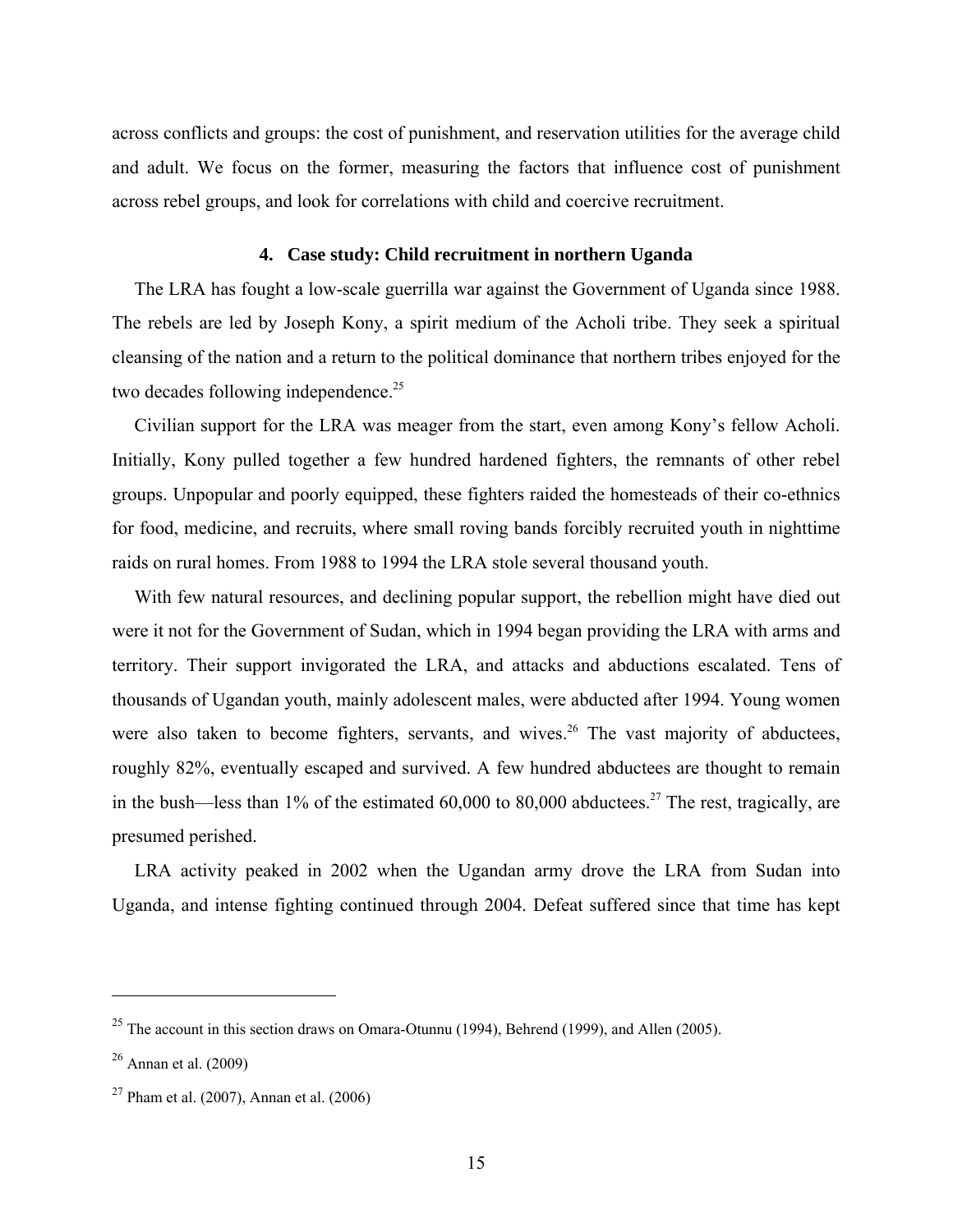the LRA small and on the move, principally in the eastern Democratic Republic of the Congo (DRC) and southern Sudan. They ceased abduction in Uganda by 2005.

The LRA is sometimes held up as the archetypal barbaric, apolitical rebel force of Africa's so-called "new wars". Close observers of the LRA, however, see the method in Kony's madness.28 While LRA tactics were undoubtedly distorted by spiritual beliefs and ideology, our evidence testifies to the strategic logic of LRA coercion and child recruitment.

## **Data**

 $\overline{a}$ 

We conducted qualitative interviews with more than 100 former abductees, 20 community and clan leaders, and 25 commanders from the Ugandan armed forces and the LRA over ten months in 2005-07. Among the LRA, our subjects were foot soldiers and mid-ranking officers, including junior commanders, catechists, spies, 'wives', bodyguards, and even accountants. Interview subjects were contacted through key informants, such as village leaders, and are not necessarily representative of all rebels. Returned senior commanders were not interviewed as their colleagues had recently been indicted by the International Criminal Court and we believed their testimony would be compromised as a result.

We also conducted a population survey in concert with an NGO, a psychologist, and human rights scholars. A first survey, in 2005, targeted males born in the Districts of Kitgum and Pader between 1975 and 1991, and a second round in 2007 interviewed the same cohort of females. The survey collected self-reported, retrospective information on war and abduction experiences, as well as current well-being.

To minimize attrition from migration and mortality, we selected respondents retrospectively, from a sample frame of youth living in the region before escalation of the war. We randomly sampled 1,162 households in eight clusters, using the earliest sample frame available: UN World Food Programme lists compiled in 2002. 88% of sampled households were found. Enumerators worked with household heads to develop a roster of all youth living in the household in 1996, a year easily recalled as the date of the first election since 1980. Using these rosters, 881 surviving

<sup>&</sup>lt;sup>28</sup> e.g. Allen and Vlassenroot (2010), Finnström (2008)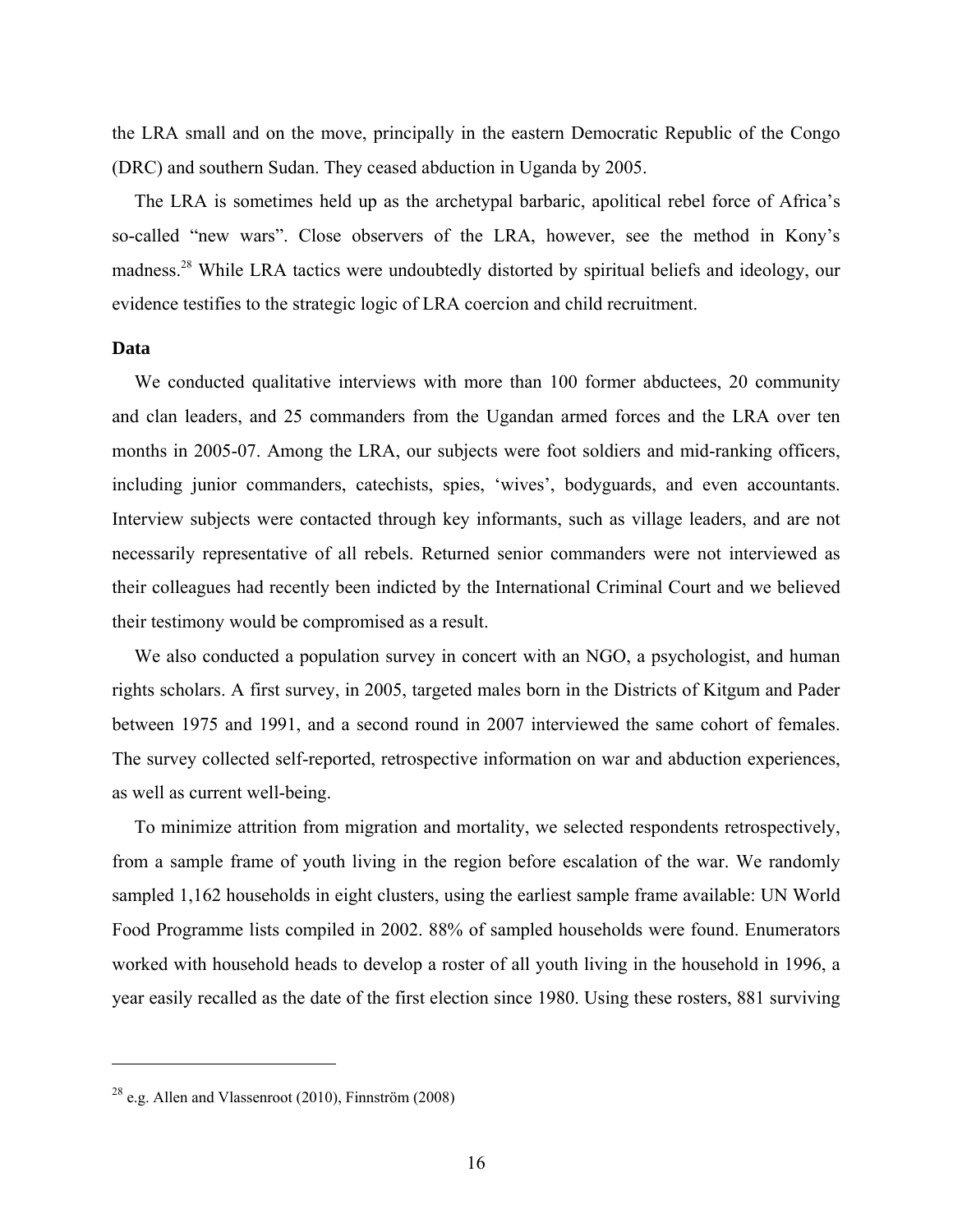males were randomly selected and interviewed in 2005-06 and 857 females were selected in 2007. Former abductees were oversampled in both cases.

More than a third of target respondents had moved since 1996, and enumerators tracked them to their current locale. 741 males and 619 females were found, including 688 abductees. Thus there are two sources of attrition. A first is mortality (including not returning from abduction, which in nearly all cases implies death): 29% of male abductees and 12% of female ones perished since 1996. The second is failure to locate migrants: we tracked but were unable to locate 9.4% of male abductees and 18.3% of female abductees. Female absenteeism is higher because of migration for marriage; the return from displacement that began in 2006, and the time elapsed since the 2005 rosters.

#### **Patterns of LRA recruitment, command, and control**

Forced recruitment by the LRA was large-scale and indiscriminate. Rural Acholi households live in scattered rural homesteads at some distance from their neighbors. Typically, abduction parties of 10 to 15 guerrillas would swing down from their Sudanese bases to conduct military missions several weeks in length, raiding homesteads in their path for loot and recruits. Roughly two in five males and one in five females aged 14 to 30 report they were abducted for at least an hour. These abductions ranged in length from a day to ten years, averaging 8 months for males and females. The LRA would begin training abductees as fighters within a few weeks of abduction, including firearms training. Those who had not escaped within the first two weeks were entrusted with their own weapon after an average of 3.5 months.

The LRA focused on abducting young adolescents. Figure 6 illustrates the distribution of age at the time of recruitment. Three times as many youth aged 14 were abducted as those aged 9 or 23. The preference for adolescent boys holds true even after adjusting for the disproportionate number of young people in the population; a 14-year old youth in the study population had a 5% average chance of abduction—twice the risk faced by ages 9 or 23.

The focus on adolescents is more pronounced once we account for release. LRA raiding parties commonly abducted all able-bodied members of a household to carry looted goods, but were often under explicit instructions from Kony to release children under 11 and adults older than their mid-20s, once loot was delivered safely. 15% of abductees were released in the first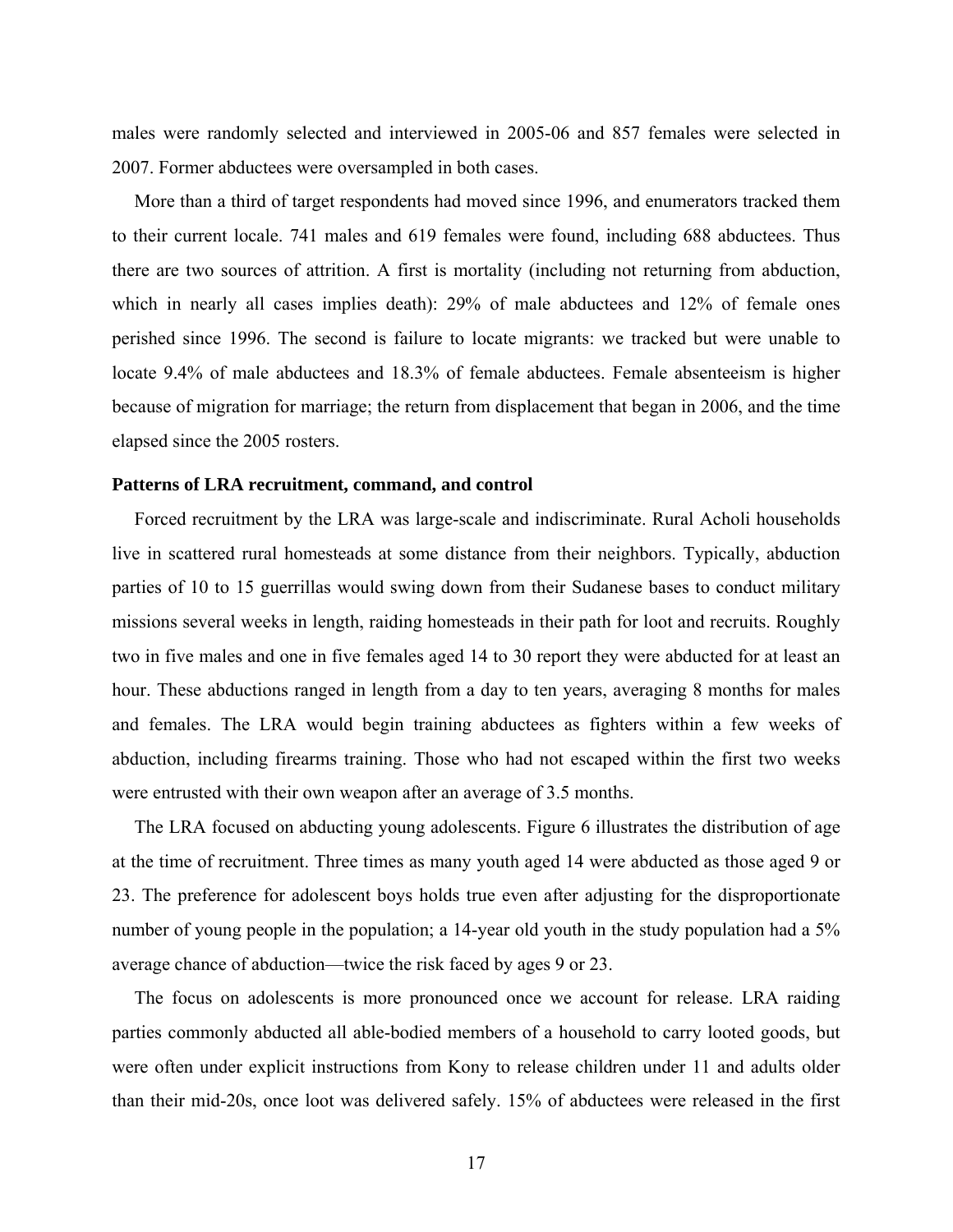two weeks of abduction. Figure 7 displays a running mean, by age of abduction, of the deviation from the average probability of release (adjusted for location and abduction year). Release is highest for children under 10, dips sharply for adolescents, and is rising in age thereafter.

The impoverished LRA seldom provided material incentives. Just 5% report material rewards, mainly food. Money or loot was rarely given, even to officers. Such rewards were promised upon victory, however. "They used to tell us," said one abductee, "that if we fight and overthrow the government then we would get wealth, and even the young soldiers would get high ranks".

Violence and the threat of punishment was the main instrument of control in the LRA. 54% of abductees were severely beaten (versus 12% of non-abductees) and 24% report being attacked with a weapon (versus 3% of non-abductees). Beatings or death were the punishment for attempted escape, a sentence other abductees were often forced to carry out with weapons.

Initiation sometimes involved the forced commission of violence; 26% of abductees were forced to harm or kill a civilian, and 23% to desecrate dead bodies—a deeply held taboo. 12% of abductees report being forced to kill a family member or close friend. Such violence served to break down a youth's psychological defenses and desensitize her to violence. More importantly, it bound her to the group, by raising the specter of community rejection if she were to flee.

Other forms of misinformation were used to promote fear and loyalty. Abductees were told that rebels would kill escapees and their families. Abductees who caught word of the government amnesty were told it was a ruse, and any who escaped would be killed by the government. The LRA banned radios after the government began to announce messages of peace on air.

The LRA also limited escape opportunities by moving the abductee as far as possible from home. Half of abductees were tied, and the first day's march would deliberately backtrack and disorient. Abductees were taken to the bases in Sudan as quickly as possible.

Spiritual practices were also central to motivating recruits—an explicit attempt to create new social bonds and loyalty based on a shared cosmology (as well as fear). Kony created a cult of mystery and spiritual power which few Acholi question even now. Those with whom we spoke disagreed not on whether Kony possesses spiritual power, but rather whether these spirits are good or bad. These purported powers were used to instill fear, awe, and loyalty. A spiritual initiation ceremony was reported by the majority of those taken two weeks or longer. The LRA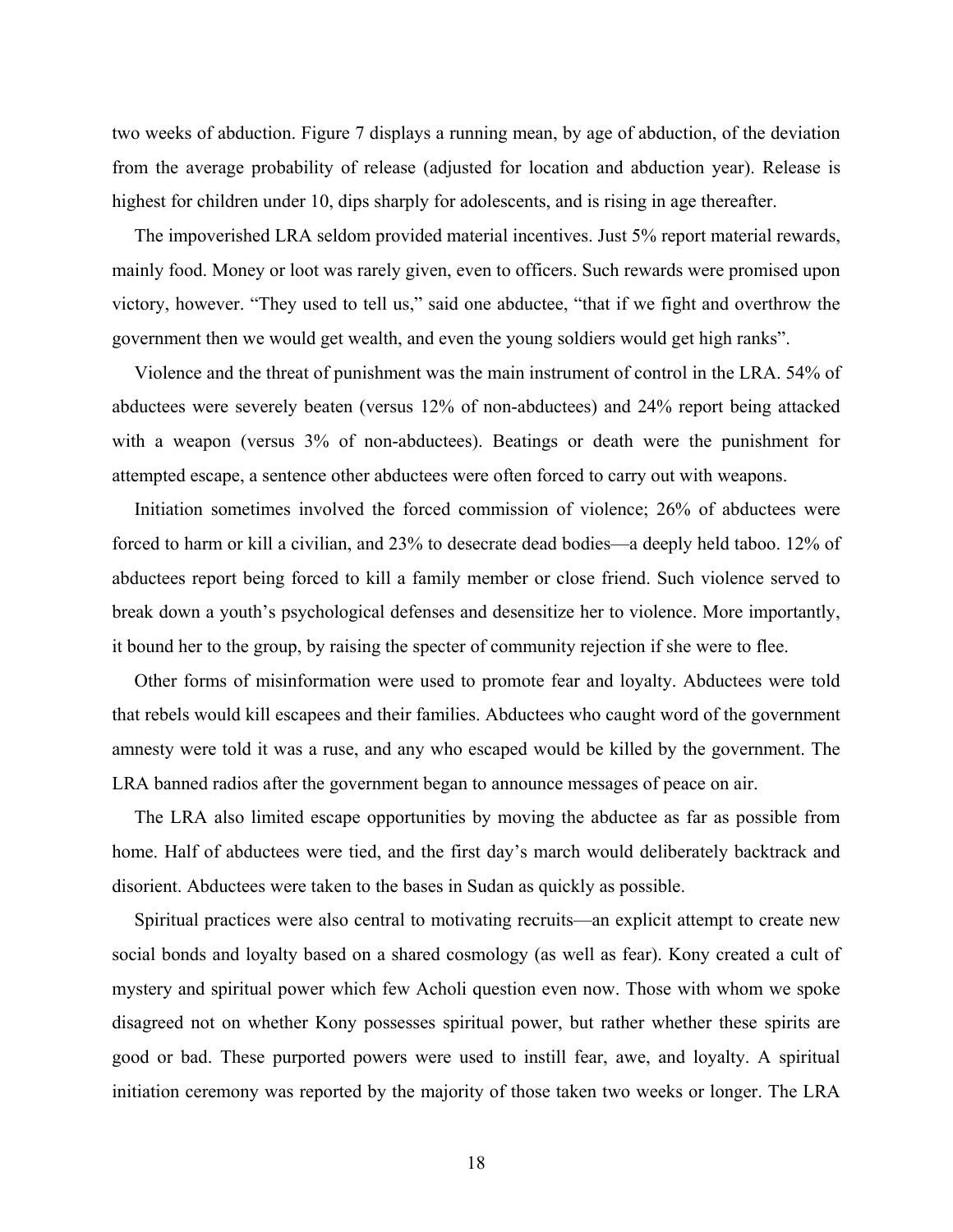is highly structured, with detailed spiritual restrictions on personal conduct (e.g. eating, drinking, and bathing) and on military practices. Kony is also feared and respected as a prophet.

While spiritual messages and initiation were common, so were political propaganda and the promise of material rewards. The importance of overthrowing the government is most commonly reported in our data, followed by incitement over crimes committed by Museveni and promises of government positions, both of which could heighten recruits' efforts without an increase in tangible incentives.

Together, this spiritual, political and material propaganda were often effective. 31% say they once felt allegiance to Kony, 5% admitted there was a time they felt like staying with the LRA, and 6% admitted that they aspired to become a commander. Of those abducted more than 2 months, those figures rise to 63, 26, and 16%. According to a two-year abductee, "for a time I forgot survival and became a part of them; I was abducting and stealing just like them." Such "forgetting" and shift in identity was commonly reported. In some cases this was associated with Kony's spiritual powers. According to one informant, "In the bush, there is something that confused people. There is a certain type of holy oil which they put on you. It confused you and you could never think of home."

Accounts of allegiance and forgetting suggest that LRA discipline, religion and propaganda did not simply change individual incentives, but fundamentally altered the beliefs and values of recruits. Such indoctrination, misinformation, and identity manipulation has been widely remarked upon in social psychology and military sociology. More recently, economists Akerlof and Kranton (2005) have articulated how such preference shifts can be formally modeled in the framework of incentive theory, arguing such preference shifts are the most plausible explanation for observed behavior.

For those who remain with the LRA for long periods of time, the decision to escape is usually associated by a moment of "awakening". "When I grew up," explained one young man, "I saw that everything Kony said was false. If it were really true then the government could have been overthrown. And here the people he abducted before me had all escaped." Some of these stories reflect a realization that the promised benefits would not be received: "We would ambush and carry things," said another young man, "but then I wouldn't benefit. It was the leaders who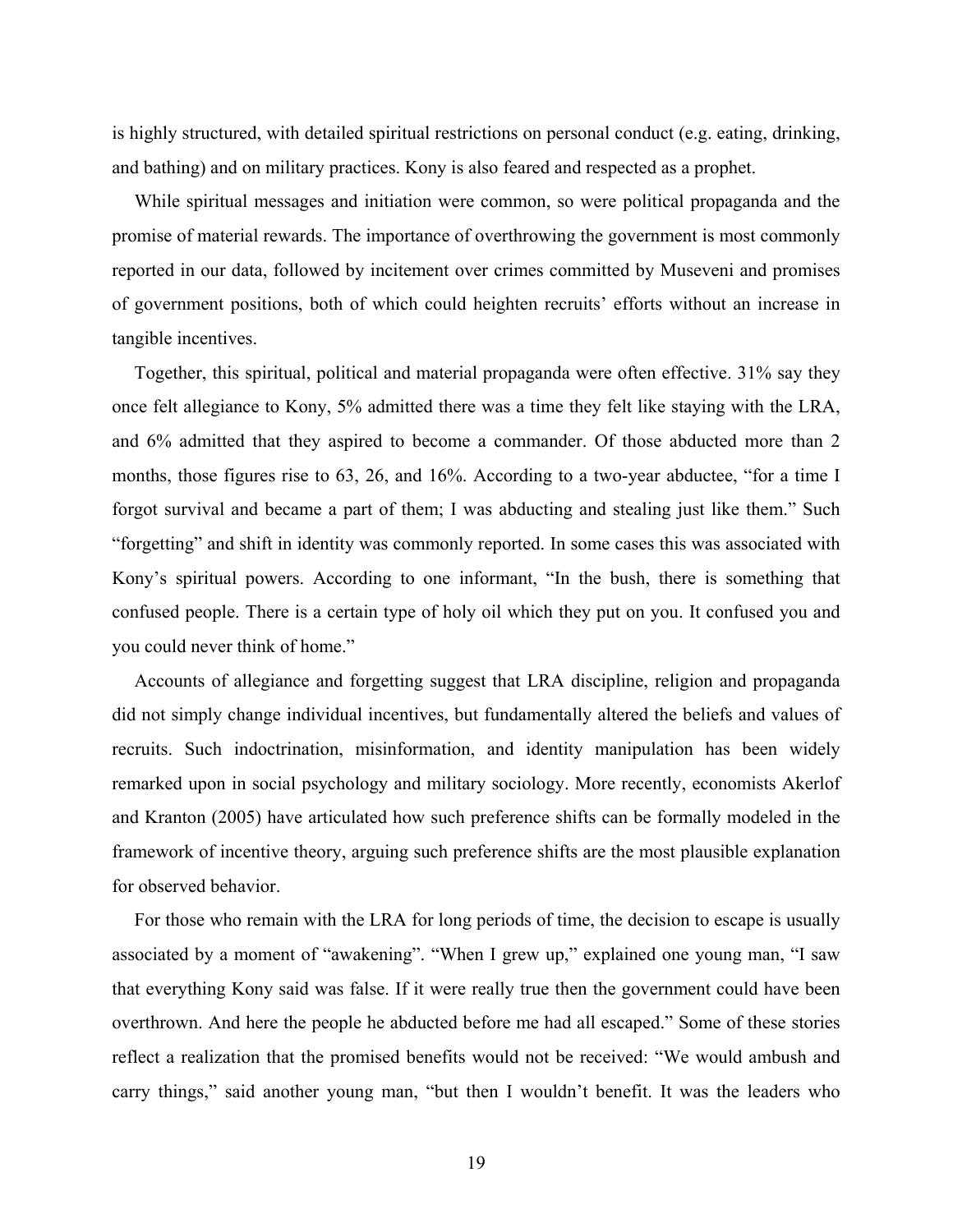benefited. Then I thought I should escape because I had not gone on my own but had been abducted."

## **Estimation**

1

LRA recruitment closely resembles our theoretical framework. Violence is employed as an incentive for performance, with threats of severe punishment for dereliction or desertion. Rebel commanders also use violence to lower reservation utility, but not necessarily through the threat of force. Rather, they force abductees to criminal acts and convince them (incorrectly) that they face nothing but punishment, death or exile on the outside. Commanders try to shape expectations rather than reality. This coercive strategy came cheaply; with no civilian support to lose, and material backing coming from one of the least human-rights-sensitive regimes on the planet (Sudan), the LRA faced little penalty for its abductions and abuses. Finally, indoctrination and misinformation were central to LRA retention, and seem to have been successful in a substantial number of cases—enough to give the LRA a force of some thousands of relatively dedicated fighters by 2001.

What these averages do not explain is the overwhelming abduction of young adolescents so evident in Figures 6 and 7. Our model suggests several reasons that children may be more attractive, especially higher susceptibility to indoctrination and misinformation, and more difficulty in escape. It also predicts the greater use of threats and lower rewards. We conduct "cross-age comparisons" of the self-reported actions, attitudes, and experiences of abductees.

Graphically, we examine non-parametric regressions of a self-reported attitude or experience over age of abduction. We calculate a running-mean via nearest-neighbor smoothing with unit bandwidth.<sup>29</sup> We also look for linear relationships with weighted least squares regressions. To account for changes in rebel practice over time, space and gender, we include abduction year indicators and gender-specific indicators for location of birth.

<sup>&</sup>lt;sup>29</sup> Some experiences (including rewards, roles, and attitudes) were only measured among those abducted more than two weeks. Unless otherwise noted, all figures and Table 1 assume a value of zero rather than a missing value for these short abductions. The results are robust to the exclusion of these short abductions.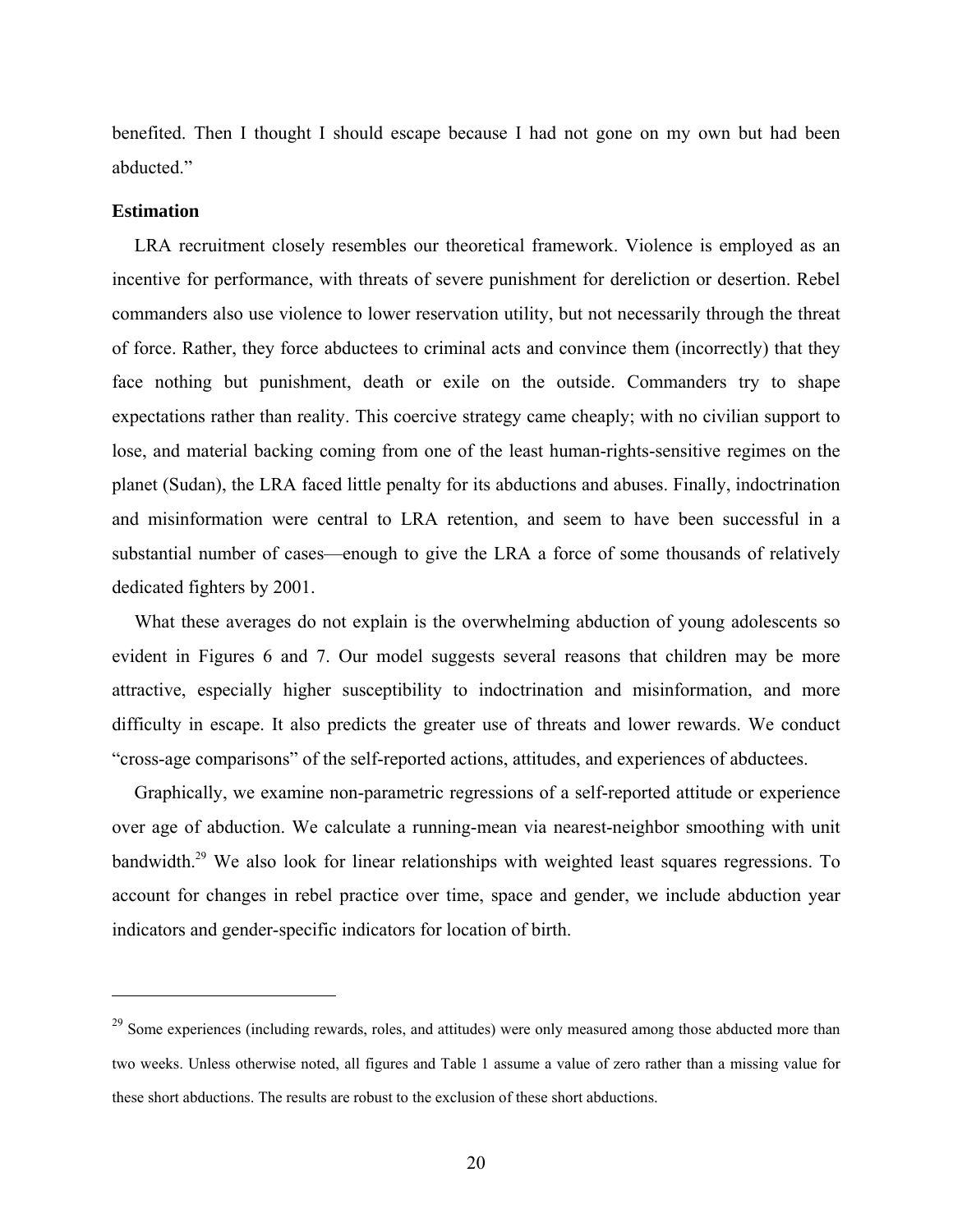In most rebel groups, such cross-age comparisons would be biased by differential selection into the rebel group: the more willing or susceptible would self-select into the group, or be selected or screened by commanders. The characteristics that drive selection may be correlated with age (indeed, that is the entire basis for our model of child recruitment), biasing the coefficient on abduction age. LRA recruitment, however, was largely indiscriminate, and nearly indistinguishable from random. Abduction party leaders reported that the only criterion for abduction was the demand to release young children and adults. Indeed, abduction by the LRA is indistinguishable from random abduction after accounting for year and location of birth. No other pre-abduction household trait is associated with a higher risk of abduction, whether household wealth, education levels, or orphaning. In logit regressions of abduction on pre-war household traits the coefficients on wealth, education, occupation and orphaning are small and not statistically significant.<sup>30</sup> In contrast, these same characteristics predict survey respondents' participation in a government militia. Only household size predicts abduction by the LRA: large households were slightly less likely to be raided, perhaps because they were harder to control by a small band of fighters. Nevertheless, to account for any unobserved selection into abduction, we include pre-abduction covariates such as household assets and parents' occupation, education, and death.

Two other potential sources of bias are systematic measurement error and selective mortality. We are especially concerned about under-reporting of measures such as loyalty or violence committed. So long as any systematic error is uncorrelated with abduction age, however, that measurement error will be cancelled out in cross-age comparisons. Only measurement error that varies with age of abduction will cause bias. Bias from mortality is unknown, but the most plausible forms of selection (e.g. children are less skilled fighters, and the less skilled are more likely to die) understate cross-age differences.

 $30$  See Blattman and Annan (2010)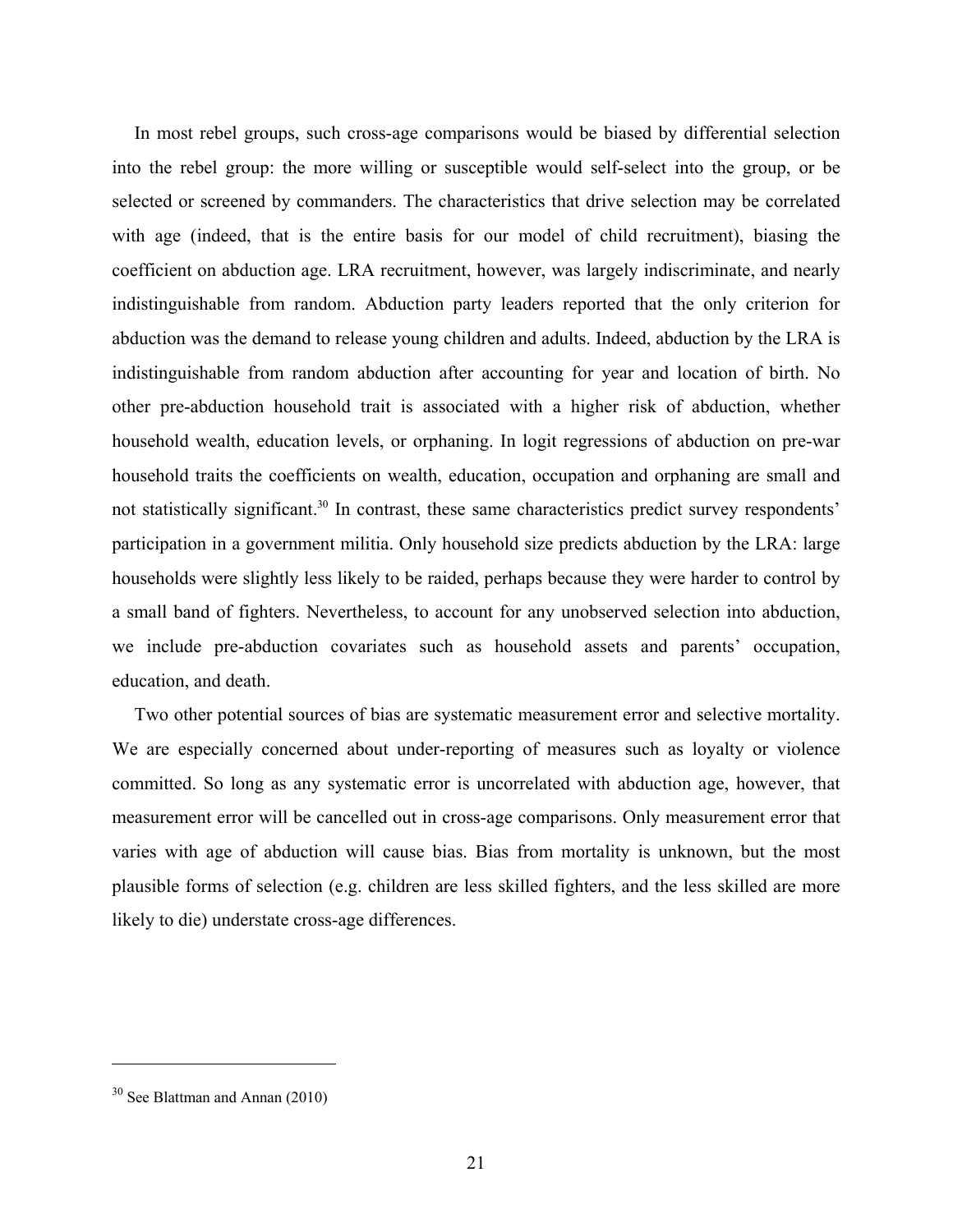## **Results**

Results are summarized in Figures 8 through 10 and Table 1. Panel A of Table 1 estimates the linear relationship between abduction age and experiences, and Panel B estimates the quadratic relationship.

### *Coercive incentives*

Not only were the LRA more like to forcibly recruit adolescents than adults, but once recruited, younger recruits received more punishments and fewer positive inducements. Virtually no recruits received actual rewards other than extra rations, and we see no correlation (linear or quadratic) between the receipt of such rewards and age of recruitment (see Table 1, Column 1). But older abductees were more likely to report positive inducements in the form of promises and propaganda: either promises of riches or positions upon victory, or appeals to ethnic dominance.<sup>31</sup> The probability of propaganda rises 1.4 percentage points with each year of age (Column 2), from an average of 42% among 11–13 year olds to 79% among those aged 24–26.

Threats were universal, but younger abductees were more likely to report threats but no positive propaganda (Column 3). Children were also more likely to be forced to commit acts that would reduce their real and perceived outside options. Being forced to kill a family member fell by 0.9 percentage points per year of age while being forced to abuse dead bodies fell by 0.7 percentage points per year (Table 1, Columns 4 and 5). These are large declines relative to the average incidences, 12% and 23%. These patterns echo the relationship between child recruitment and coercion predicted by the model.

## *Effectiveness as fighters*

 $\overline{a}$ 

While fighting effectiveness is difficult to measure, the interview and survey evidence suggests that children were less able on the battlefield than older adolescents and adults. In interviews, junior commanders and long-term abductees emphasized that children under 12 were extremely loyal, and could be useful servants, but were not effective fighters.

 $31$  Incidence of threats and propaganda was only measured on abductions longer than two weeks.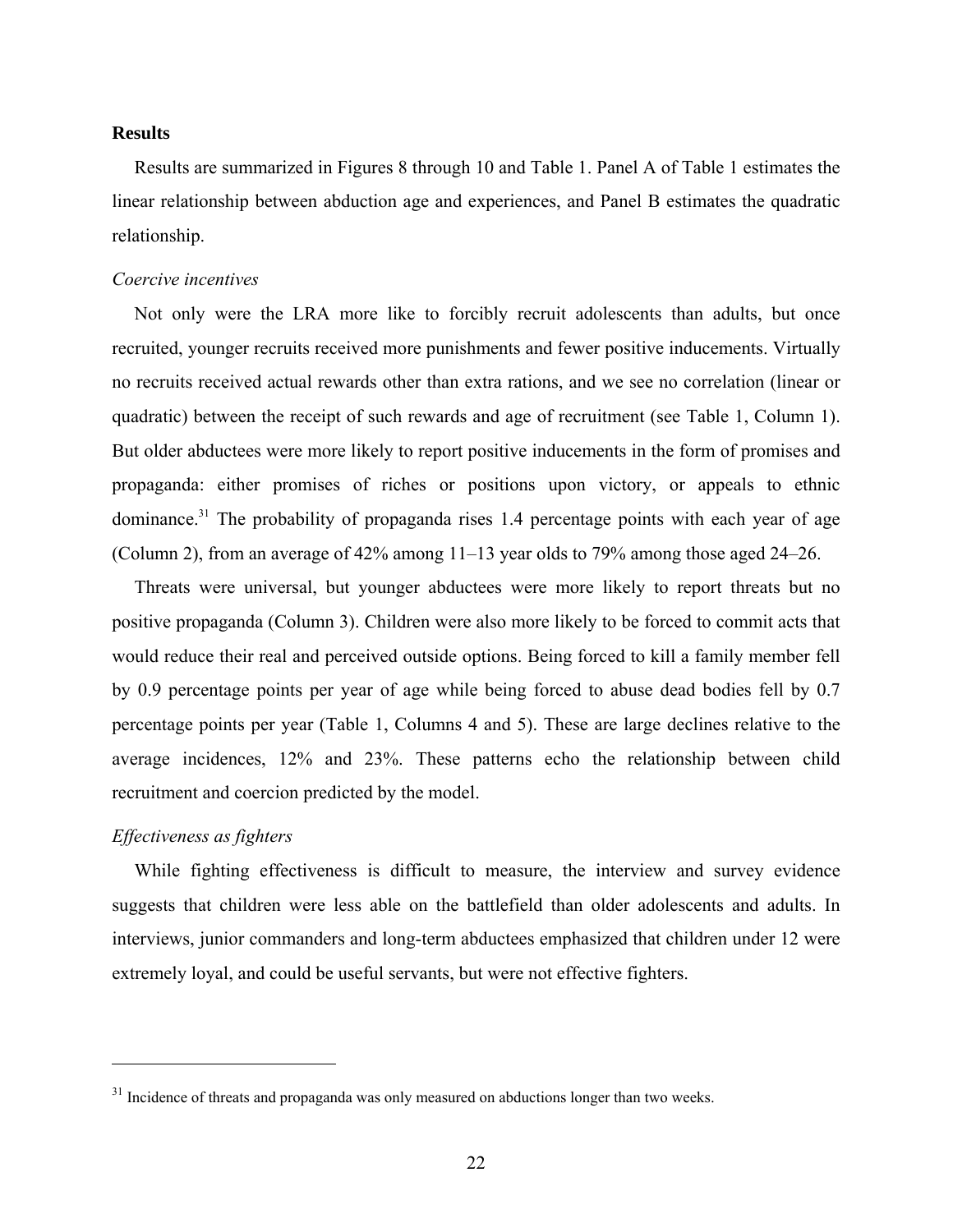The data support these claims. First, older adolescents and adults received a gun sooner than younger adolescents and children. Leaders waited longest to give abductees younger than 12 a gun: male youth aged 8–9 took roughly 10 months to receive a gun, compared to 4 months for youth aged 11–13 and 1.8 months for those 24–26 (Figure 8a). Moreover, a large number of young abductees never received a gun. Young children were nearly half as likely to have received one as adolescents aged 15 to 17 (Figure 8b). Regressions using an age quadratic suggest that these non-linear relationships are statistically significant (Table 1, Columns 6/7).

Finally, adolescents were more likely than children and adults to report that commanders considered them dependable fighters (Column 8). Self-reported dependability peaks at ages 15 to19 and is lowest among younger children and older adults. This pattern is consistent with younger children being trusted but less effective fighters, and older adolescents and adults being able but untrustworthy and difficult to manipulate—a finding reinforced by evidence on the relative ease of manipulation.

#### *Ease of escape, misinformation and indoctrination*

Figure 8 illustrates why rebel leaders can coerce children to a greater extent than adults: younger abductees stay longer before attempting escape. Abduction length falls steeply in abduction age, from a year at age 11–13 to 4.5 months by age 24–26. Abduction length falls by 0.72 months for every year of age (Table 1, Column 9). Judging by the quadratic terms, the relationship is steepest in pre-adolescence and tapers off afterwards.

Why do children stay longer with the LRA? According to one long term abductee, "it is easy to convince a child of 12 years of anything. He will believe any promises made and does not know the difference between good and bad. But if you are mature, you know they will not overthrow the government." Indeed, the data suggest that older abductees were less likely to report that they ever felt safer in the LRA, falling 0.3 percentage points with each year of age, from 6% at age 11–13 to 2% at age 24–26 (Table 1, Column 10). Older abductees (especially males) were also least likely to report feeling allegiance to Kony (Column 11). Allegiance fell by 0.9 percentage points with each year of age, from 34% at age 11–13 to 22% at 24–26. We illustrate these relationships in Figure 10.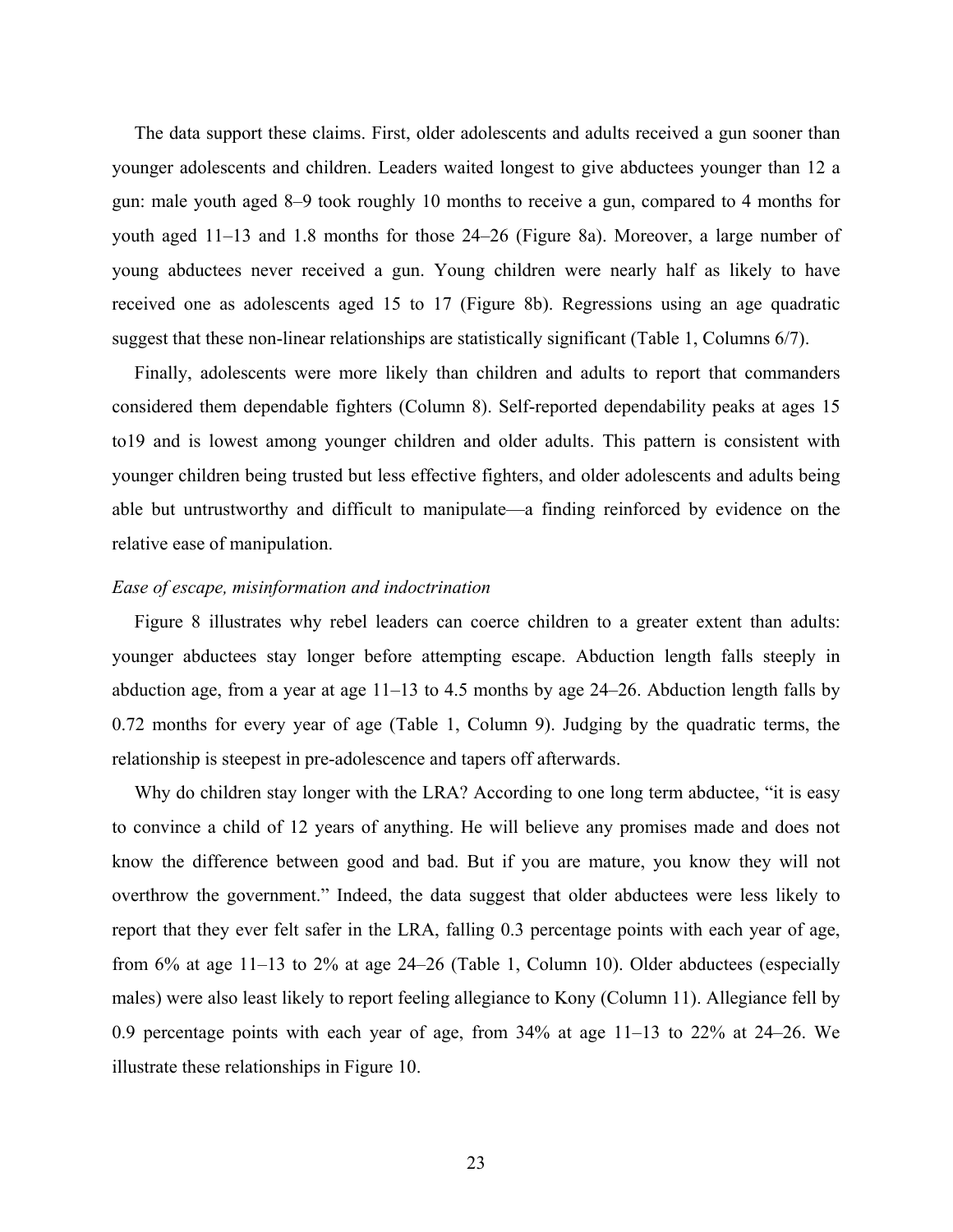Older males were also less likely to say they believed in Kony's spiritual powers, such as the claim that his magic provided protection from bullets (Column 12). This belief fell 0.5 percentage points with each year of age (significant at the 10% level), from 13% among those abducted at age 11–13 to 8% of those 24–26. Roughly 13% of adolescent abductees report there was a time they felt like staying with the LRA, with these rates falling steeply towards zero on both sides, among young children and adults. Thus we see little linear relationship but a robust quadratic relationship (Table 1, Colum 5). Aspiration to become a commander is also U-shaped in nature, 7% in the teenage years, falling below 5% among both children and adults, though the relationship does not appear to be statistically significant (Column 6).

Turning to escape, exit from the LRA took three forms (excluding release): rescue by the Ugandan army (7%); escape in the heat of battle (32%); and running away at night or when scavenging (61%). Involuntary escape, such as rescue, is highest among the young and falls by 0.6 percentage points for every year of age (Table 1, Column 15). Voluntary and premeditated escape, on the other hand, is least common among the young, rising by 1 percentage point with each year of age (column 16)—from 49% at age 11–13 to 61% at 24–26.

LRA officers and abductees explained that young abductees were most fearful of escape because their surroundings were less familiar and they were insufficiently cunning. According to a 7-year servant to Kony, "Old people are able to escape, but for the children it is difficult because they do not know how." The survey asked abductees if they knew their whereabouts when they escaped. Familiarity with one's location at the time of escape is increasing in age— 1.3 percentage points for each additional year (Column 16), rising from 38% at age 11–13 to 49% at age 24–26.

#### **5. Cross-national evidence**

Collectively, the micro-evidence above suggest that our core theoretical assumptions, on ease of child manipulation, is an important one. But children's relative ability and ease of indoctrination are unlikely to vary substantially across time and space. Our model also suggests two main sources of cross-country variation in child recruitment that interact with ease of manipulation to produce child recruitment: the cost of punishment, and relative outside options. In the remainder of the paper, we use new cross-rebel data to investigate variation in the costliness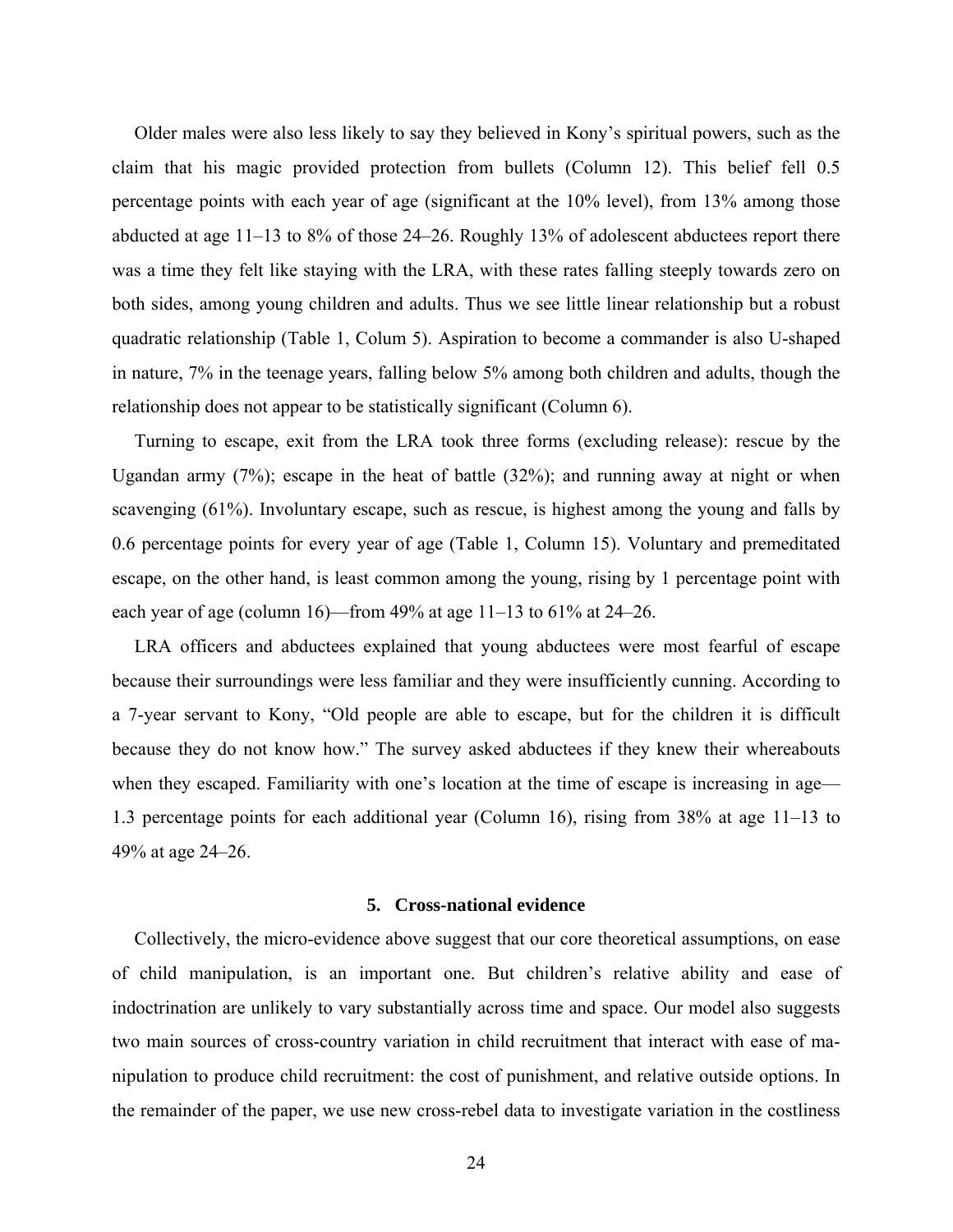of punishment. We leave the study of relative outside options to future research (as it requires age-disaggregated microeconomic data on wages and schooling in conflict zones).

The model suggests that we should not observe child recruitment where punishment is expensive, as when groups start with and depend on high initial levels of civilian or diaspora support, or face international penalties or prosecution. Similarly, rebel groups with low levels of initial civilian support and resource bases that are unresponsive to crimes (such as those with natural resource bases or indifferent foreign donors) should be more likely to employ coercion and children.

Forcible recruitment is the most easily measured form of coercion. We develop new data on forced and child recruitment, by rebel group, and compare the prevalence of forced child recruitment by sources of material support: civilian support, foreign governments, and natural resources.

Such cross-rebel statistical analysis is plagued by a number of challenges. First, information on rebel recruitment and resources is scarce, scattered and inconsistent, and so our data (like all cross-national data on Africa) should be treated with circumspection. Second, we only observe groups that have been minimally successful in organizing and sustaining a movement, so observability is likely correlated with both recruitment strategy and resource base. Thus crossrebel regressions must be used with caution. Nevertheless, this group-level analysis is more novel and more insightful than the usual cross-country analysis, and presents a rare large-sample means of testing theories about rebel organization and behavior.

### **Data and measurement**

To maximize data quality and depth, we gathered data on a random sample of African rebel groups. We sampled at the conflict level (allowing multiple conflicts per country) using all conflicts in sub-Saharan Africa, 1980-2004, reported by UCDP/PRIO.<sup>32</sup> We sampled 14 of 42 conflicts, stratifying the sample by the number of conflicts reported in a country. Within each, we collected information on all non-state actors listed by UCDP/PRIO, excluding coups: 40

 $32$  Harbom et al. (2008)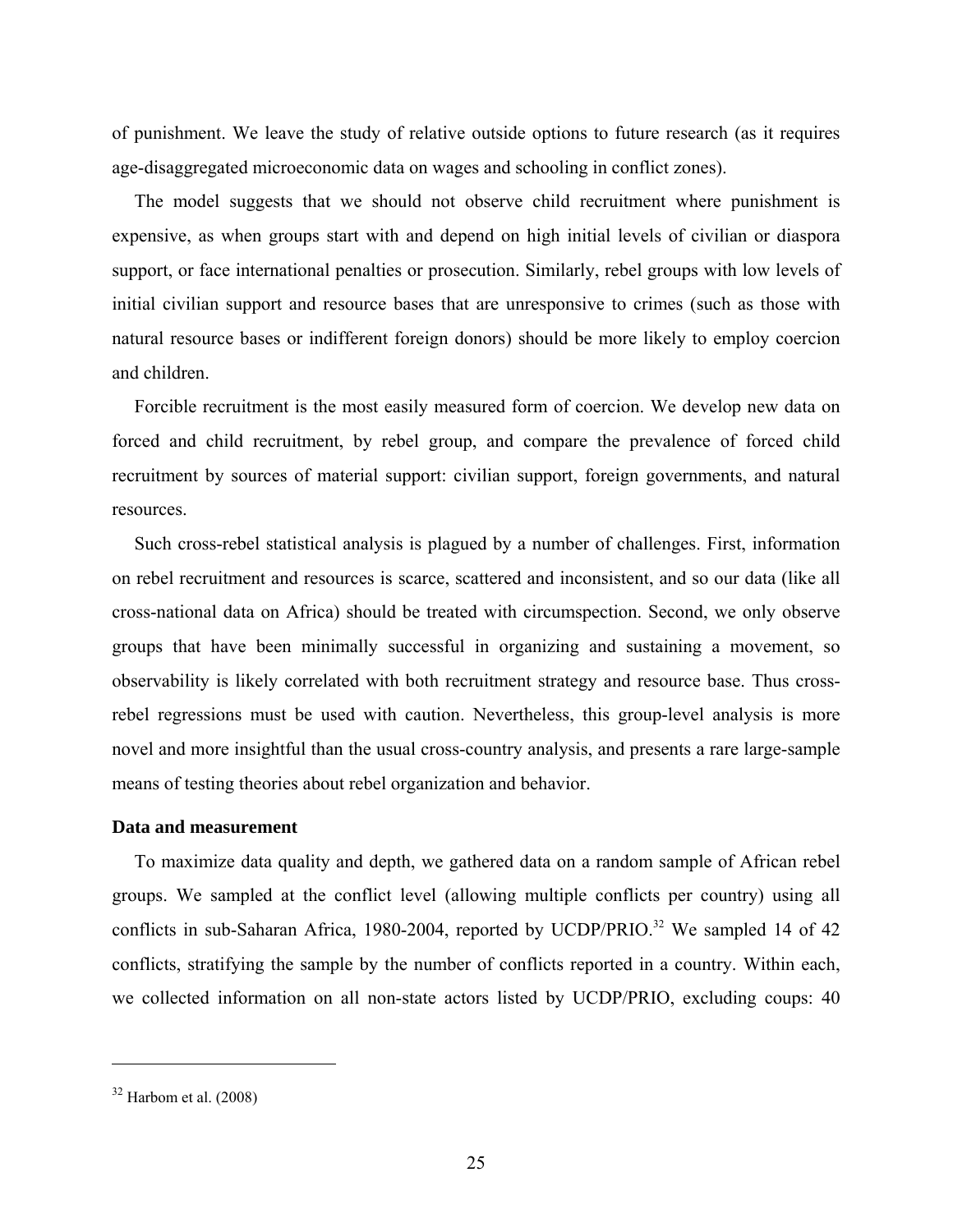groups from a total of 124. The sample includes groups from Burkina Faso, Cote d'Ivoire, DRC, Ethiopia, Gambia, Guinea-Bissau, Mali, Nigeria, Senegal, Somalia, South Africa, and Uganda.

A team of student researchers used reports, academic literature, and news archives to develop group-specific narratives on key variables: method and age of recruitment, remuneration type, and resource base (material and social, internal and external). Academic experts on each group were then contacted to complete and validate information.

Data on child and forced recruitment is scattered and inexact. We coded the *percentage of recruits under 18* by classifying groups into one of five bins: 0-5%, 5-19%, 20-39%, 40-59%, or 60-80%. We use the midpoint of each bin. The mean of this variable is 0.13 and the standard deviation is 0.13. We also developed an indicator for evidence that at least 20% of recruits experienced *forced recruitment* (data availability made a more precise coding impossible). We observe forced recruitment in one third of groups. We combine these two measures into an indicator for *forced child recruitment*, which equals one if more than 20% of recruits are believed to be coerced and more than 5% of recruits are under 18.

Finally, we develop three indicators for initial resources: an indicator for local population support, an indicator for financial support from a foreign government, and an indicator for access to natural resource wealth (such as oil, diamonds, or other commodities).

Note that, with the exception of the LRA, there are no representative survey data on our sample, and so all coding is subjective. Data are weakest for a third of the groups who were small, short-lived and obscure. We create a dummy for groups active less than two years. Column 1 of Table 2 lists summary statistics.

### **Results**

We began this paper with two puzzling facts: child soldiering was not only commonplace, but also closely associated with forced recruitment. Our rebel data confirm both. Figure 11 plots the distribution of percentage recruits under 18 over our forced recruitment indicator. The box represents the  $25<sup>th</sup>$  to  $75<sup>th</sup>$  percentile, and the red dot the median; they are non-overlapping. A regression of the percentage recruited under age 18 on forced recruitment (not shown) yields a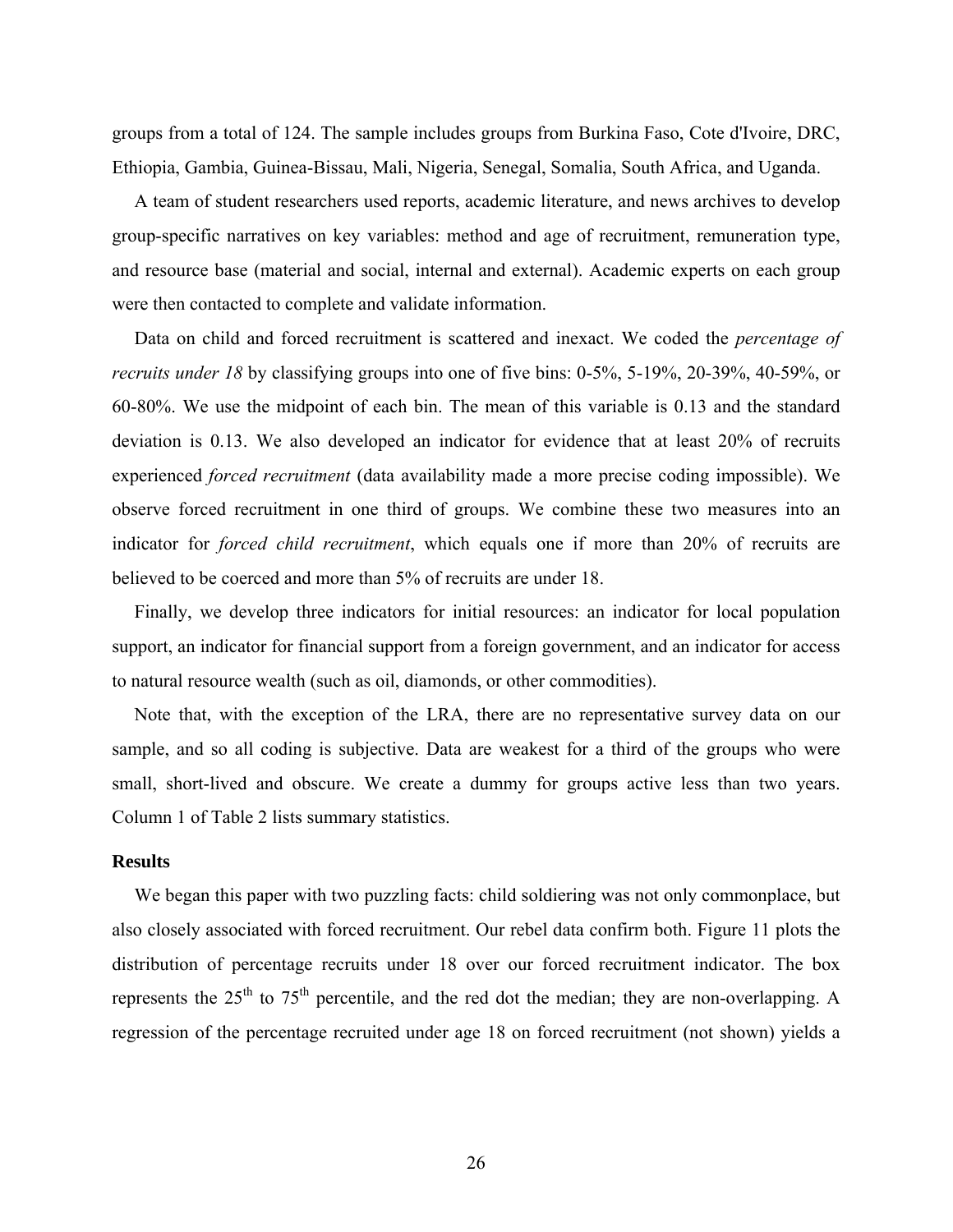mean difference of 14 percentage points.<sup>33</sup> Here we face a problem of aggregation: it is possible that the 10 to 20 percent of children are the same 10 to 20 percent that are thought to be forcibly recruited. Given the scarcity of data it is difficult to say, and an investigation of our hypothesis and predictions will likely require further comparative case work or new, finer databases.

We examine the role of resources in Table 2. We use a linear probability model with binary independent and dependent variables, giving the coefficients a simple interpretation: the increase in the probability of forced child recruitment associated with a particular endowment. We consider each endowment individually (Columns 2 to 4); then together (Columns 5 and 6); with the LRA, a potential outlier, omitted (Column 7); and, finally, allowing foreign influence to vary after the Cold War (Column 8). The results provide suggestive, but not conclusive, support of our model.

Initial civilian support is associated with a 22 to 29 point reduction in the probability of forced child recruitment, as predicted by the model. The result is not statistically significant, however except when controlling for all resource bases and short-lived rebellions, and even then the relationship is significant at only the 10 percent level (Column 6).

Natural resource access is associated with a 6 to 13 point increase in the probability of forced child soldiering, also as predicted, but the effect is smaller and weaker than expected—quite substantial inverse effects are also within the (wide) confidence interval. This could be due to the diversity of natural resource wealth (some resources are not easily looted without the cooperation of local civilians).

Support from a foreign state is strongly associated with forced child recruitment, however—a 38 to 41 point increase, significant at the 5% level. These foreign sponsors are typically other African countries (only in one case, SWAPO in South Africa, do we have clear evidence of support from developed nations). Foreign support is diverse in nature, and can come with many

<sup>&</sup>lt;sup>33</sup> We might be concerned that the LRA is an outlier and drives the result. Excluding the LRA reduces the coefficient to 9 percentage points (standard error of 0.026) and so the difference remains significant. Also, the LRA is not an outlier; numerous African groups outside our random sample, including several in Liberia and Sierra Leone for which survey data are available, have similar levels of child recruitment.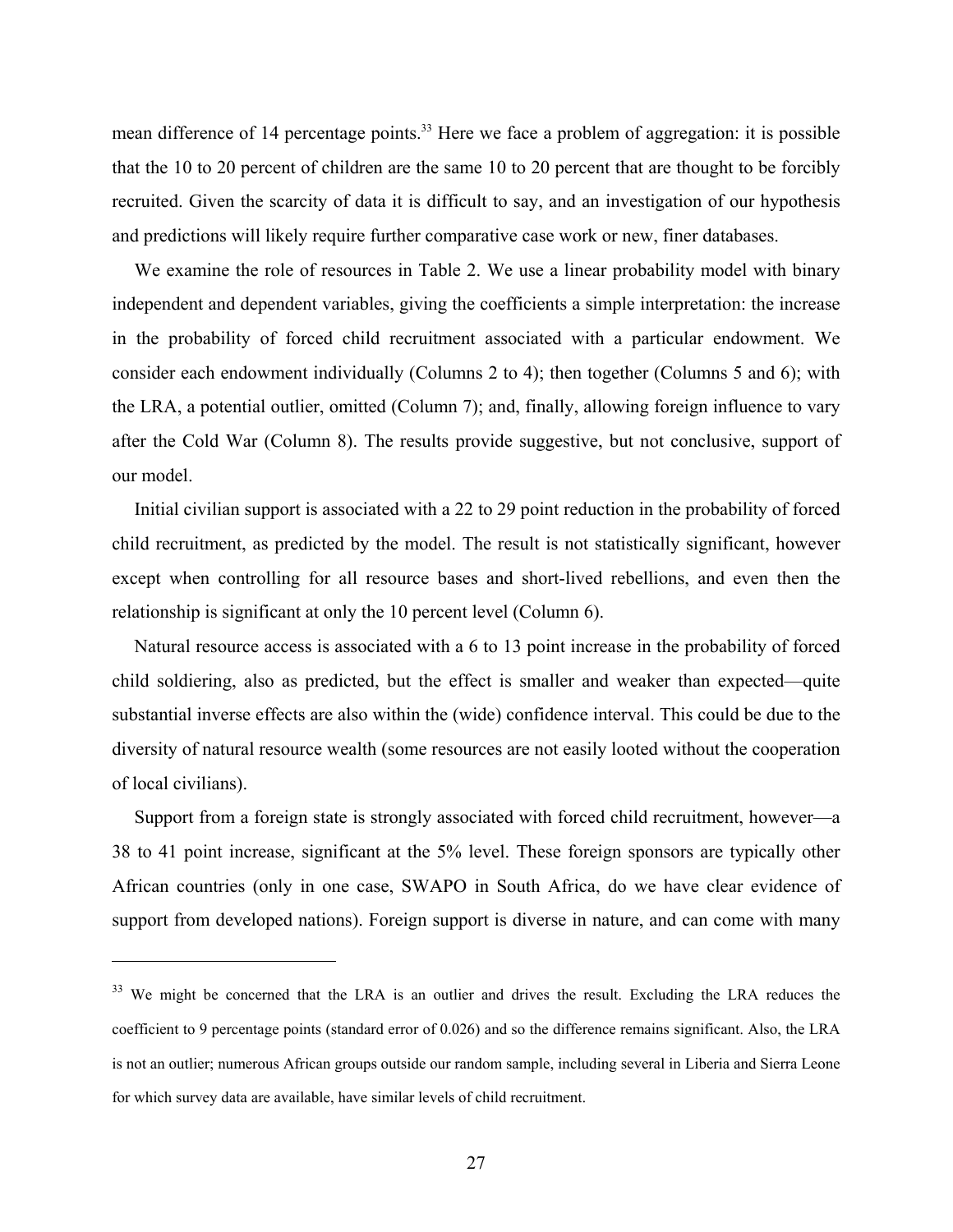conditions, but we observe few instances where a rebel group's human rights record is taken into account, especially before the Cold War. It is difficult to imagine a reason that these state sponsors would explicitly encourage forced recruitment, least of all children. We interpret the coefficient as reducing the costliness of punishment, by providing rebel groups an alternative source of funding than local civilians.

These represent some of the first "cross-rebel regressions" performed, and we hope they spur further data collection and tests. In the meantime, the results suggest that unconditional foreign sponsorship was a significant force in reducing the accountability of rebel groups and the consequent costs of engaging in coercion and civilian violence.

### **6. Conclusions**

International and domestic actors predicate their actions, implicitly or explicitly, on a theory of conflict. But theories of conflict typically take the existence and organization of armed groups as given, and many international relations theorists assume that armed groups are unitary actors and leave aside the question of who fights and why.<sup>34</sup> Those who study the origins of rebel organization, moreover, have tended to focus on the collective action problem in rebellion—i.e. the participation constraint. They have paid less attention to problems in agency theory, especially incomplete information and incentive compatibility—the incentives for recruits to perform and obey. Notable exceptions include Weinstein (2007) and Gates (2002), who both look at how geography and ideology shape rebel recruitment strategies under incomplete information. Our analysis joins these papers in arguing that theories of industrial organization can add to our understanding of rebellious groups, especially systems of recruitment, command and control, and thus shape counter-insurgency as well as policy to prevent war crimes.

Clearly, raising the cost of child recruitment is crucial, and the recent policy focus here is well deserved. Aid can be conditioned on human rights behavior. Financing from diasporas and other funders can be frozen. And the threat of prosecution is powerful. But is it sufficient? Child recruitment can still be optimal when the costliness increases, especially when children's opportu-

 $34$  Blattman and Miguel (2010), Powell (2006)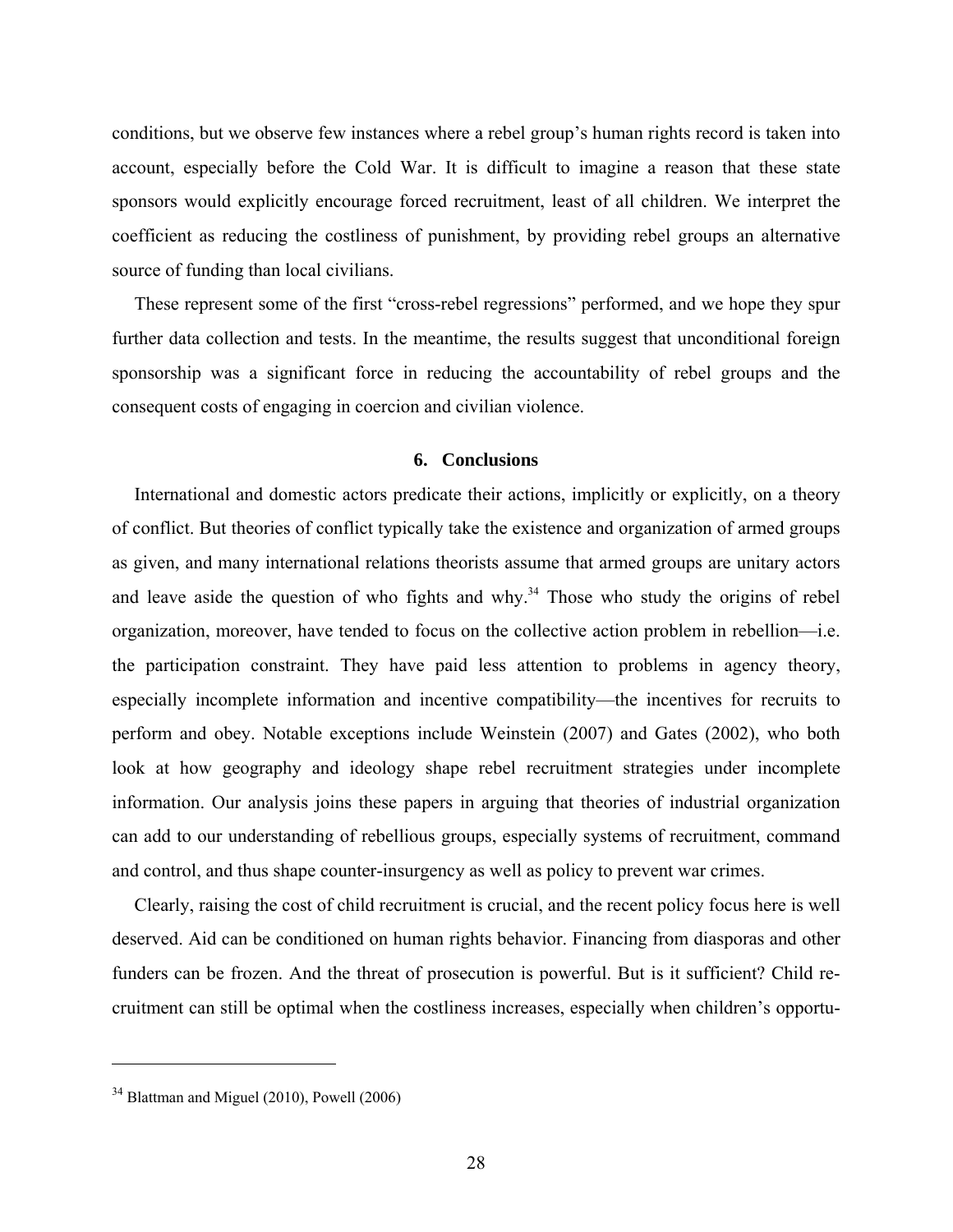nities are poor or leaders exert control over the information that reaches them. Also, prosecution is not without difficulty. The first prosecution for child soldiering, against Lubanga, has gone poorly and narrowly missed an acquittal (New York Times 2011). And prosecutors have no means of bringing leaders like Kony to justice. This tool is powerful, but not all powerful.

One insight highlighted in this paper is that war crimes like forced recruitment, or inflicting punishments, is a rational and optimal strategy for motivating people who are poor in the sense of having bad alternatives. Hence children's reservation utilities are crucial—it is only because they are low in expectation that abduction and punishment are optimal. Raising real opportunities—educational and economic—should make rebel recruitment more difficult (or at least more expensive) for children and adults alike as the participation constraint becomes more difficult to satisfy. But there are dangers. First, intermediate levels of development could push the optimal age of recruitment downwards if adults share in growth more than children. Second, demobilization and reintegration programs must pay attention to relative impacts on children and adults. Counter-insurgency and post-conflict programs commonly do the opposite, concentrating programs on adults and leaders, and being slow to generate educational opportunities for adolescents, especially the remedial services they need to restart education.

In any case, reducing poverty and increasing access to education are long term solutions to an urgent and immediate problem. The LRA case shows the incredible power of rebel groups to distort perceptions, especially those of children. Real opportunities may matter less than perceptions. Where child abductions continue to occur, our results suggest an unconventional intervention by domestic actors and the international community: counter-propaganda and counter-abduction training.

A child's reservation utility is lower partly because the rebel leader exploits a child's lower expectations of successful escape and community acceptance. Children in the LRA were also taught to value the same objectives as the rebel leader, particularly spiritual rewards. Programs of education and counter-propaganda can counter these manipulations.

Just as Western schoolchildren perform fire drills, or learn not to speak to strangers, so should children in war zones be drilled in escape and resistance to misinformation. Just such a grassroots effort was launched by Ugandan civil society, albeit too little and too late. In 2000,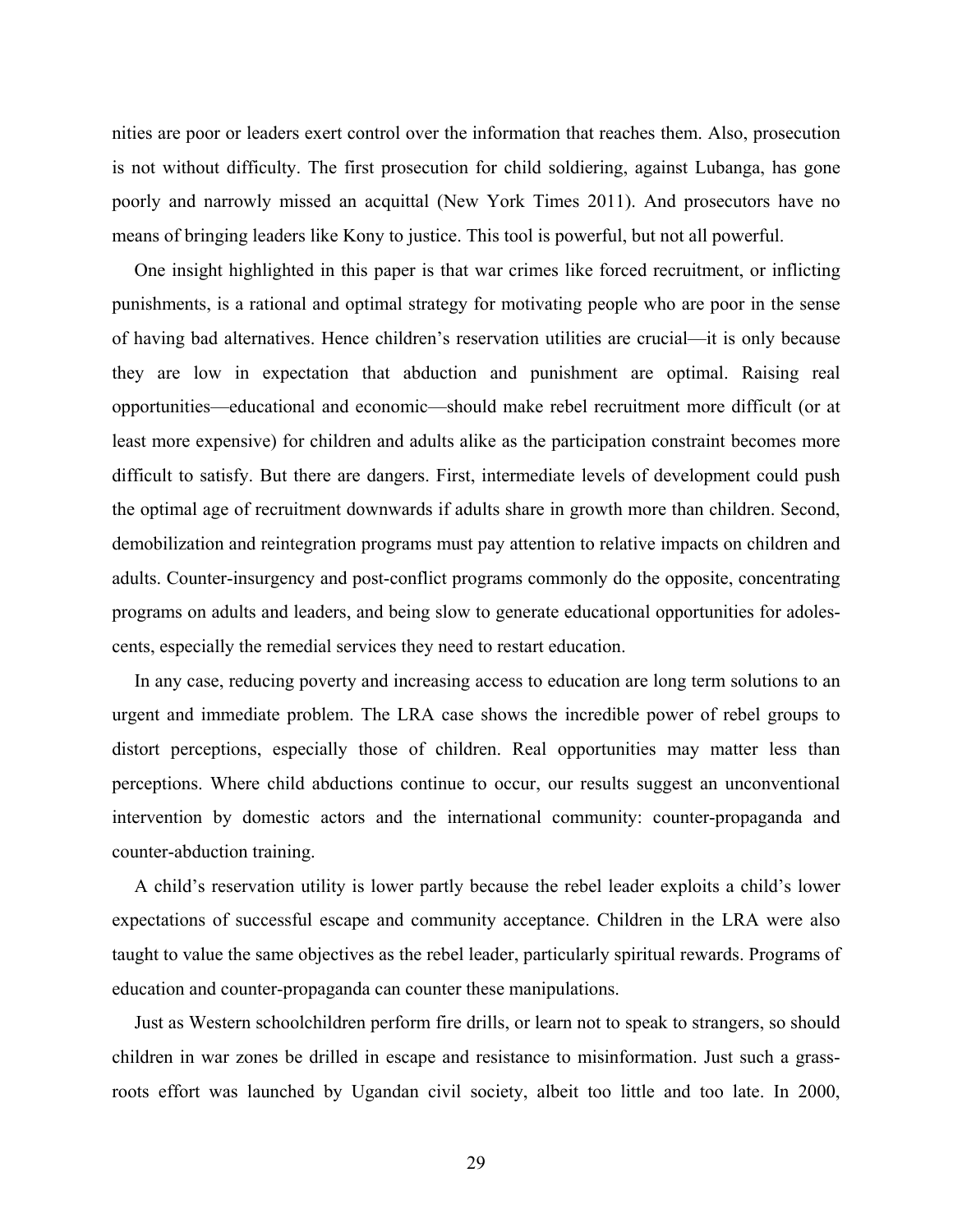organizations began to broadcast radio messages of welcome and amnesty. One rebel commander reported that, by 2004, such broadcasts led to orders to halt new abductions: widespread knowledge of amnesty and reconciliation meant that new abductees would reveal the truth and prompt mass desertion. Informal education programs also emerged. Returned youth taught younger relatives and neighbors how to escape. Experienced hunters also began to pass on traditional methods of navigation by the shape of various rock formations scattered across the region's landscape.

In retrospect, more and better education and communication earlier in the conflict could have reduced the effectiveness of LRA abduction. It is difficult to imagine UNICEF or education ministries distributing abduction-training curricula to schools. The policy would be a frank admission of their failure to protect, and politically difficult. Nevertheless, in future conflicts, some institutionalized mechanisms for counter-propaganda, escape training, and other countermeasures ought to be a central part of the governmental and non-governmental response to war.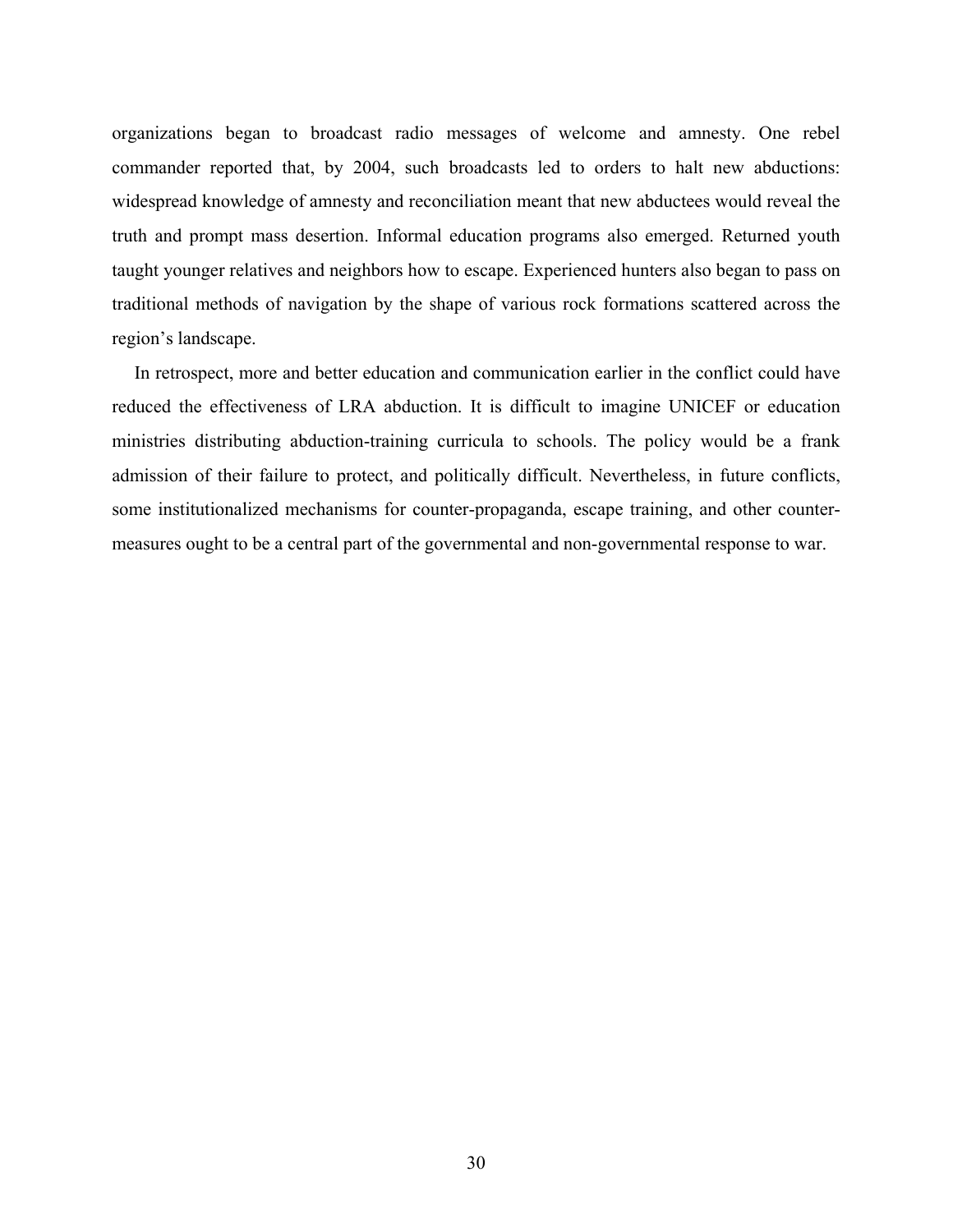### **7. Theoretical Appendix**

The rebel leader's problem is to optimally choose recruit type  $\theta$ , incentives  $u_G$  and  $u_B$ , and agent effort *a*, subject to constraints (IC) and (PC). We form the Lagrangian and derive FOCs

$$
\theta(1 - u_G^2 + \hat{k}u_B^2) - \lambda_1 2\theta^n - \lambda_2 \Big(\theta(u_B - u_G) + 2a\theta^n\Big) = 0,
$$
\n(3)

$$
\theta(\lambda_1 + a(\lambda_2 - 2u_G)) = 0, \text{ and } (4)
$$

$$
-2\hat{k}u_B(1-a\theta) - \lambda_1\theta + \lambda_2(1-a\theta) = 0.
$$
 (5)

Denote as  $\sigma_1^*$  the candidate solution in which the leader abstains from recruitment entirely and receives a null utility. The leader is indifferent over actions off the equilibrium path, but we let  $u_B^* = u_G^* = 0$ ,  $a^* = 0$ , and  $\theta^* = 1$  for  $\sigma_1^*$  due to weak dominance. We can then establish the following Lemmas.

## **Lemma 1.** In any equilibrium,  $0 \le u_G^* < 1$ .

*Proof:* First, consider the claim that  $u_G^*$  < 1. Suppose  $u_G^*$  > 1. Then (2) yields utility below the leader's utility from  $\sigma_1^*$ , a contradiction. Any strategy profile with  $u_G^* = 1$  yields utility no higher than 0, but we assumed that the leader will select  $\sigma_1^*$  over any other strategy profile that yields the same utility. Second, consider the claim that  $u_G^* \ge 0$ . We examine whether the leader has an incentive to deviate and choose  $u_{\sigma}^* + \varepsilon$  for some  $\varepsilon > 0$ . First, the recruit's utility is increasing in  $u_G$  and hence (PC) is satisfied by  $u_G^* + \varepsilon$  if it is satisfied by  $u_G^*$ , given the leader's optimal choice for  $\theta$ . Second, *a* is increasing in  $u_G$  by (IC). But the leader's utility is increasing in *a* and decreasing in the cost associated with  $u_G$ , so  $u_G^* + \varepsilon$  yields a higher payoff than  $u_G^* < 0$ , a contradiction. $\Box$ **Lemma 2.** In any equilibrium with recruitment,  $a > 0$ .

*Proof:* At  $a = 0$ , outcome *B* obtains for sure and the leader can achieve no higher than a payoff of 0. But then the leader prefers  $\sigma_1^*$  to any strategy profile with  $a = 0$ , and hence no such strategy profile can be in equilibrium. Since  $a$  is non-negative by assumption, this implies the Lemma.  $\Box$ Now consider the case where (PC) binds. We solve (IC) and (PC) for

$$
u_B = \underline{u} - \theta^n a^2 \text{ and } \tag{6}
$$

$$
u_G = \underline{u} - \theta^n a^2 + 2\theta^{n-1} a,\tag{7}
$$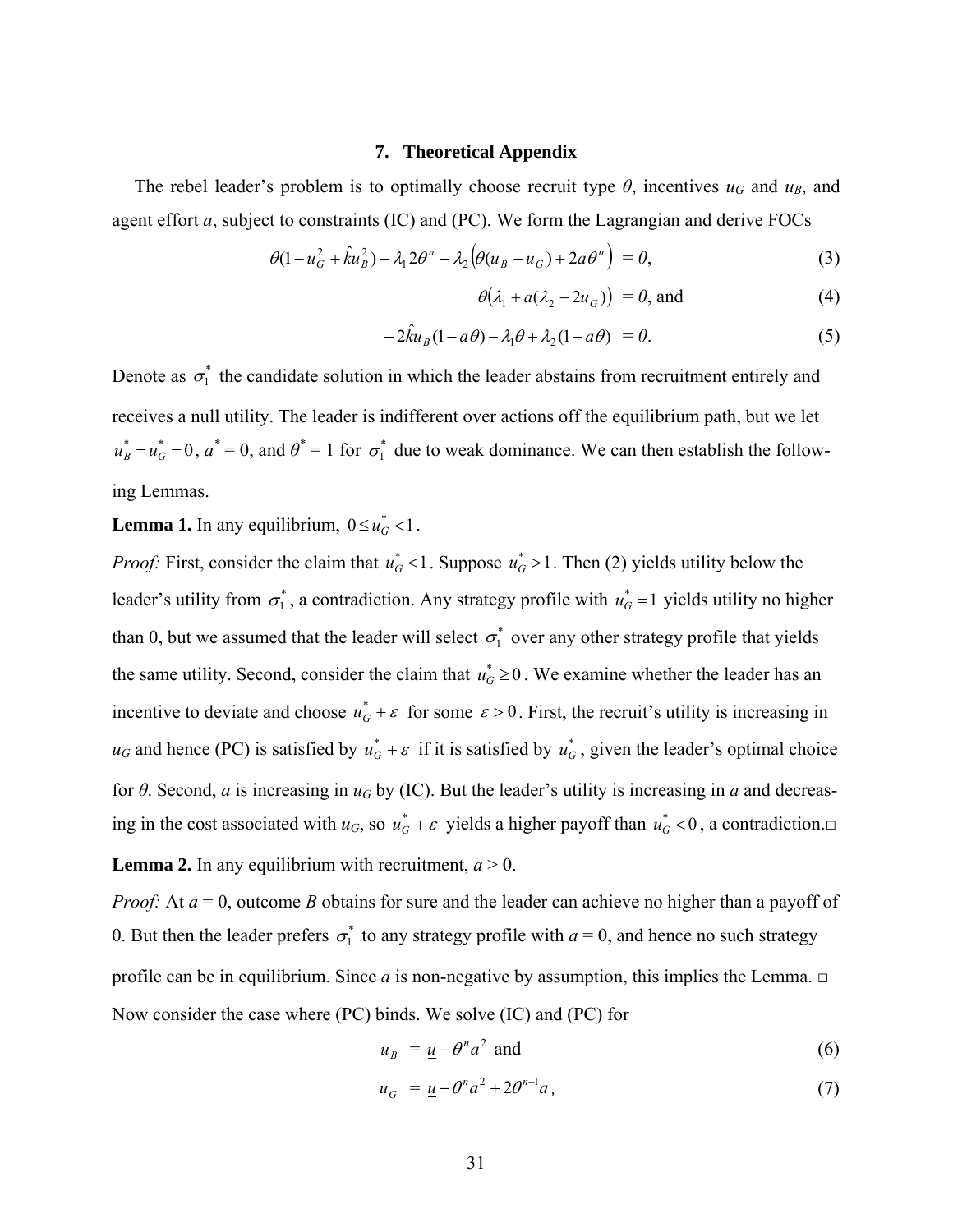and substitute for  $u_B$  and  $u_G$  to solve (4) and (5) for

$$
\lambda_1 = 2a(1 - a\theta)\left((\underline{u} - \theta^n a^2)(1 - \hat{k}) + 2\theta^{n-1}a\right) \text{ and } \tag{8}
$$

$$
\lambda_2 = 2(\underline{u} - \theta^n a^2) \Big( (1 - a\theta)\hat{k} + a\theta \Big) + 4\theta^n a^2. \tag{9}
$$

We substitute (6) through (9) in (3) to yield omitted equation (10), which we solve (numerically) for *a* in terms of  $\theta$  and exogenous parameters: For a given set of values for  $\theta$ , *n*, and <u>*u*</u>, we solve (10) for  $\hat{k} = k$  and for  $\hat{k} = 1$  and check that candidate solutions are consistent with (2). Finally we solve for  $\theta^*$  by evaluating whether (2) yields the highest utility at  $\theta = 1$  or  $\theta = y$ , where we substitute for  $u_B$  from (6),  $u_G$  from (7), and *a* from (10). Denote as  $\sigma_2^*$  the candidate solution formed by  $\theta^*$ , (6), (7), and (10). We verify that  $\lambda_1, \lambda_2 \ge 0$  using (8) and (9) and reject  $\sigma_2^*$  if these conditions are not met.

Second, consider the case where (PC) does not bind, which implies  $\lambda_2 = 0$ . From (5), we have  $u_B \le 0$  and hence  $\hat{k} = k$ . We substitute  $\lambda_1 = 2au_G$  from (4) and  $u_G$  from (IC) into (5), which yields

$$
u_B = \frac{-4\theta^n a^2}{\theta + 2k(1 - a\theta)}.
$$
\n(11)

Substituting back into (IC) gives us

$$
u_G = 2\theta^{n-1}a + \frac{-4\theta^n a^2}{\theta + 2k(1 - a\theta)},
$$
\n(12)

Now substitute  $\lambda_1 = 2au_G$ , (11), (12), and  $\hat{k} = k$  into (3) for omitted equation (13), which we solve (numerically) for *a*. We solve for  $\theta^{**}$  by evaluating (2) at  $\theta = 1$  and  $\theta = y$ , with  $u_B$  from (11),  $u_G$  from (12), and *a* from (13). Denote as  $\sigma_3^*$  the candidate solution formed by  $\theta^{**}$ , (11), (12), and (13). We verify that  $\lambda_1 \ge 0$ , which requires that (12) is non-negative, and that (PC) is met, and reject  $\sigma_3^*$  if these conditions are not satisfied.

Third, consider possible corner solutions. At  $a = 0$ , outcome *B* obtains for sure and the leader can achieve no higher than a payoff of 0. But then the leader prefers  $\sigma_1^*$  to any strategy profile with *a*  $= 0$ , and hence no such strategy profile can be in equilibrium.

Consider now a possible corner solution at  $a = 1$ . We first establish the following result.

**Lemma 3.** At any equilibrium solution in which  $a = 1$ , (IC) binds with equality.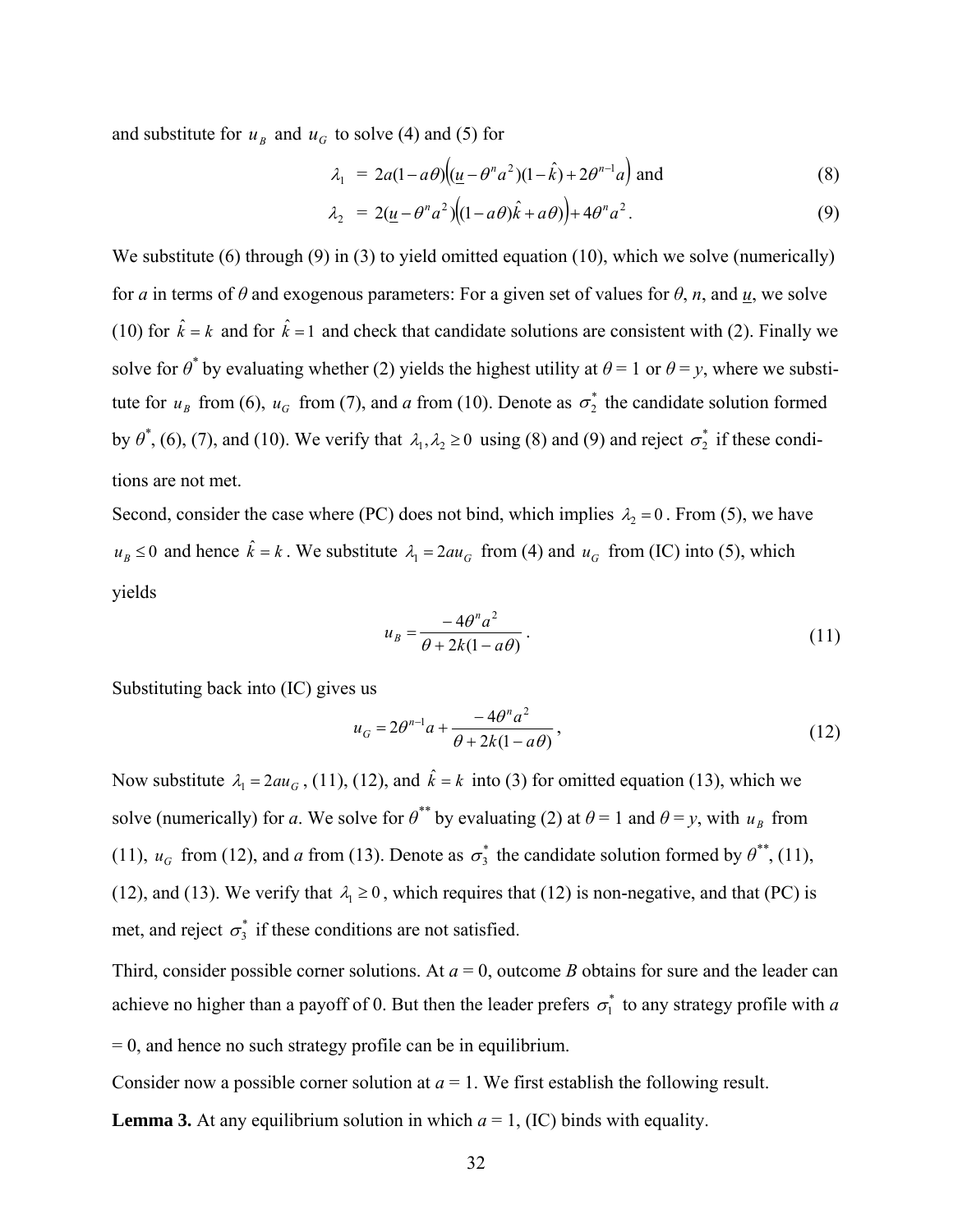*Proof:* Suppose to the contrary, so that (IC) does not bind and  $\lambda_1 = 0$ . Then optimality requires

$$
u_G - u_B \ge 2\theta^{n-1}a\,,\tag{14}
$$

but since the provision of  $u_G - u_B$  is costly to the leader, he has an incentive to choose a minimally necessary amount of rewards and punishments. If (PC) does not bind, no countervailing incentive exists and  $u_G - u_B = 2\theta^{n-1}a$ , a contradiction. If (PC) does bind, consider  $\theta = 1$  and  $\theta = y$ separately. If  $\theta = 1$ , outcome *G* obtains for sure, and so  $u_B = 0$  because it is weakly dominant. But then (14) implies  $u_G > 2$  in contradiction to Lemma 1. If  $\theta = y$ , then (4) and (5) yield  $u_G = \hat{ku}_B$ . If  $u_B$  < 0 and hence  $\hat{k} = k$ , this implies  $u_G$  < 0 in contradiction to Lemma 1. If  $u_B \ge 0$  and  $\hat{k} = 1$ , it implies  $u_G - u_B = 0 < 2\theta^{n-1}a$ , in contradiction to (14).  $\Box$ 

Since (IC) binds in any equilibrium, we can rely on equations derived in the first two cases to describe candidate solutions when  $a = 1$ . First, in the case where (PC) binds, we solve for  $\hat{\theta}^*$  by evaluating (2) at  $\theta = 1$  and  $\theta = y$ , with  $u_B$  from (6),  $u_G$  from (7), and  $a = 1$ . We denote the candidate solution formed by these values and  $\hat{\theta}^*$  as  $\sigma_4^*$ . Second, in the case where (PC) does not bind, we solve for  $\hat{\theta}^*$  by evaluating (2) with  $u_B$  from (11),  $u_G$  from (12), and  $a = 1$ , and call the corresponding solution  $\sigma_s^*$ .

Finally, we evaluate the leader's utility (2) at candidate solutions  $\sigma_1^*$  through  $\sigma_5^*$  to determine the leader's optimal choice  $\sigma^*$ , which yields the highest payoff for the rebel leader.

**Proposition 1:** Strategy profile  $\sigma^*$  constitutes a Nash equilibrium to the leader's programming problem described in section 2.

The proof proceeds as sketched in the preceding text. From the candidate solutions, we note: **Corollary 1:** In any equilibrium with recruitment,  $u_G^* > u_B^*$ .

We include formal proofs for some comparative statics. First, we show that no child recruitment occurs unless a child recruit can either be indoctrinated to provide effort at a lower cost or his or her reservation value is lower than the reservation value of an adult recruit.

**Proposition 2:** If  $n = 0$  and  $\underline{u}_L = \underline{u}_H$ , then  $\theta^* = 1$ .

*Proof:* From (2) we have that the leader's utility is non-decreasing in  $\theta$  if both *a* and the likelihood that (PC) is met are non-decreasing in  $\theta$ . First, (IC) implies that  $a^*$  is non-decreasing in  $\theta$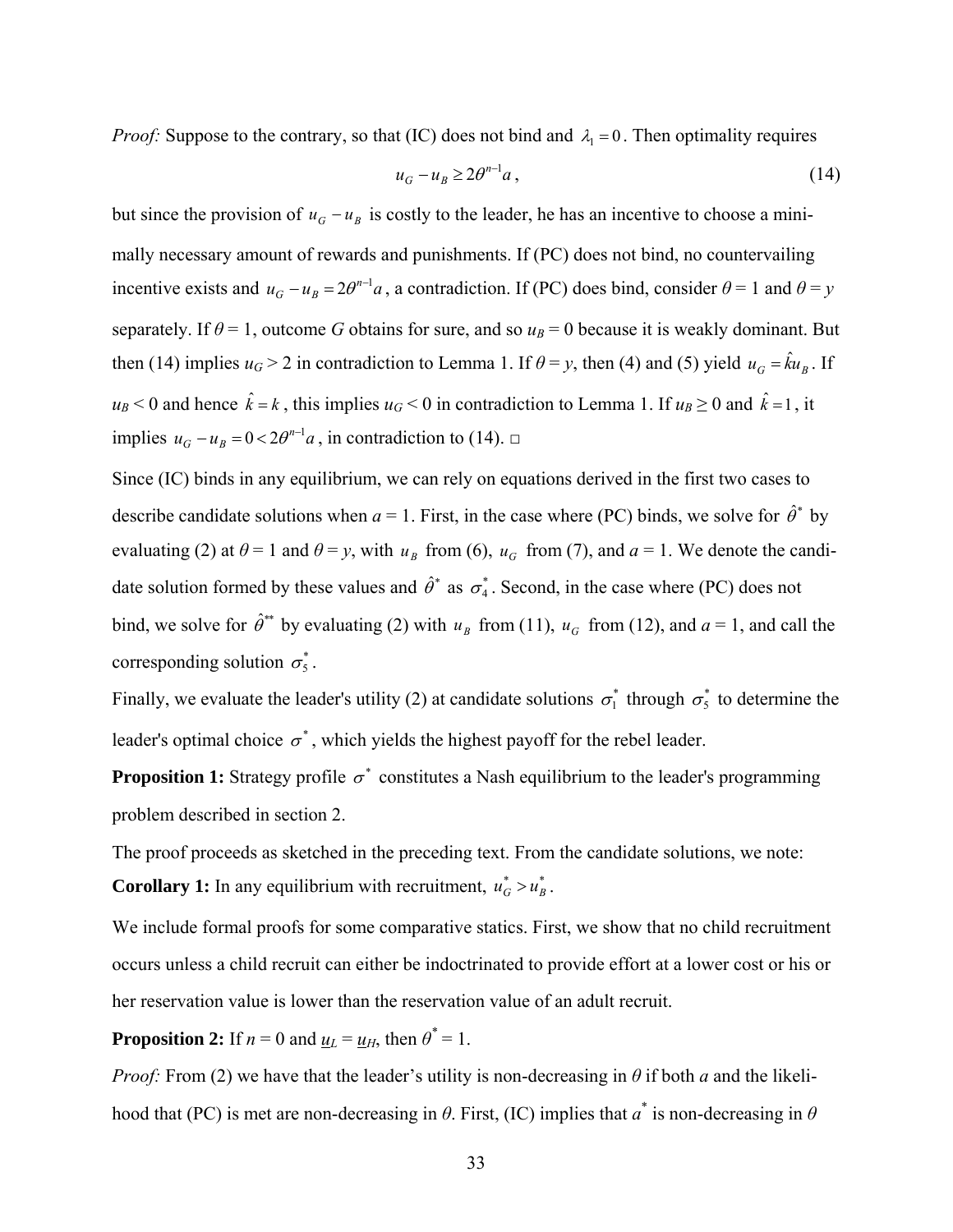because  $n = 0$ . Second, the RHS of (PC) does not change in  $\theta$  because  $u_L = u_H$ , and the LHS of (PC) is non-decreasing in  $\theta$  because  $n = 0$ , so the likelihood that (PC) is met is non-decreasing in *θ* as required. Finally, if the leader is indifferent over  $\theta \in \{y,1\}$ , he optimally chooses weakly dominant  $\theta = 1$ .  $\Box$ 

Second, we prove that indoctrination alone can produce child soldiering in our model.

**Proposition 3:** In any equilibrium with recruitment, there exists some  $\bar{n}$  such that  $\theta^* = y$  for  $n > \overline{n}$ .

*Proof:* From Lemma 3 and the fact that (IC) binds at any interior solution for *a*, we have that (IC) binds in any equilibrium with recruitment. We can therefore solve (IC) for *a* and substitute in the leader's utility (2). For some fixed  $u_G$  and  $u_B$ , the leader prefers  $\theta = y$  only if (2) evaluated at  $\theta = y$  is greater than (2) evaluated at  $\theta = 1$ . We simplify this expression and have

$$
(y^{2-n}-1)\left(\frac{u_G - u_B}{2}\right)(1 - u_G^2 + \hat{k}u_B^2) > 0.
$$
\n(15)

Lemma 1 and Corollary 1 imply that the last two terms of the LHS are positive, and the first term is positive if  $n > 2$ , as required. We still need to consider that selecting  $\theta = v$  instead of  $\theta = 1$ could lower the recruit's utility on the LHS of (PC) and require changes in  $u_G$  or  $u_B$  that are costly to the leader but necessary to meet the recruit's reservation value. We evaluate at which point the LHS of (PC) at  $\theta = y$  is greater than the same expression at  $\theta = 1$ , which yields  $2y^{2-n} > y + 1$ and hence  $n > 2$  after simplification, as required to complete the proof.  $\Box$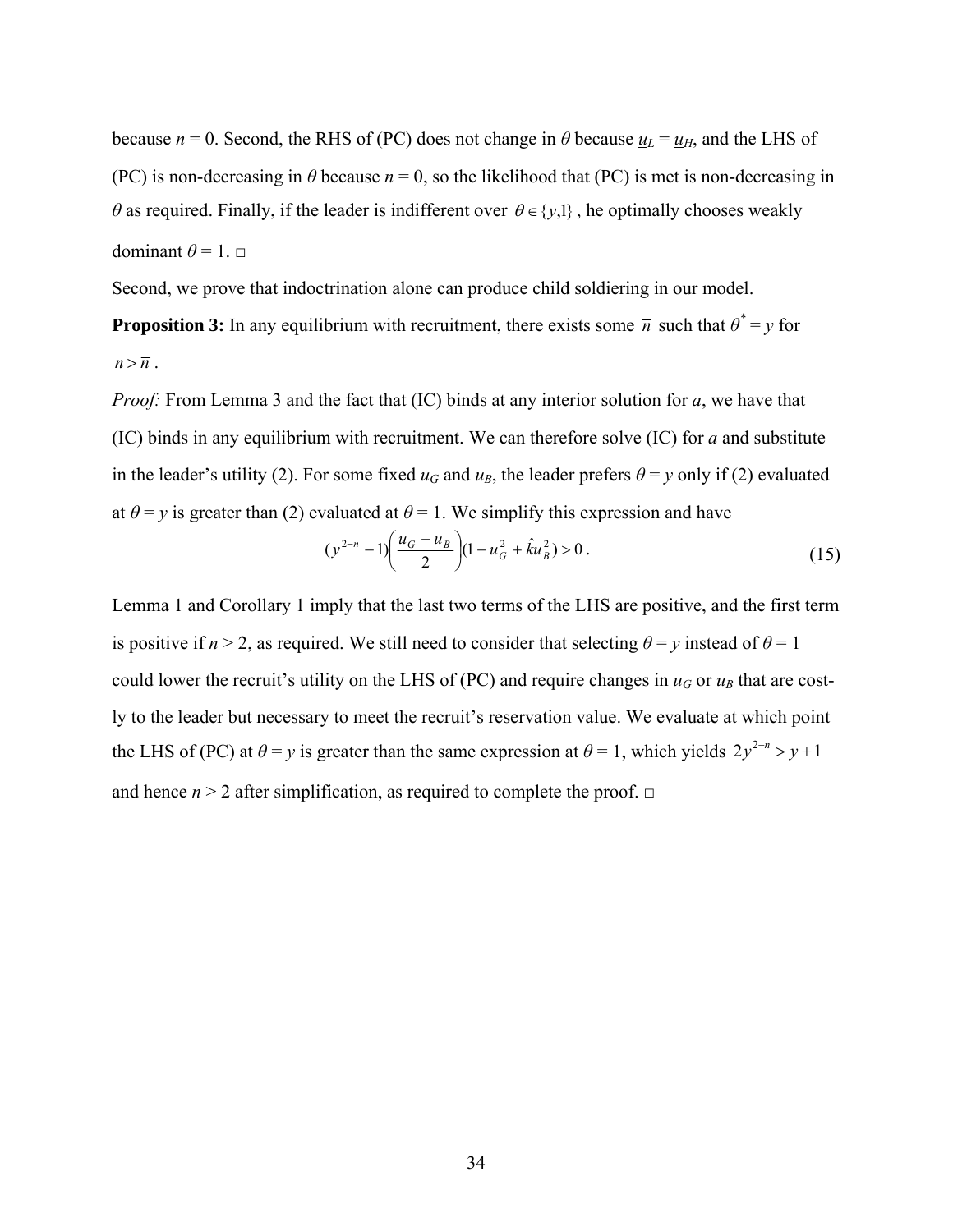### **8. References**

- Acemoglu, D. and A. Wolitzky (2011). "The Economics of Labor Coercion." Econometrica **79**(2): 555- 600.
- Achvarina, V. and S. F. Reich (2006). "No Place to Hide: Refugees, Displaced Persons, and the Recruitment of Child Soldiers." International Security **31**(1): 127-164.
- Akerlof, G. A. and R. E. Kranton (2005). "Identity and the Economics of Organizations." Journal of Economic Perspectives **19**(1): 9-32.
- Allen, T. (2005). War and Justice in Northern Uganda: An Assessment of the International Criminal Court's Intervention. London, Crisis States Research Centre, Development Studies Institute, London School of Economics.
- Allen, T. and K. Vlassenroot, Eds. (2010). The Lord's Resistance Army: Myth and Reality. London, Zed Books.
- Andvig, J. and S. Gates (2006). Recruiting Children for Armed Conflict. Child Soldiers Initiative Working Group Session. Pittsburgh, Pennsylvania.
- Annan, J., C. Blattman, et al. (2006). The State of Youth and Youth Protection in Northern Uganda: Findings from the Survey of War Affected Youth. Kampala, Uganda, UNICEF.
- Annan, J., C. Blattman, et al. (2009). "Women and Girls at War: "Wives", Mothers and Fighters in the Lord's Resistance Army." HiCN Working Paper **63**.
- Arjona, A. M. and S. Kalyvas (2008). "Preliminary Results of a Survey of Demobilized Combatants in Colombia." Yale University, unpublished report.
- Behrend, H. (1999). Alice Lakwena & Holy Spirits: War In Northern Uganda 1985-97. Columbus, Ohio University Press.
- Blattman, C. and J. Annan (2010). "The Consequences of Child Soldiering." Review of Economics and Statistics **92**(4): 882-898.

Blattman, C. and E. Miguel (2010). "Civil War." Journal of Economic Literature **48**(1): 3-57.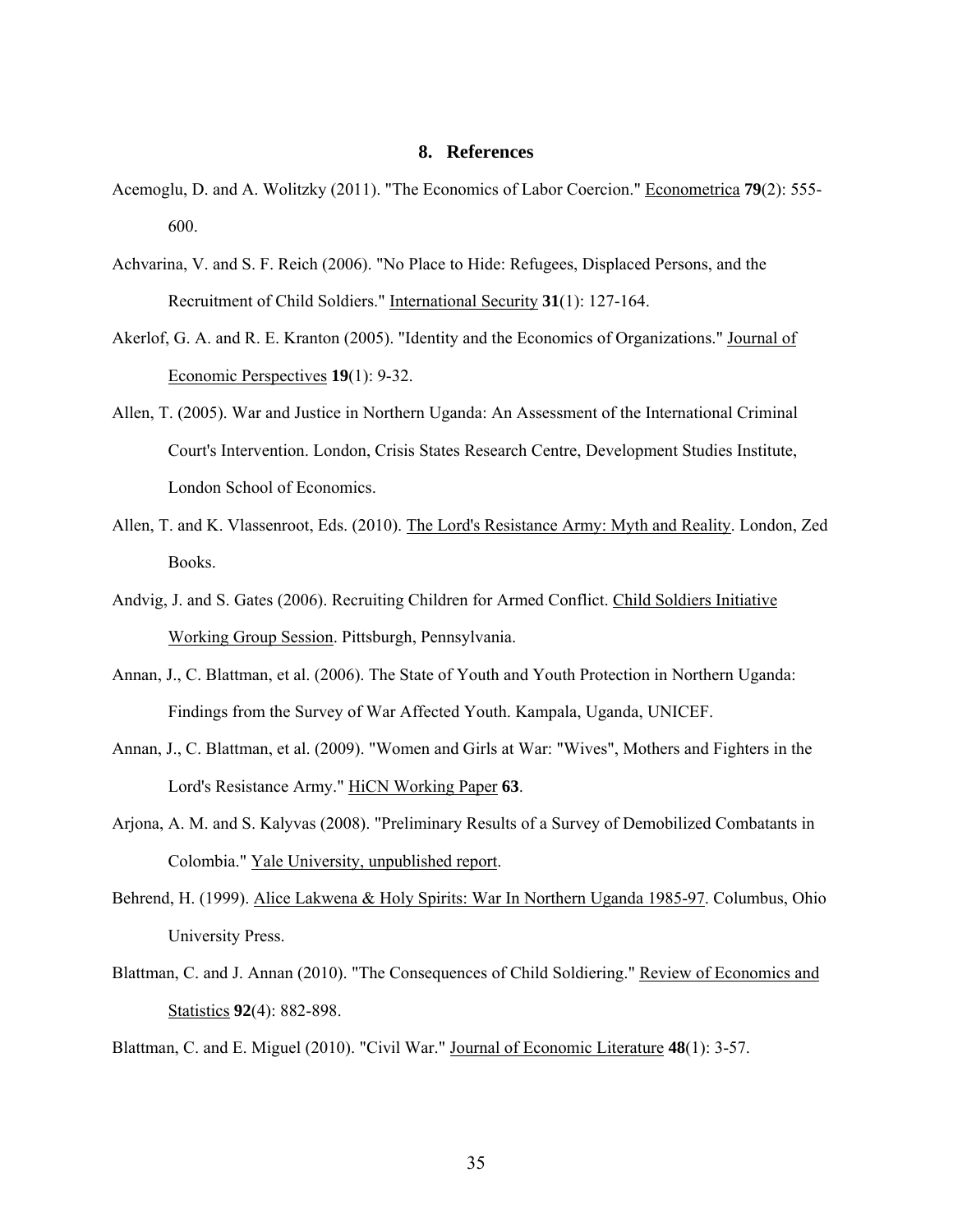- Boyden, J. (2003). "The Moral Development of Child Soldiers: What Do Adults Have to Fear? ." Peace and Conflict: Journal of Peace Psychology **9**(4): 343-362.
- Boyden, J. and J. de Berry, Eds. (2004). Children and Youth on the Front Line: Ethnography, Armed Conflict and Displacement. Studies in Forces Migration. New York, Oxford, Berghahn Books.

Brett, R. and I. Specht (2004). Young Soldiers: Why They Choose to Fight. Boulder, Lynne Reiner.

- Carpenter, R. C. (2007). "Studying Issue (Non)-Adoption in Transnational Advocacy Networks." International Organization **61**(3): 643-667.
- Chwe, M. S.-Y. (1990). "Why Were Workers Whipped? Pain in a Principal-Agent Model." The Economic Journal **100**(403): 1109-1121.
- Cohn, I. and G. S. Goodwin-Gill (1994). Child Soldiers: The Role of Children in Armed Conflict, Institut Henry-Dunant, Oxford University Press.

CSUCS (2008). Child Soldiers Global Report 2008. London, Coalition to Stop the Use of Child Soldiers.

- Dallaire, R. (2011). They Fight Like Soldiers, They Die Like Children: The Global Quest to Eradicate the Use of Child Soldiers, Walker & Company.
- Finnström, S. (2008). Living With Bad Surroundings: War and Existential Uncertainty in Acholiland, Northern Uganda. Durham, NC, Duke University Press.
- Fortna, V. P. (2004). Peace Time: Cease-Fire Agreements and the Durability of Peace, Princeton University Press.
- Gates, S. (2002). "Recruitment and Allegiance: The Microfoundations of Rebellion." Journal of Conflict Resolution **46**(1): 111-130.
- Gutiérrez, F. (2006). Organizing minors. Ford Institute Workshop on Child Soldiers.
- Harbom, L., E. Melander, et al. (2008). "Dyadic Dimensions of Armed Conflict, 1946-2007." Journal of Peace Research **45**(5): 697-710.
- Hartzell, C., M. Hoddie, et al. (2001). "Stabilizing the Peace after Civil War: An Investigation of Some Key Variables." International Organization **55**(1): 183-208.

Honwana, A. (2005). Child Soldiers in Africa. Philadelphia, PA University of Pennsylvania Press.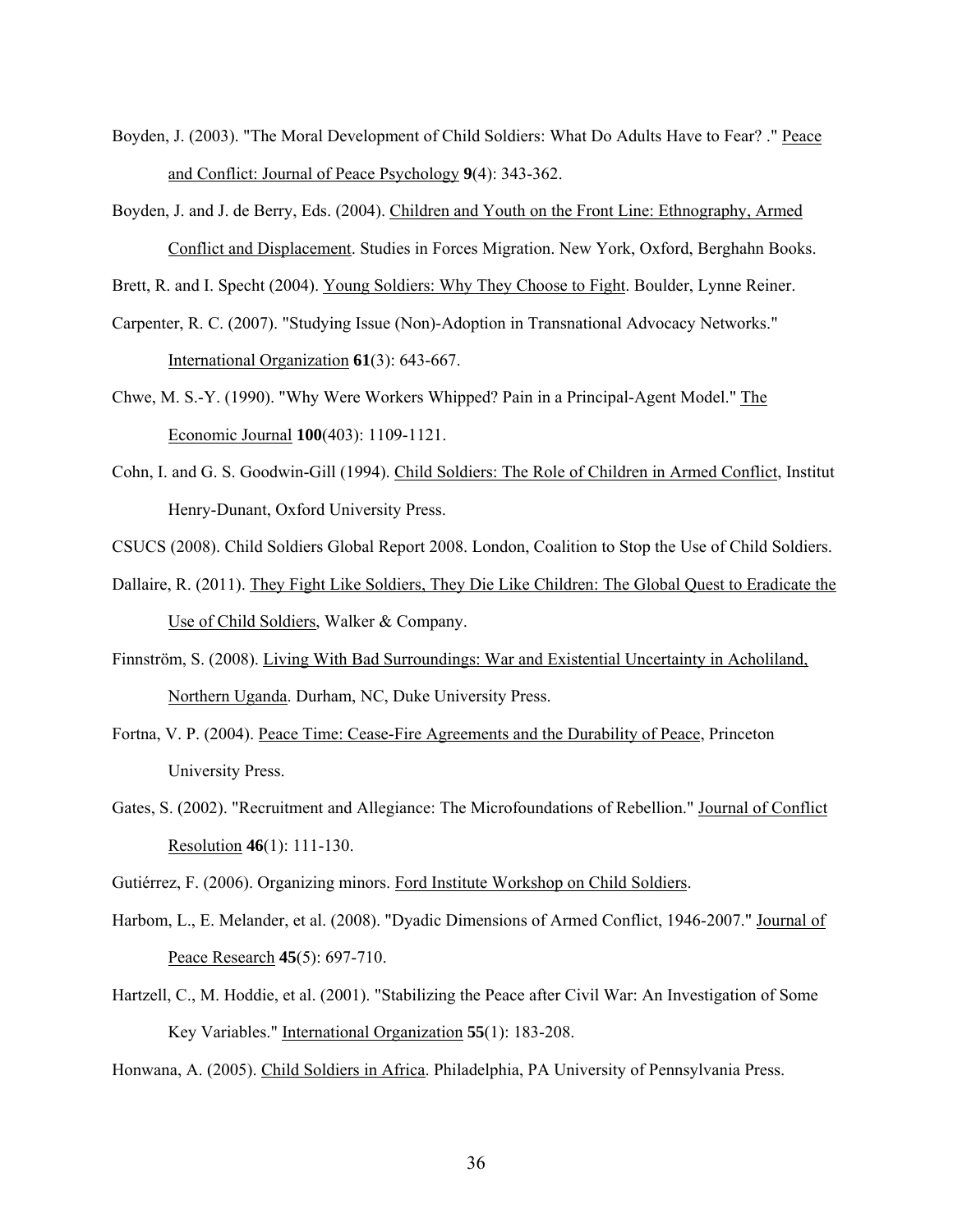- Humphreys, M. and J. Weinstein (2004). What the Fighters Say: A Survey of Ex-combatants in Sierra Leone, June-August 2003, Center for Globalization and Sustainable Development Working Paper.
- Humphreys, M. and J. M. Weinstein (2008). "Who Fights? The Determinants of Participation in Civil War." American Journal of Political Science **52**(2): 436-455.
- ILO (2003). Wounded Childhood: The Use of Child Soldiers in Armed Conflict in Central Africa. Washington, D.C., International Labor Organization.

Kaldor, M. (1999). New and old wars. Organized violence in a global era. Cambridge, UK, Polity Press.

- Keck, M. E. and K. Sikkink (1998). Activists Beyond Borders: Advocacy Networks in International Politics. Ithaca, NY, Cornell University Press.
- Lichbach, M. I. (1995). The Rebel's Dilemma. Ann Arbor, MI, University of Michigan Press
- Machel, G. (1996). Impact of Armed Conflict on Children. New York, UNICEF.

New York Times (2011) "Times Topics: Thomas Lubanga." New York Times.

- O'Donoghue, T. and M. Rabin (2000). Risky Behavior among Youths: Some Issues from Behavioral Economics, UC Berkeley Department of Economics Working Paper.
- Omara-Otunnu, A. (1994). Politics and the Military in Uganda, 1890-1985. London, Macmillan in association with St. Antony's College, Oxford.
- Peters, K., P. Richards, et al. (2003). What Happens to Youth During and After Wars? A Preliminary Review of Literature on Africa and an Assessment of the Debate, RAWOO Working Paper.
- Pham, P., P. Vinck, et al. (2007). Abducted: The Lord's Resistance Army and Forced Conscription in Northern Uganda. Berkeley, Human Rights Center (UC Berkeley) and Payson Center for International Development (Tulane University).
- Popkin, S. L. (1979). The Rational Peasant: The Political Economy of Rural Society in Vietnam. Berkeley, University of California Press.
- Powell, R. (2006). "War as a Commitment Problem." International Organization **60**: 169-203.
- Price, R. (1998). "Reversing the Gun Sights: Transnational Civil Society Targets Land Mines." International Organization **52**(3): 613-644.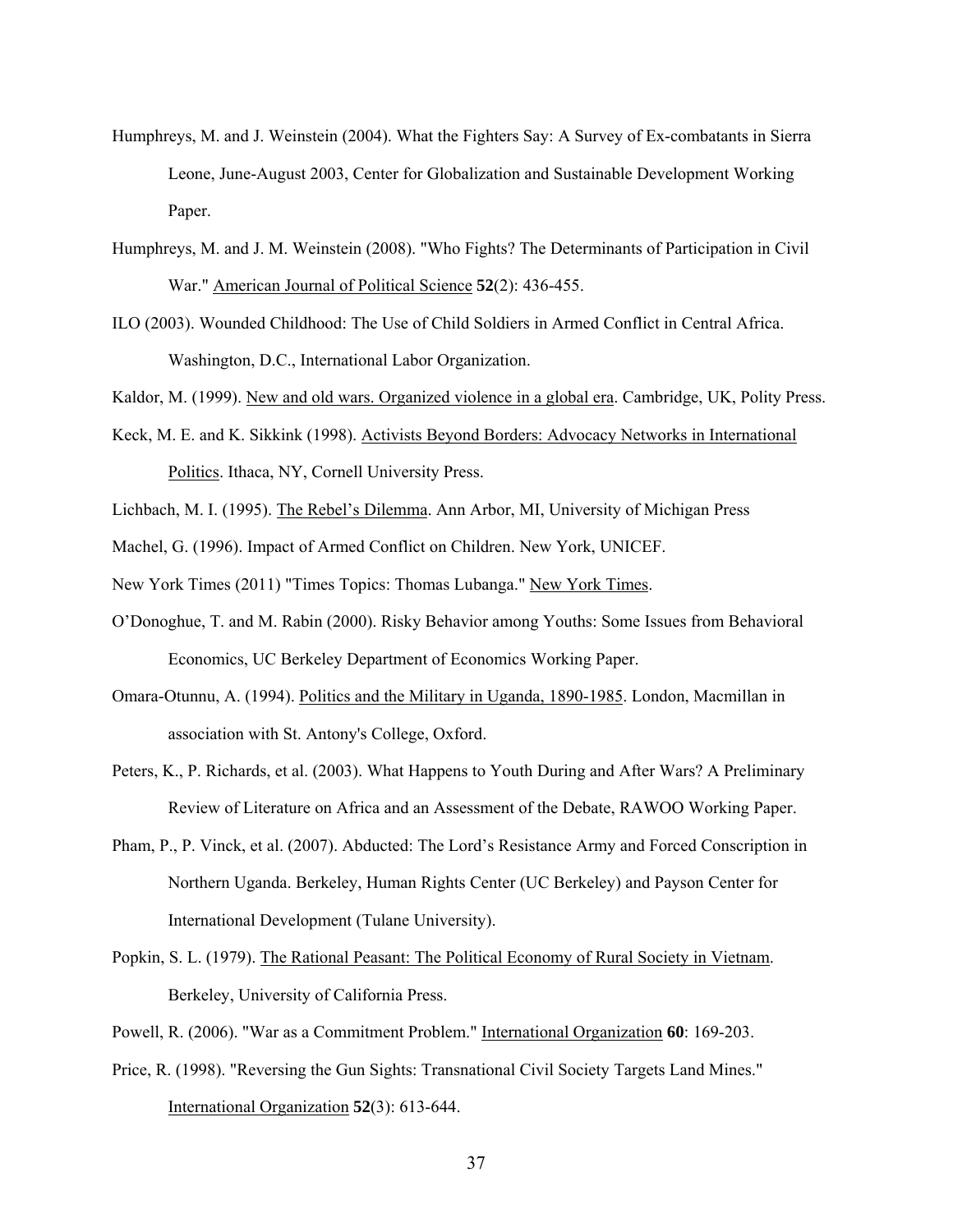Pugel, J. (2006). What the Fighters Say: A Survey of Ex-combatants in Liberia, UNDP Liberia.

- Rosenblatt, R. (1984). "Children of War." American Educator: The Professional Journal of the American Federation of Teachers.
- Scott, J. C. (1976). Moral Economy of the Peasant: Rebellion and Subsistence in South East Asia. New Haven, Yale University Press.
- Singer, P. W. (2005). Children at War. New York, Pantheon Books.
- United Nations (2011). Report of the Special Representative of the SecretaryGeneral for Children and Armed Conflict. New York, United Nations General Assembly. **A/65/820**.
- Walter, B. F. (1997). "The Critical Barrier to Civil War Settlement." International Organization **51**(3): 335-364.
- Weinstein, J. M. (2007). Inside Rebellion. Cambridge, Cambridge University Press.

Wessells, M. (2006). Child Soldiers: From Violence to Protection. Cambridge, Harvard University Press.

Wood, E. J. (2003). Insurgent Collective Action and Civil War in El Salvador. New York, Cambridge University Press.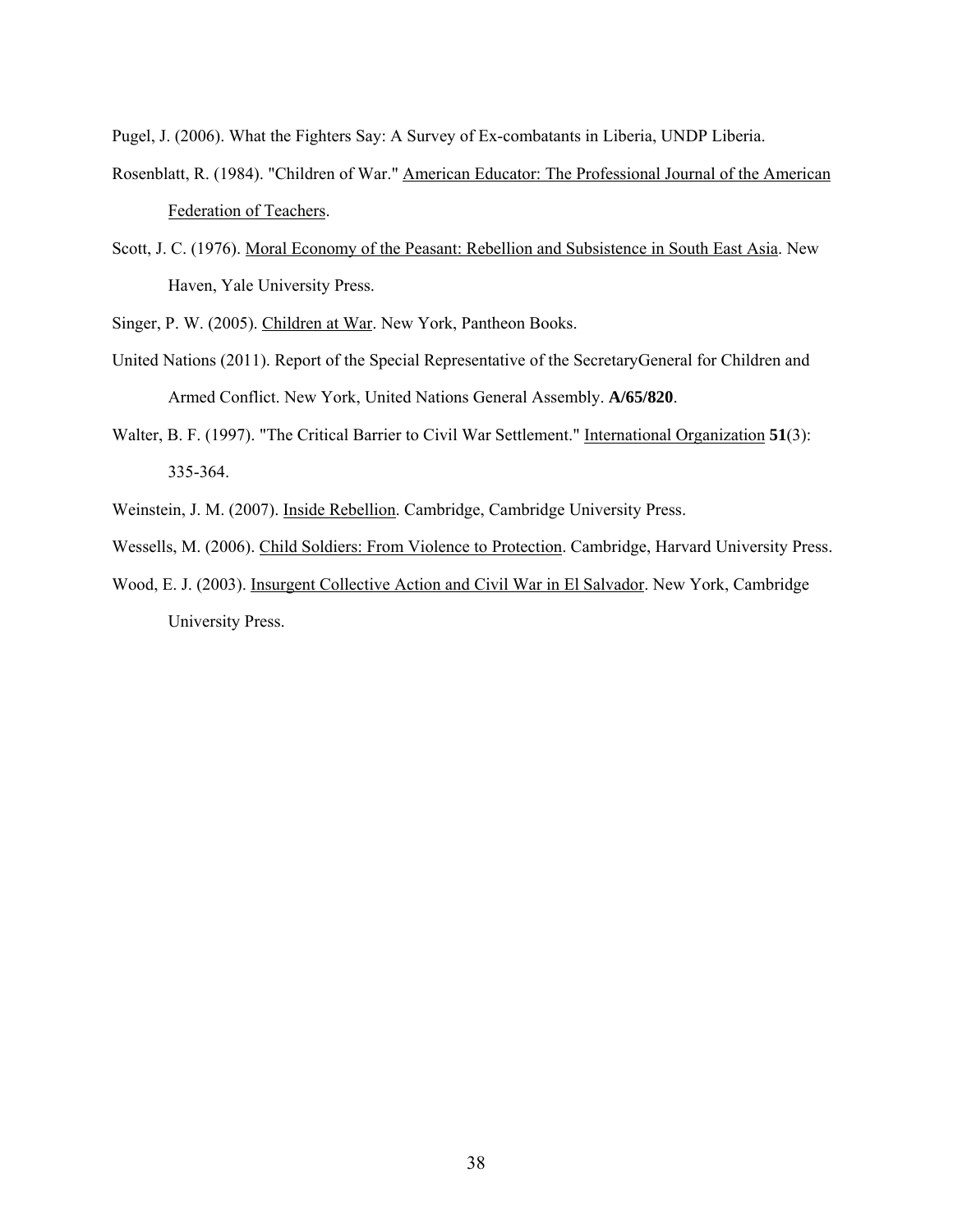

**Figure 1: Leader's utility, by recruit type and punishment cost** 

*Notes: Assumes no indoctrination (n = 0) and no difference in reservation val-*

*ues* ( $\mu_H = \mu_L = -0.2$ ).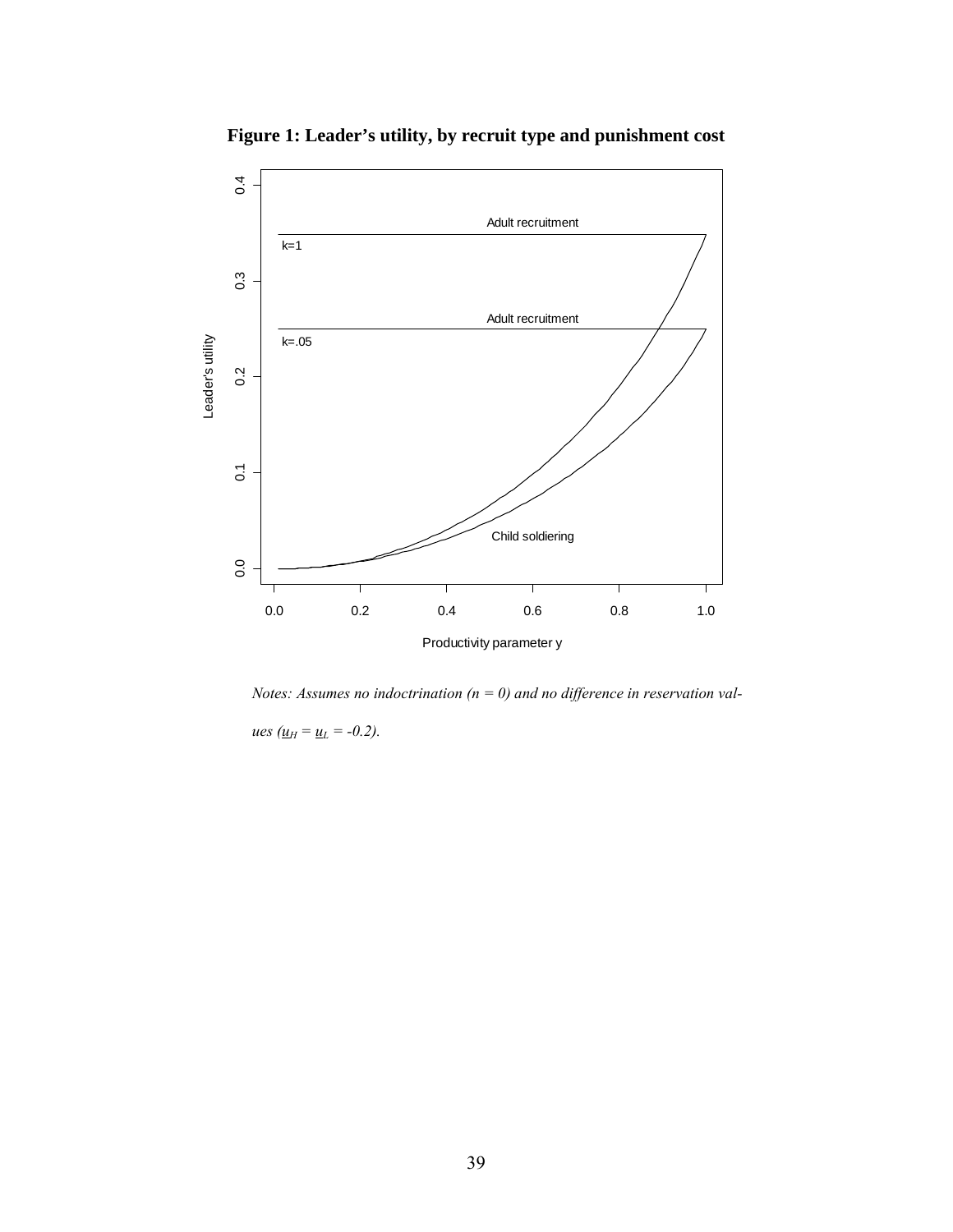

**Figure 2: Leader's utility when indoctrination is effective** 

*Notes: Graph here is for*  $k = 1$  *and*  $\underline{u}_L = \underline{u}_H = 0$ *.*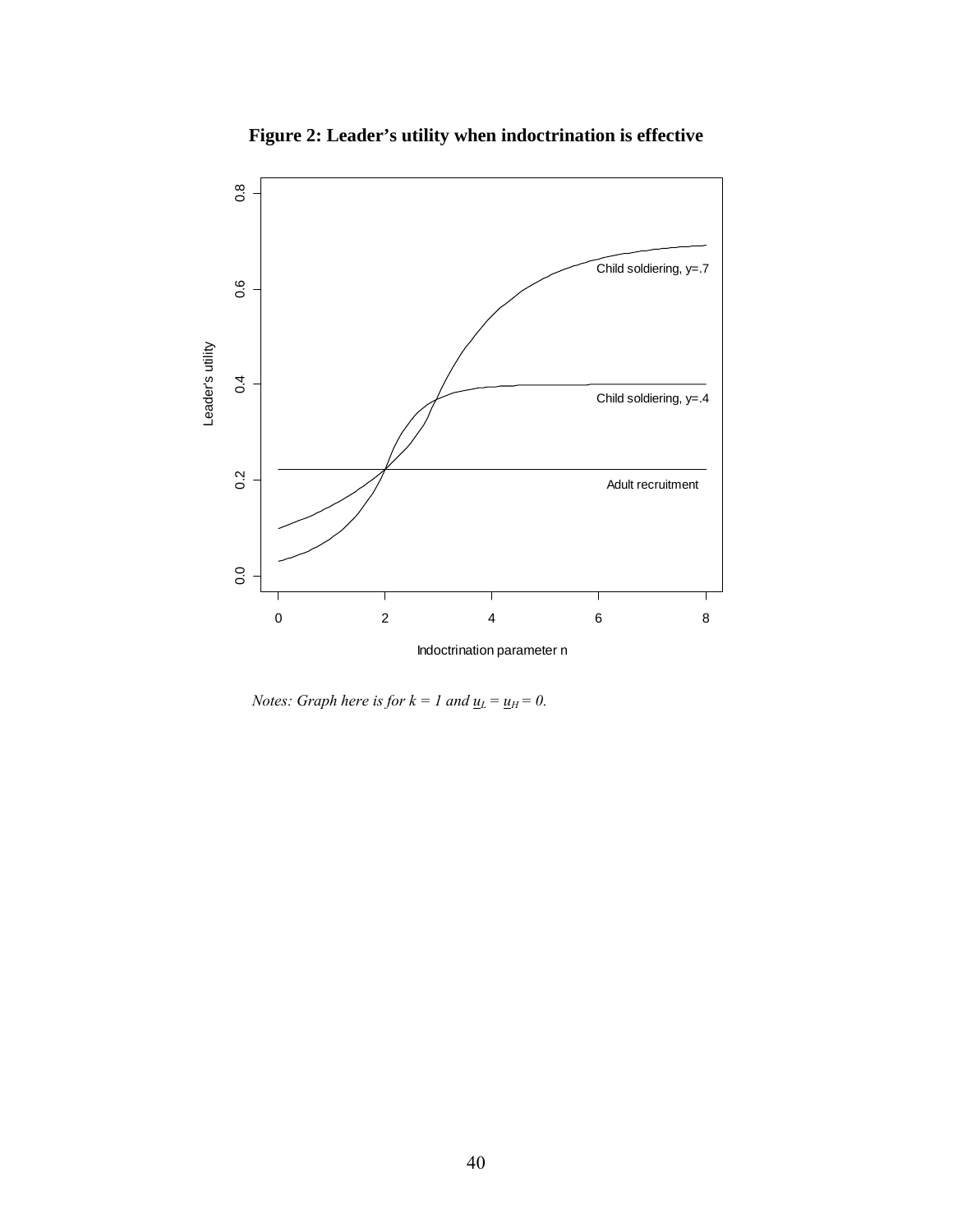

**Figure 3: The effectiveness of indoctrination as punishment becomes cheap** 

Indoctrination parameter n

*Notes: Graph assumes*  $\underline{u}_H = 0$ ,  $\underline{u}_L = -0.2$ .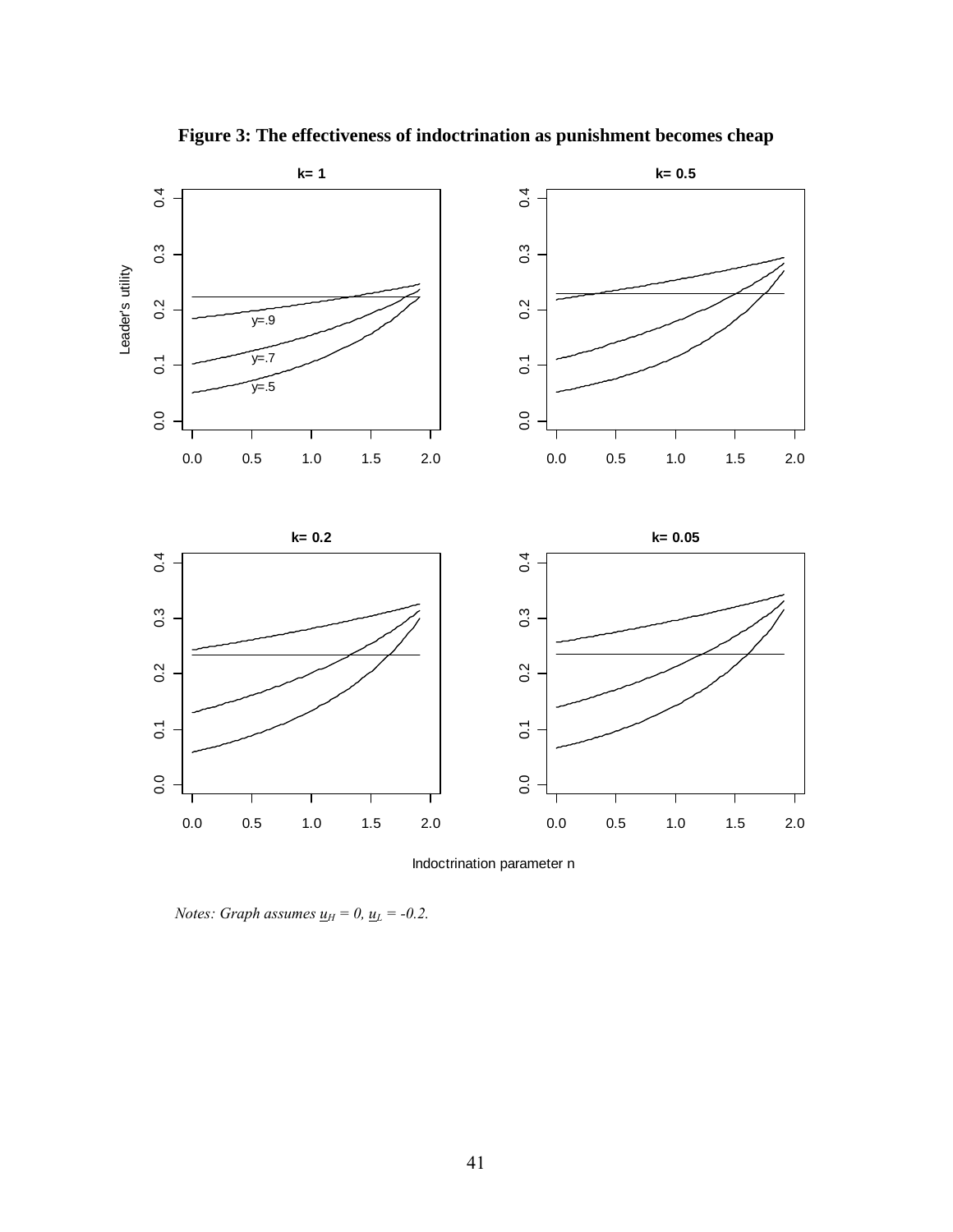

**Figure 4: Leader's utility when adult-child reservation values differ** 

*Notes: Assumes n = 0, k = 1,*  $\underline{u}_H = 0.3$ *,*  $\underline{u}_L = (0.3 - \text{value on } x\text{-axis}).$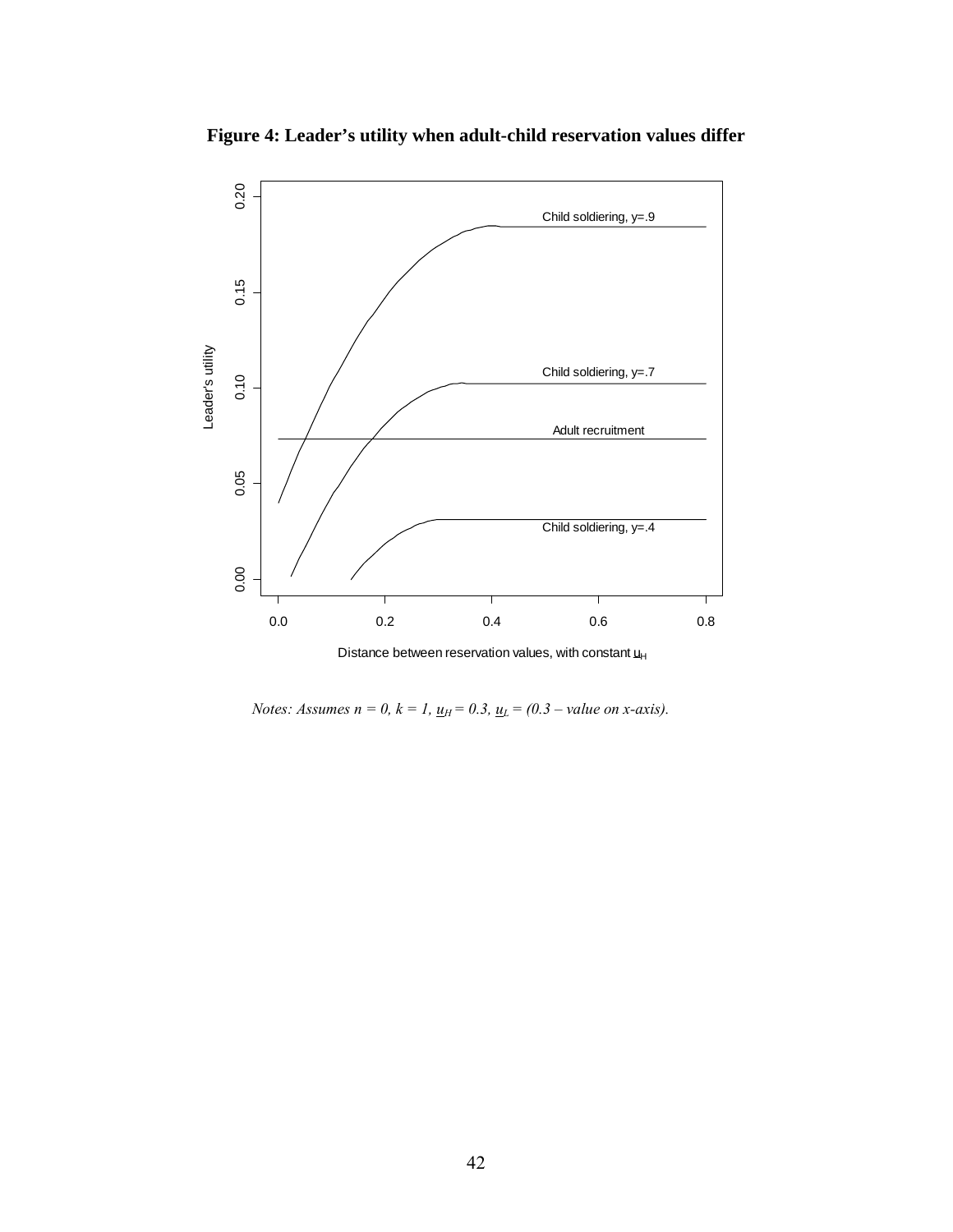

**Figure 5: The impact of differing reservation utilities as punishment becomes cheap** 

*Notes: Assumes n = 0, k = 1,*  $\underline{u}_H = 0.3$ *,*  $\underline{u}_L = (0.3 - \text{value on } x\text{-axis}).$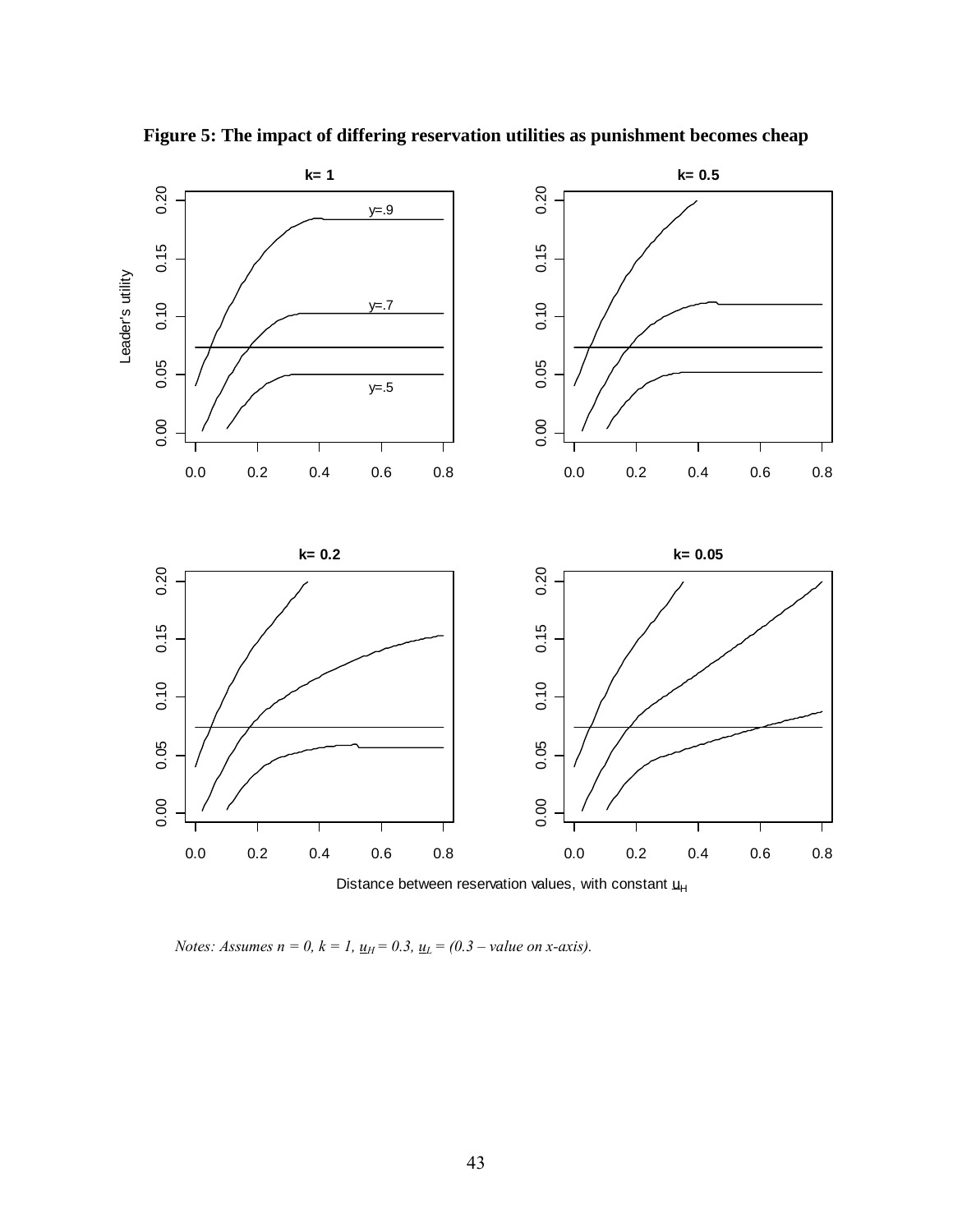



*Notes: Data include absentee youth and youth who have since died or did not return from abduction. Multiple abductions are included. The proportion of the population abducted by age is calculated by dividing the number of youth abducted at each age in each year by the total number of youth in the population of that age in that year, and calculating the running-mean over all years via symmetric nearest-neighbor smoothing (bandwidth = 0.5).*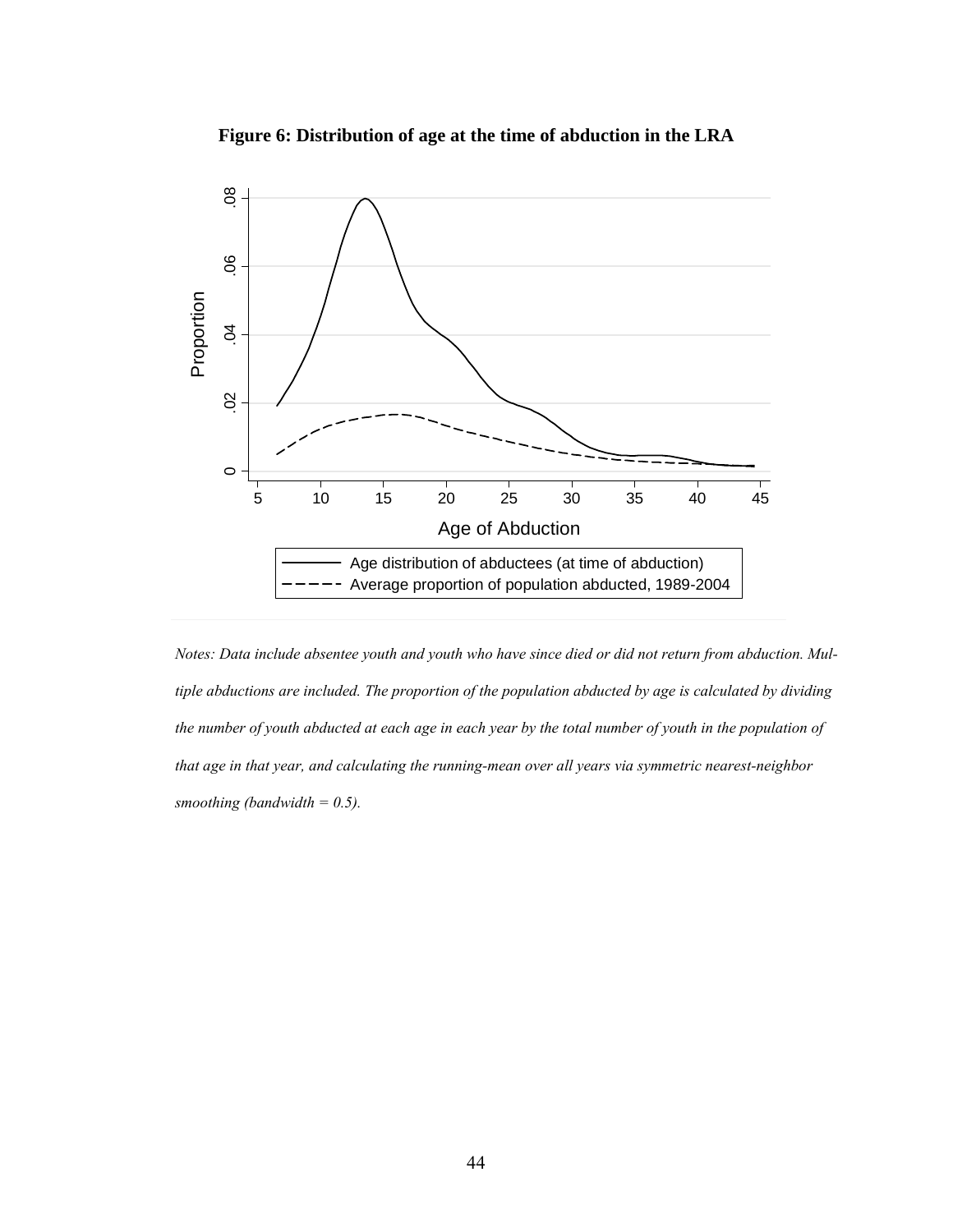

**Figure 7: Probability of being released in the first month of abduction, by age of abduction** 

*Notes: The solid line is a running-mean calculated via symmetric nearest-neighbor smoothing with a bandwidth of one. The dotted lines represent the 95% confidence interval. Data do not include absentee or non-surviving youth. Multiple abductions enter individually.*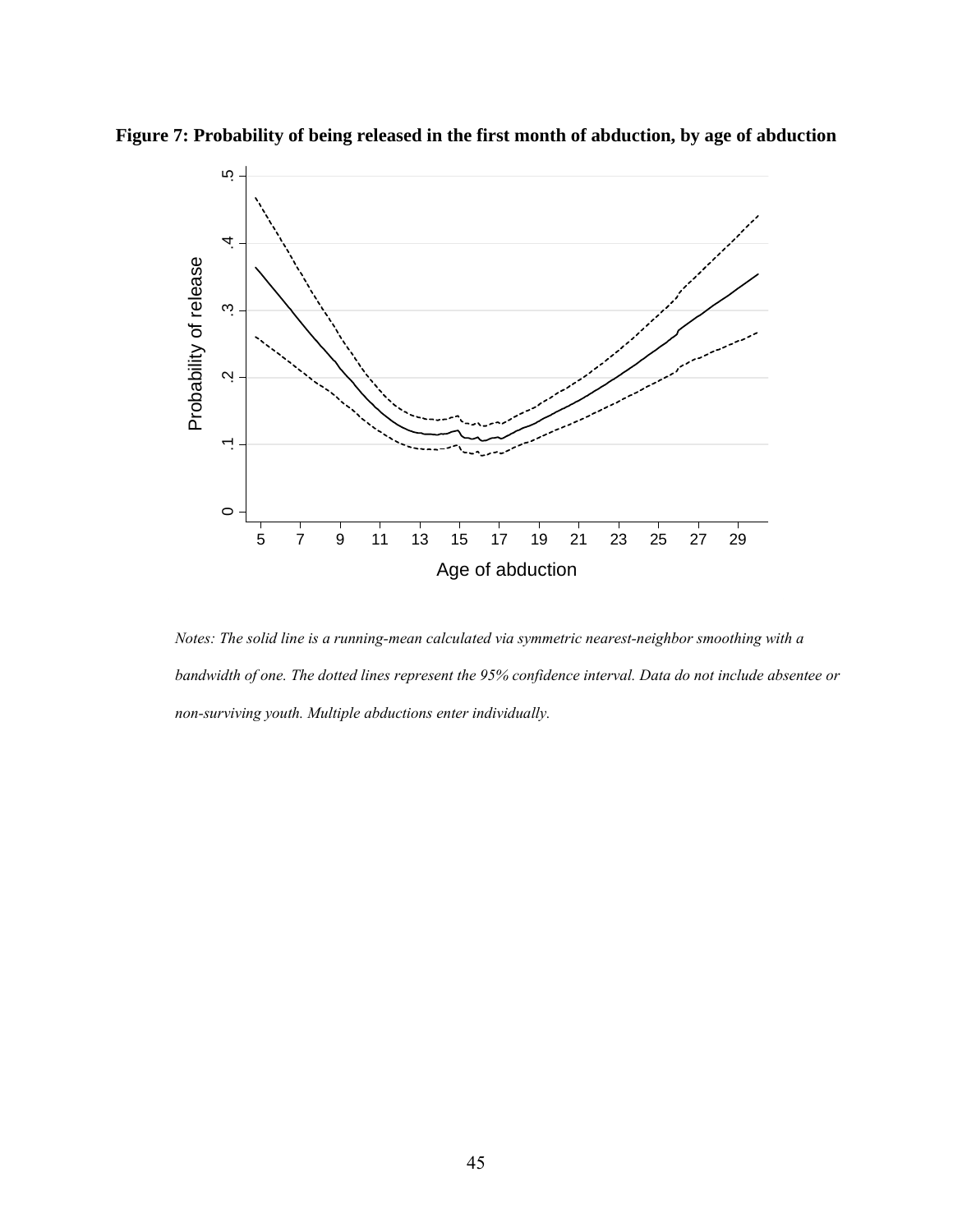## **Figure 8: How do rebel leaders employ abductees of different ages?**



*a. Average number of months before receiving a firearm, by age of abduction* 





*Notes: See Table 7.*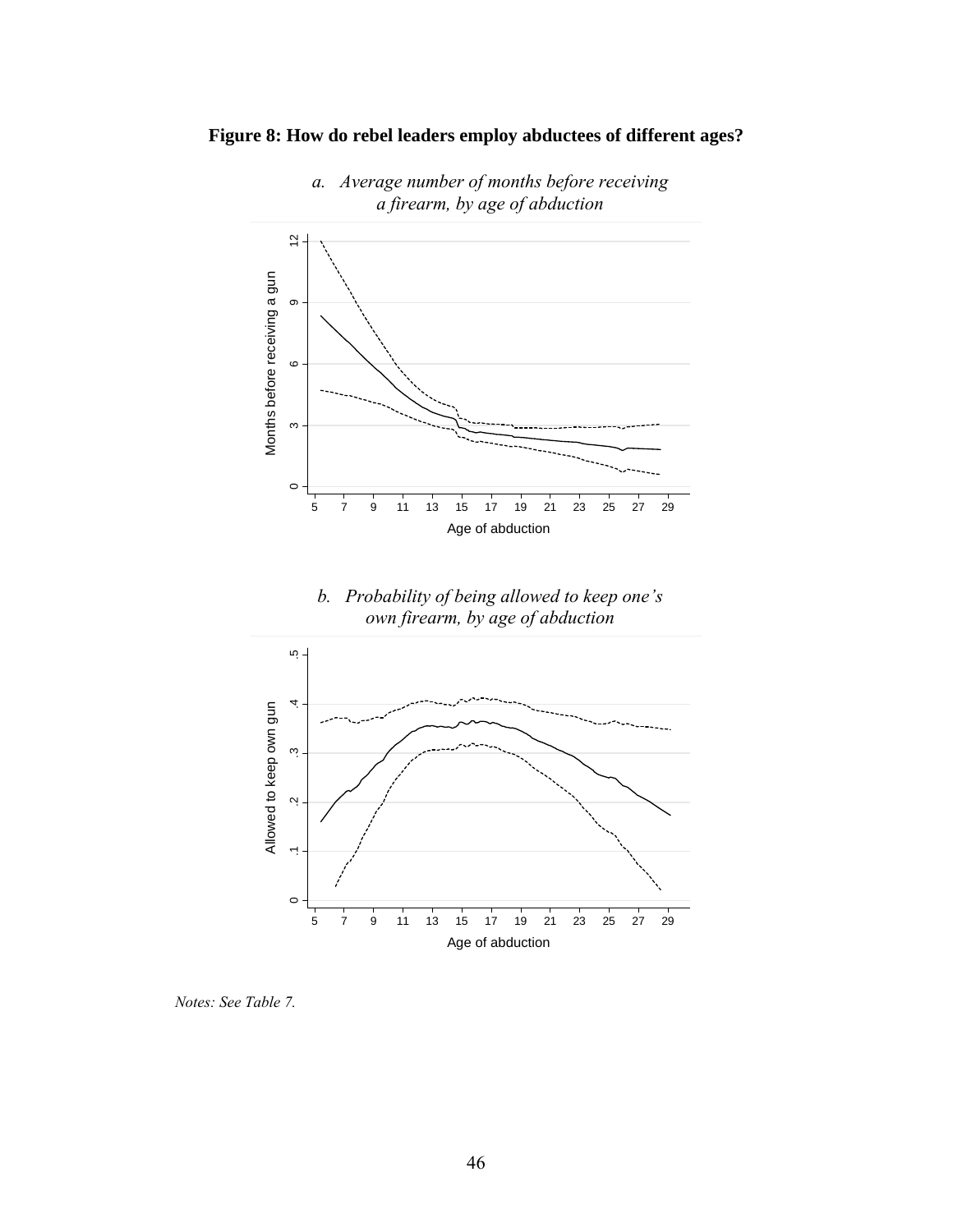

**Figure 9: Average length of abduction by age of abduction** 

*Notes: See Table 7.*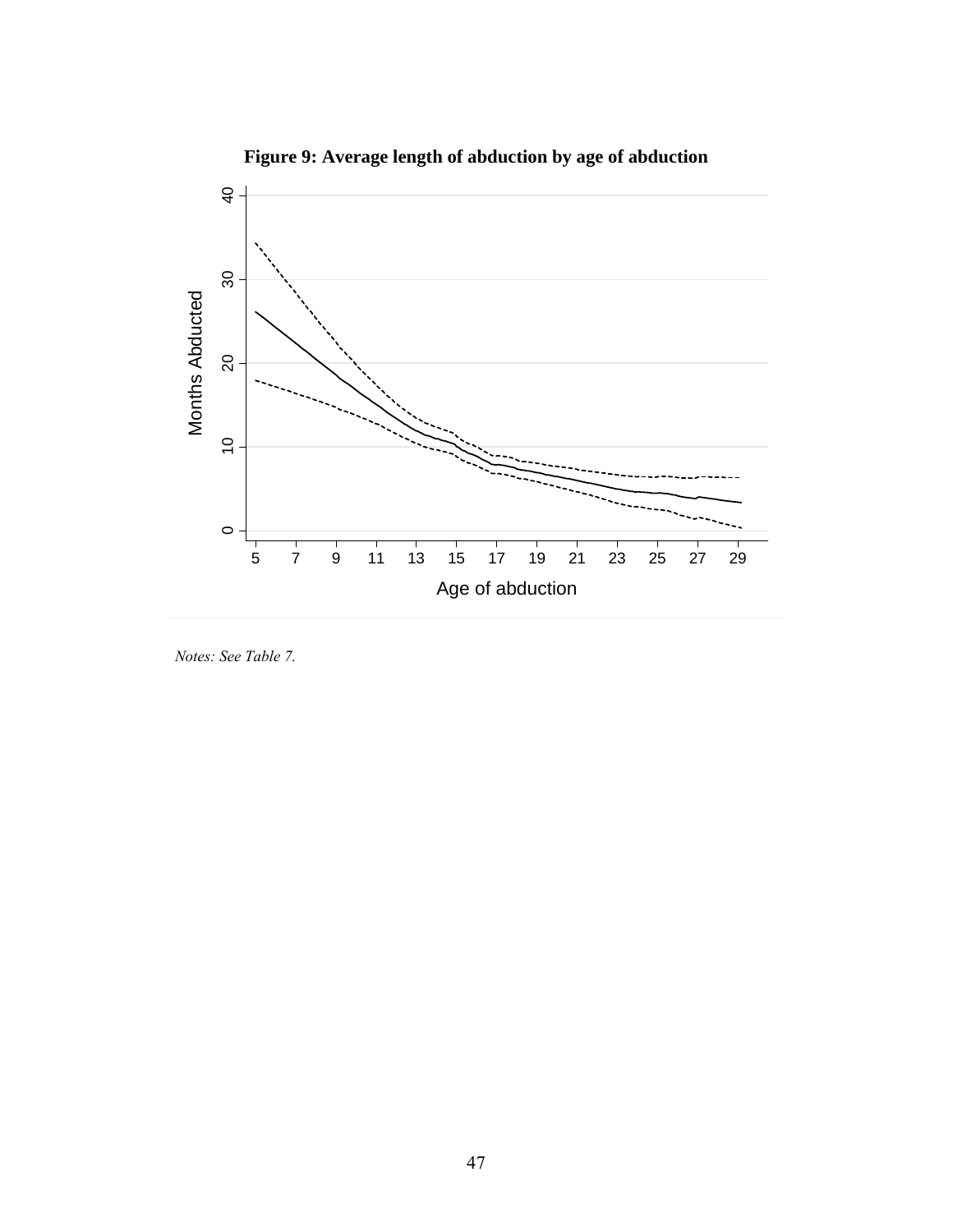



*a. Proportion that felt safer in the LRA, by age* 

## *b. Proportion that felt allegiance to the LRA*



*Notes: See Table 7.*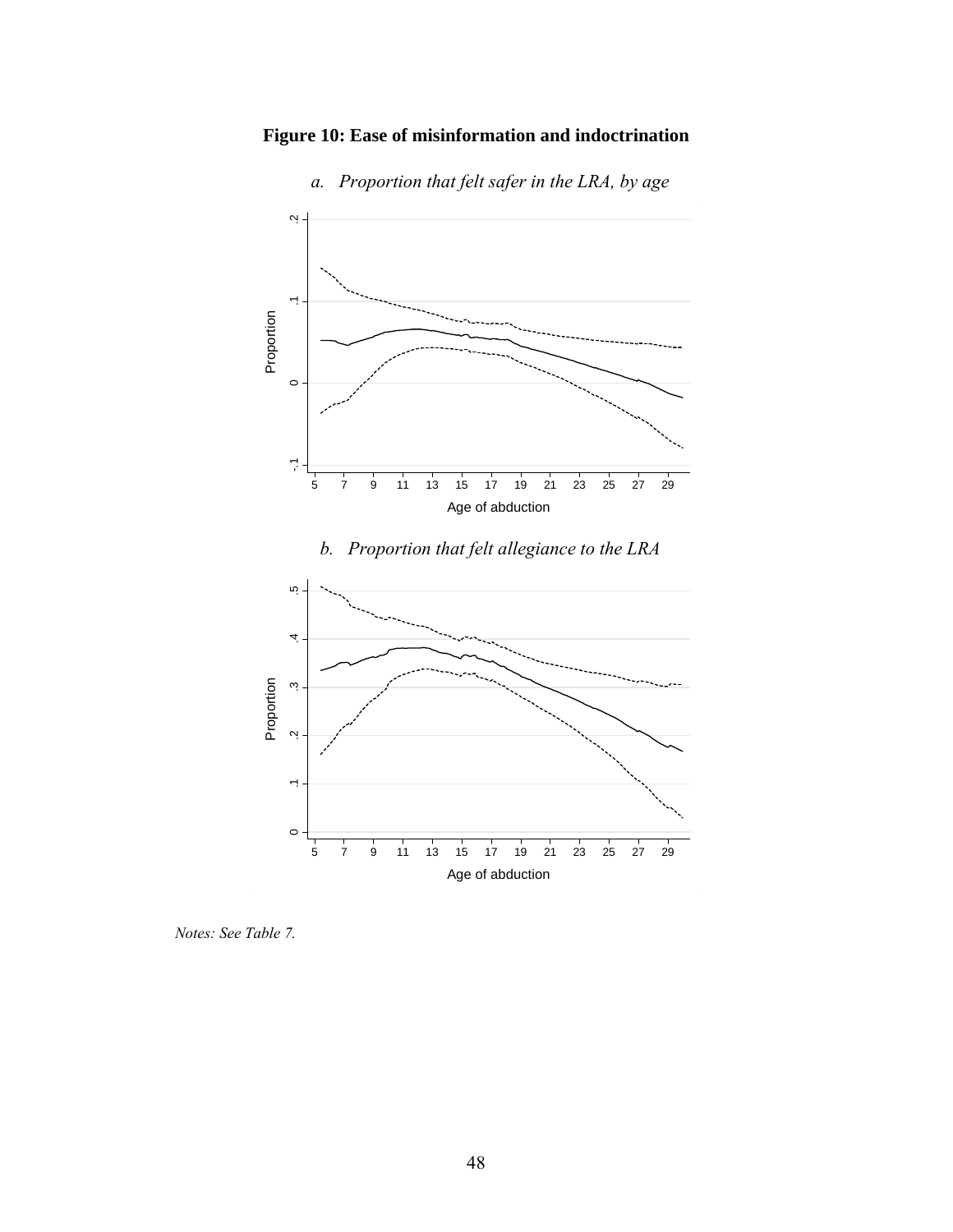



**(by level of coercion employed by the group)** 

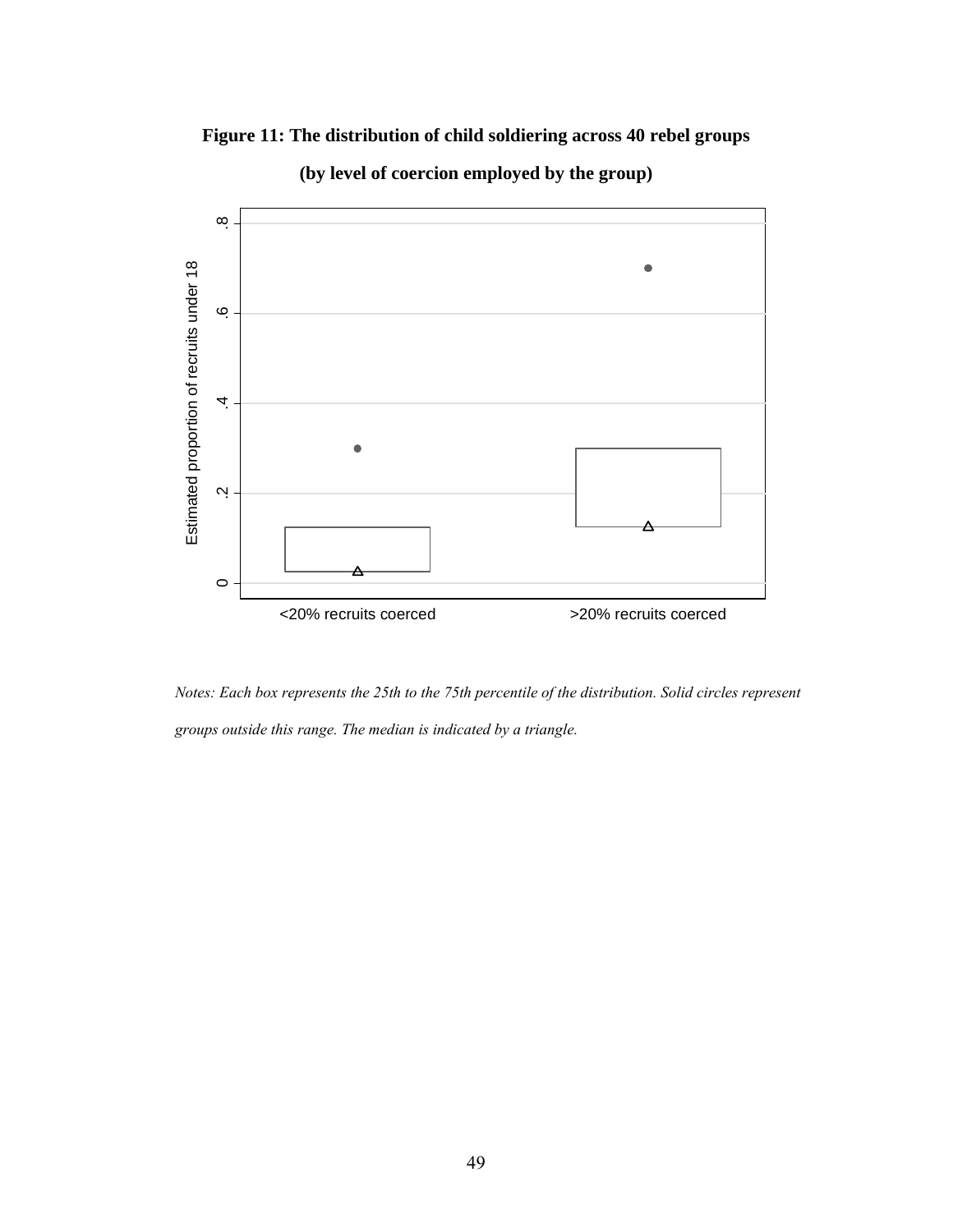|                                                            | (1)                 | (2)                         | (3)                                       | (4)                                           | (5)                     | (6)                           | (7)                           | (8)                     | (9)                       | (10)                        | (11)                         | (12)                              | (13)                                       | (14)                | (15)                      | (16)                        | (17)                                     |
|------------------------------------------------------------|---------------------|-----------------------------|-------------------------------------------|-----------------------------------------------|-------------------------|-------------------------------|-------------------------------|-------------------------|---------------------------|-----------------------------|------------------------------|-----------------------------------|--------------------------------------------|---------------------|---------------------------|-----------------------------|------------------------------------------|
|                                                            | <b>Incentives</b>   |                             |                                           |                                               | <b>Roles</b>            |                               |                               |                         | <b>Attitudes</b>          |                             |                              |                                   | Manner of departure                        |                     |                           |                             |                                          |
|                                                            | Ever<br>rewarded    | Received<br>propa-<br>ganda | Receive<br>threats not<br>propa-<br>ganda | Forced to Forced to<br>harm family abuse dead |                         | Allowed to<br>keep own<br>gun | Months to<br>receive a<br>gun | Depend-<br>able         | Months<br>abducted        | Felt safer in<br><b>LRA</b> | Felt<br>allegiance<br>to LRA | Believe<br>magically<br>protected | Wanted to Wanted to<br>stay in LRA command |                     | Rescued                   | Premed-<br>itated<br>escape | Knew<br>location at<br>time of<br>escape |
| Mean [s.d.] of<br>dependent variable                       | 0.05<br>[0.21]      | 0.49<br>[0.50]              | 0.50<br>[0.50]                            | 0.12<br>[0.32]                                | 0.23<br>[0.42]          | 0.28<br>[0.45]                | 3.48<br>$[4.4]$               | 0.19<br>[0.39]          | 9.36<br>[18.6]            | 0.05<br>$[0.22]$            | 0.31<br>[0.46]               | 0.07<br>$[0.25]$                  | 0.11<br>[0.31]                             | 0.06<br>[0.24]      | 0.06<br>[0.24]            | 0.55<br>[0.50]              | 0.47<br>[0.50]                           |
| Regression results:                                        |                     |                             |                                           |                                               |                         |                               |                               |                         |                           |                             |                              |                                   |                                            |                     |                           |                             |                                          |
| A) Linear age                                              |                     |                             |                                           |                                               |                         |                               |                               |                         |                           |                             |                              |                                   |                                            |                     |                           |                             |                                          |
| Abduction age                                              | $-0.001$<br>[0.003] | 0.014<br>$[0.008]$ *        | $-0.015$<br>$[0.008]*$                    | $-0.009$<br>$[0.002]$ ***                     | $-0.007$<br>$[0.004]$ * | $-0.004$<br>[0.006]           | $-0.158$<br>$[0.049]$ ***     | 0.002<br>[0.004]        | $-0.721$<br>$[0.170]$ *** | $-0.003$<br>$[0.001]**$     | $-0.009$<br>$[0.003]$ **     | $-0.005$<br>$[0.003]*$            | $-0.003$<br>[0.003]                        | $-0.001$<br>[0.002] | $-0.006$<br>$[0.002]$ *** | 0.010<br>$[0.004]$ **       | 0.013<br>$[0.005]$ ***                   |
| <b>B)</b> Quadratic age                                    |                     |                             |                                           |                                               |                         |                               |                               |                         |                           |                             |                              |                                   |                                            |                     |                           |                             |                                          |
| Abduction age                                              | $-0.015$<br>[0.015] | 0.027<br>[0.046]            | $-0.019$<br>[0.043]                       | $-0.001$<br>[0.013]                           | 0.009<br>[0.019]        | 0.061<br>$[0.032]*$           | $-1.065$<br>$[0.446]$ **      | 0.068<br>$[0.029]$ **   | $-3.146$<br>$[1.071]***$  | 0.009<br>[0.010]            | 0.022<br>[0.024]             | 0.013<br>[0.009]                  | 0.025<br>$[0.011]**$                       | 0.018<br>[0.012]    | $-0.004$<br>[0.012]       | 0.003<br>[0.023]            | 0.004<br>[0.025]                         |
| Abduction age <sup>1</sup>                                 | 0.000<br>[0.000]    | $-0.000$<br>[0.001]         | 0.000<br>[0.001]                          | $-0.000$<br>[0.000]                           | $-0.000$<br>[0.001]     | $-0.002$<br>$[0.001]**$       | 0.027<br>$[0.013]*$           | $-0.002$<br>$[0.001]**$ | 0.072<br>$[0.028]$ **     | $-0.000$<br>[0.000]         | $-0.001$<br>[0.001]          | $-0.001$<br>$[0.000]$ **          | $-0.001$<br>$[0.000]$ **                   | $-0.001$<br>[0.000] | $-0.000$<br>[0.000]       | 0.000<br>[0.001]            | 0.000<br>[0.001]                         |
| Observations                                               | 462                 | 351                         | 351                                       | 688                                           | 688                     | 462                           | 194                           | 462                     | 780                       | 688                         | 688                          | 462                               | 688                                        | 462                 | 774                       | 774                         | 702                                      |
| Data available for males                                   | $\times$            | $\times$                    | $\times$                                  |                                               |                         | $\times$                      | $\times$                      | $\times$                |                           |                             |                              | $\times$                          |                                            | $\times$            |                           |                             |                                          |
| Omits abductions <2 weeks<br>Abduction is unit of analysis |                     | $\times$                    | $\times$                                  |                                               |                         |                               | $\times$                      |                         | $\times$                  |                             |                              |                                   |                                            |                     | $\times$                  | $\times$                    | $\times$                                 |
| <b>Excludes released abductees</b>                         |                     |                             |                                           |                                               |                         |                               |                               |                         | $\times$                  |                             |                              |                                   |                                            |                     | $\times$                  | $\times$                    | $\times$                                 |

## **Table 1: Self-reported abduction experiences in the LRA**

*Robust standard errors in brackets*

*\*\*\* p<0.01, \*\* p<0.05, \* p<0.1*

*Controls included but not displayed: Gender* × *location of birth dummies, year of abduction dummies, and pre-abduction household characteristics*